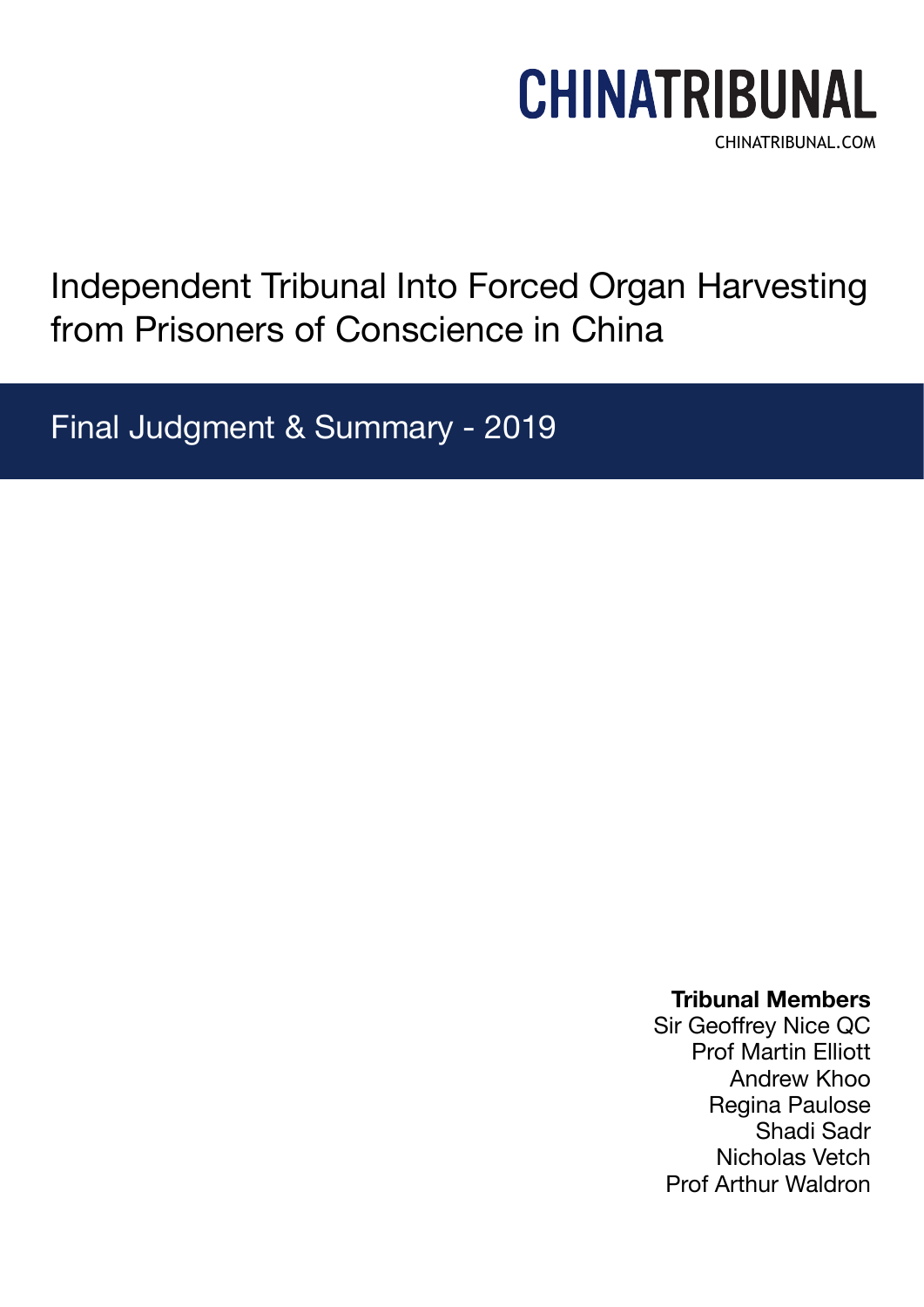#### SUMMARY JUDGMENT

Independent Tribunal into Forced Organ Harvesting from Prisoners of Conscience in China

*For over a decade the People's Republic of China has stood publicly accused of acts of cruelty and wickedness that match the cruelty and wickedness of medieval torturers and executioners.*

*If the accusations are true, then:* 

*Thousands of innocents have been killed to order having the physical integrity of their beings – their bodies – cut open while still alive for their kidneys, livers, hearts, lungs, cornea and skin to be removed and turned into commodities for sale.*

*Doctors killed those innocent people simply because they pursued truthfulness, compassion, and forbearance and lived lives of healthy exercise and meditation that was seen as dangerous to the interests and objectives of the totalitarian state of the People's Republic of China.* 

*And yet:*

*The People's Republic of China has done little to challenge the accusations except to say that they were politically motivated lies; and* 

*Governments around the world and international organisations, all required to protect the rights of mankind, have expressed doubt as to the accusations thereby justifying their doing nothing to save those who were in due course to be killed to order.*

*If the accusations are proved they will, inevitably, be likened to the worst atrocities committed in conflicts of the 20th century; but victim for victim and death for death, the gassing of the Jews by the Nazis, the massacre by the Khmer Rouge or the butchery to death of the Rwanda Tutsis may not be worse*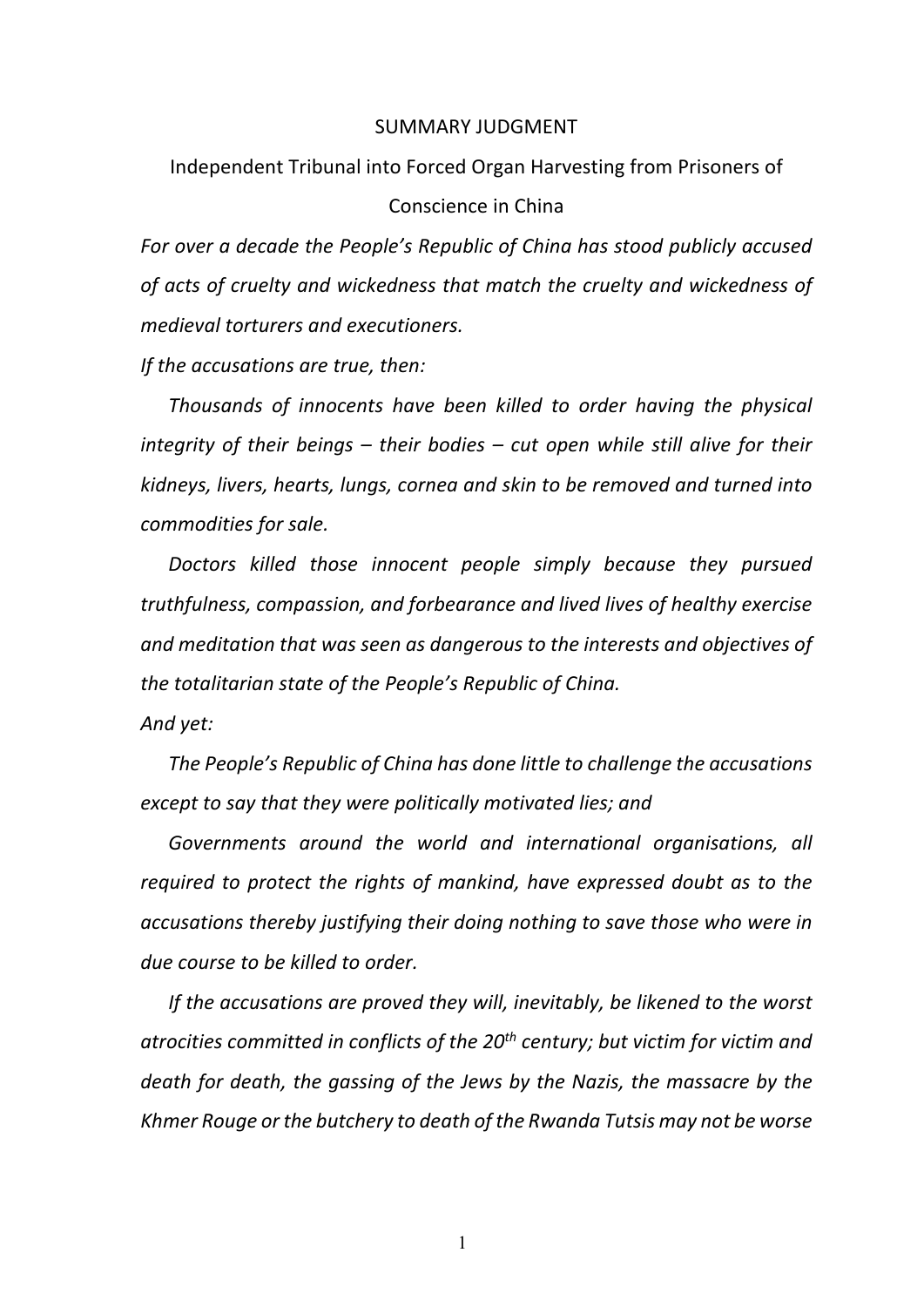*than cutting out the hearts, other organs and the very souls of living, blameless, harmless, peaceable people.* 

*But If the accusations are to be proved in this Judgment then the above images, and the words that describe them, must be minimised; priority must instead be given to the process where judgments can be made free of emotion and where universal principles of justice can be applied to that process in the interests of any who, yet living, may be at risk and to avoid prejudice or prejudgment falling on the People's Republic of China*

\*\*\*\*\*\*\*\*\*\*\*\*\*

## INTRODUCTION

- 1. This is the unanimous judgment of 'The Independent Tribunal into Forced Organ Harvesting from Prisoners of Conscience in China' (the Tribunal), a 'People's Tribunal' formed, as others have been, to make a decision about an important issue of public concern not dealt with elsewhere. It was formed by 'The International Coalition To End Transplant Abuse In China' (ETAC), a notfor-profit coalition of lawyers, medical professionals and others dedicated to ending what they assert to have been, and to be, the practice of forced organ harvesting in China. $<sup>1</sup>$ </sup>
- 2. ETAC's main interest has been the alleged suffering of practitioners of 'Falun Gong', a group performing meditative exercises and pursuing Truthfulness, Compassion, and Forbearance, but regarded by the People's Republic of China (PRC) since 1999 as an 'anti-humanitarian, anti-society and antiscience cult'2

<sup>1</sup> The International Coalition to End Transplant Abuse in China (ETAC) began in 2014 as a web platform providing a comprehensive information source on the issue of forced organ harvesting of prisoners of conscience in China. The website features independent reports, lectures, testimonies, government action, latest news, press coverage and videos. The site was originally named End Organ Pillaging (EOP):

<sup>2</sup> Document produced from the Embassy of the People's Republic of China in the Republic of Estonia,

<sup>&#</sup>x27;Falun Gong's anti- humanity, anti-science, anti-society nature denounced':

www.chinaembassy.ee/eng/ztlm/jpflg/t112893.htm, accessed 1 October 2018.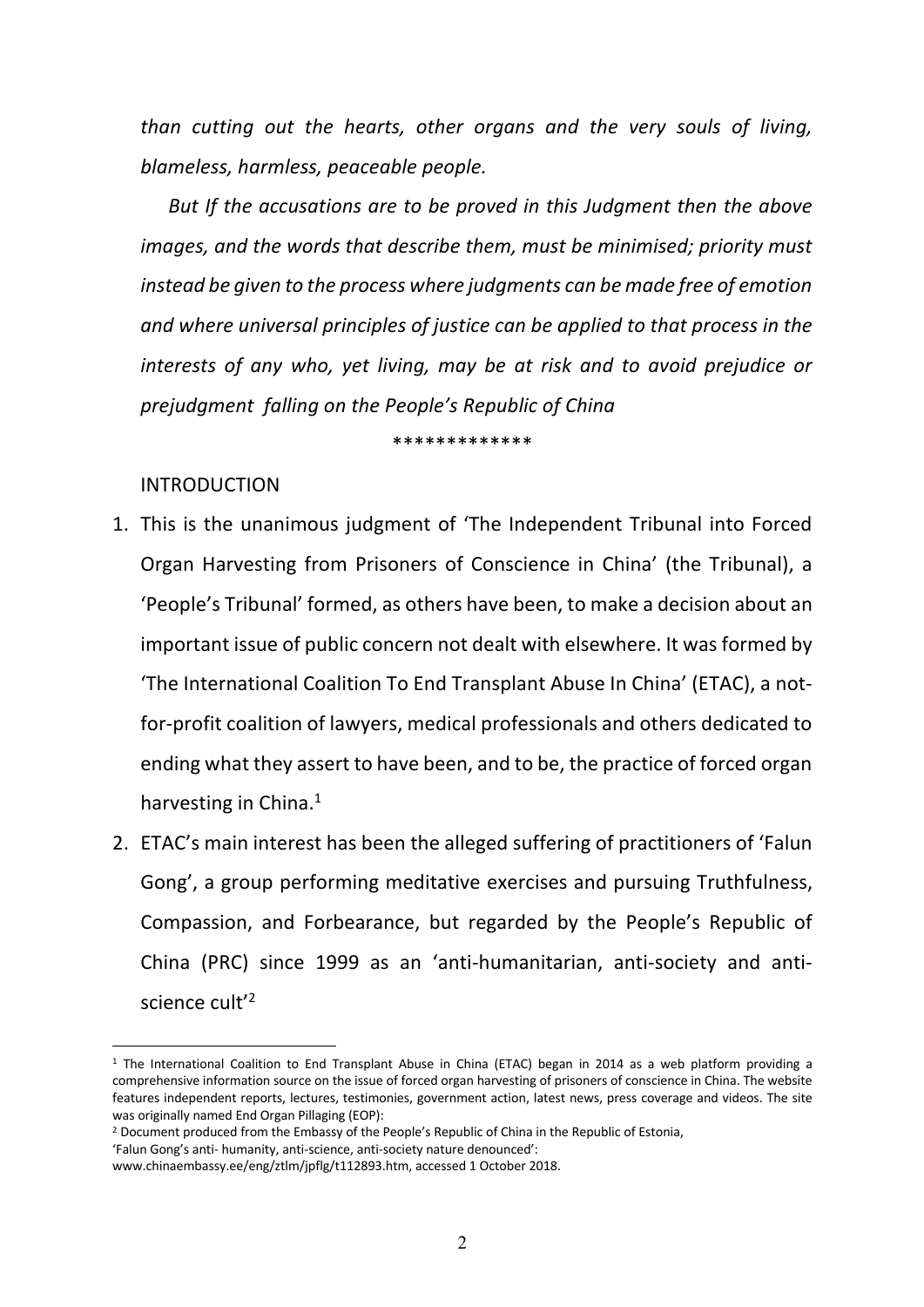- 3. ETAC invited Professor Martin Elliott, Andrew Khoo, Sir Geoffrey Nice QC (Chairman), Regina Paulose, Shadi Sadr, Nicholas Vetch and Professor Arthur Waldron to form the Tribunal<sup>3</sup> and to decide by evidence whether forced organ harvesting from prisoners of conscience in the PRC had happened, whether it was continuing and, if so, what criminal offences, if any, have been committed by the PRC or other bodies or individuals.
- 4. Once formed, the Tribunal was served by Counsel to the Tribunal, Hamid Sabi and Tabitha Nice.<sup>4</sup>
- 5. All members of the Tribunal, Counsel to the Tribunal and volunteer lawyers have worked entirely '*pro bono publico',* meaning without payment of any kind. None is a Falun Gong practitioner or has any special interest in the Falun Gong. The Tribunal members have maintained distance and separation from ETAC in order to ensure their independence.
- 6. Investigations into transplant of human organs in the PRC started as long ago as 2001
- 7. The principal non-governmental investigations since 2009 have been Bloody Harvest by David Matas and David Kilgour (2009), The Slaughter by Ethan Gutman (2014) and 'An Update' to Bloody Harvest and The Slaughter (2016) by all three authors working together.
- 8. Government and international investigations and inquiries included:

## 2001 -Subcommittee on Trade of the US House Committee on Ways

<sup>3</sup> Andrew Khoo; Advocate and solicitor Kuala Lumpur; Co-Chair Constitutional Law Committee, Bar Council of Malaysia Professor Martin Elliott professor of cardiothoracic surgery at UCL, London and paediatric thoracic transplant surgeon Sir Geoffrey Nice QC; barrister England and Wales; prosecutor UN Criminal Tribunal for former Yugoslavia 1998-2006 Regina Paulose, Attorney (USA), Vice Chair Programs American Bar Association International Refugee Law Committee Shadi Sadr; Iranian lawyer, Director of 'Justice for Iran'; judge of People's Tribunals on Indonesia and Myanmar Nicholas Vetch; London Businessman; Trustee Fund for Global Human Rights

Professor Arthur Waldron; Lauder Professor of International Relations, University of Pennsylvania; specialist in China Further details available on the CHINATRIBUNAL website

<sup>4</sup> Hamid Sabi International arbitration lawyer; Counsel to the Iran Tribunal Tabitha Nice Solicitor

Markus Findlay barrister; Caseworker at Advocate; Bursary Officer of the Human Rights Lawyers Association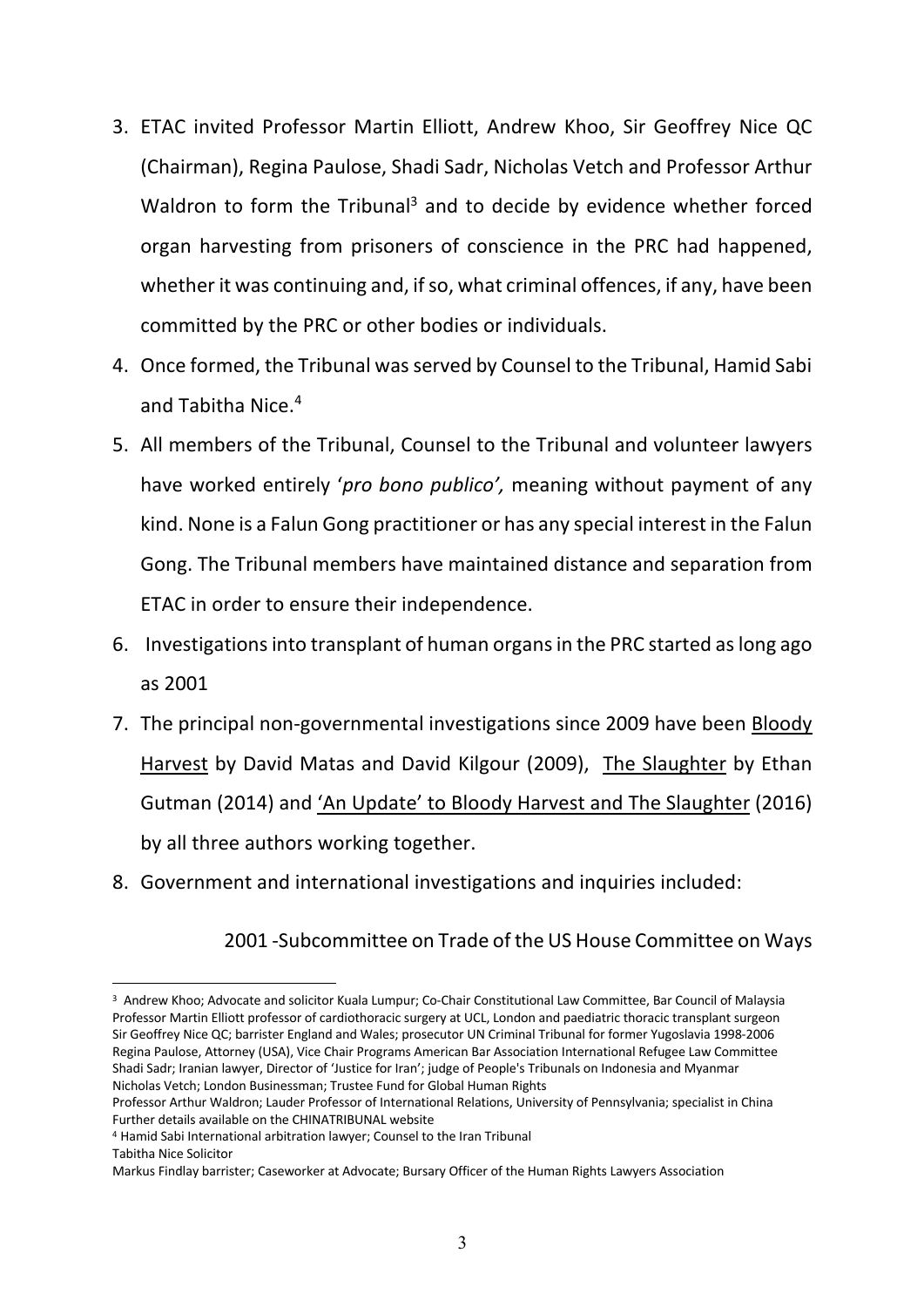and Means

2007 - Report of the UN Special Rapporteur on Torture

2008 - Report of the UN Committee Against Torture

2009 - Report of the UN Special Rapporteur on extrajudicial, summary or arbitrary executions

2013 - European Parliament resolution on organ harvesting in China

2016 - Report of the US Subcommittee on Human Rights; 114<sup>th</sup> Congress Second Session

2016 – European Parliament Written Declaration on stopping organ harvesting from prisoners of conscience in China

2016 – US House Resolution 343 — 114th Congress (2015-2 016) 2018 -U.S. Commission on International Religious Freedom (USCIRF) Report.

2018 - November 2018 Australia House of Representatives Joint Standing Committee on Foreign Affairs, Defence and Trade, Human Rights Sub-Committee

- 9. Matas, Kilgour and Gutman have become certain of their conclusions about forced harvesting as a past and continuing activity of the PRC believing, as Kilgour suggested in evidence to the Tribunal on Sunday 7<sup>th</sup> April 2019, that the facts revealed an 'inconvenient truth' for other countries.
- 10.Over the years some reports commented on possible international criminal law offences; none pronounced on criminality with any certainty. *Had* any official national or international body pronounced authoritatively on criminality of the organ transplant practices in the PRC then there would have been no reason for ETAC to commission the Tribunal.
- 11.The Tribunal has considered *past and present* practices. Past practices of the kind alleged – if proved – are not to be set aside as historic and more conveniently forgotten. These allegations are of the gravest possible kind that should attract the maximum public censure, if proved, whether or not continuing.

## **JURISDICTION**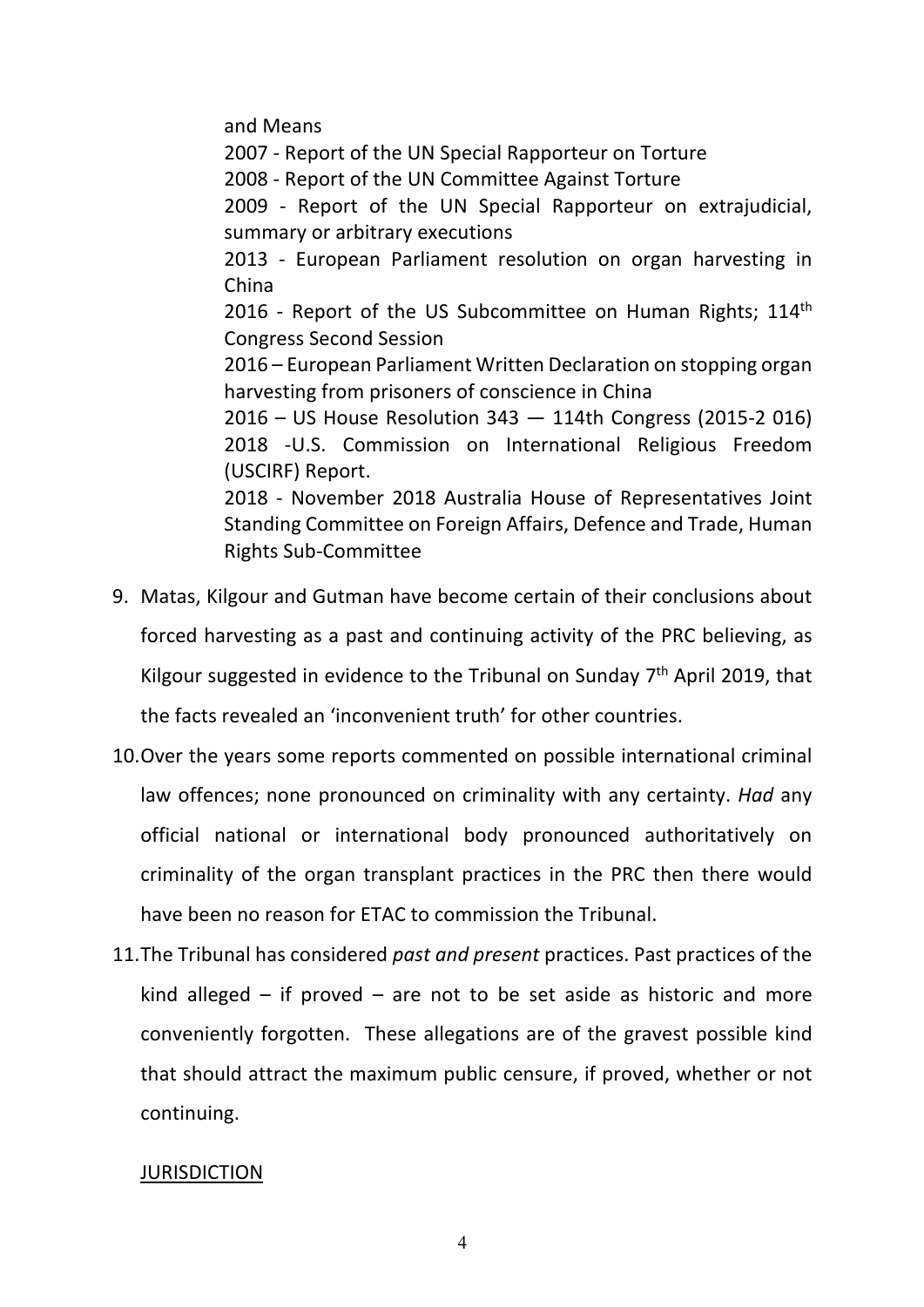- 12.Jurisdictions for other People's Tribunals The 'Comfort Women Tribunal' into sexual slavery of women by Japan for its WWII military, the Russell Tribunal into the Vietnam War, the Indonesia Tribunal into events of 1965, The Iran Tribunal into events of the 1980s - have been founded in different ways.
- 13.To take one, Jean Paul Sartre, a member of the Russell Tribunal said:

*'[the Tribunal] is not a substitute for any institution already in existence: it is, on the contrary, formed out of a void and for a real need. . .'*

- 14.Sartre detected a universal spirit for international justice starting with the Nuremberg Tribunal that may have been the driving force for *all* informal People's Tribunals created since World War II as the world order of international organisations was developing.
- 15.The China Tribunal's jurisdiction, as with the Russell Tribunal, is expressly to be found in a gap left by the failure of any official body to pronounce on the criminality or otherwise of the PRC's organ transplant practices.
- 16.The only formal international *judicial* bodies that *might* have been required to act are the International Criminal Court for crimes by individuals that came into being in 2002 and the International Court of Justice for any alleged breaches by the PRC of the Convention on Genocide. Both courts are almost certainly powerless in respect of these issues and have not, in any event, been asked to act by states that have the power to makes such requests.
- 17.Founding its jurisdiction on the gap left by all other official bodies the Tribunal is satisfied it should *not* make recommendations built on its own Judgment to do things that it is the responsibility of governments, existing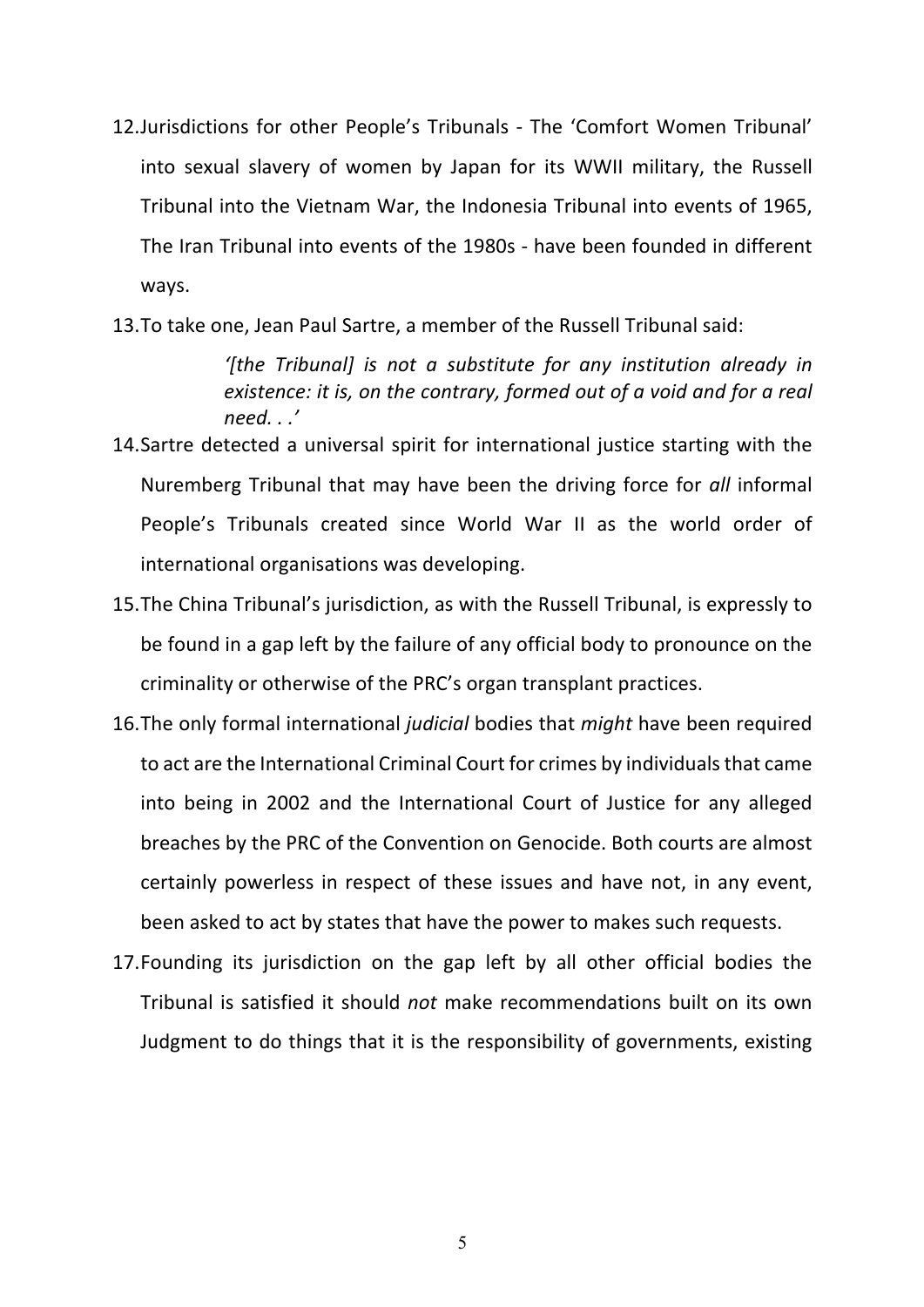bodies and individuals to do once aware of the Judgment, assuming they accept it.5

EVIDENCE

- 18. The Tribunal's took evidence on the  $8<sup>th</sup>$ ,  $9<sup>th</sup>$  and  $10<sup>th</sup>$  of December 2018 and the 6<sup>th</sup> and 7<sup>th</sup> of April 2019.
- 19.Evidence was submitted by ETAC for the first hearing, amplified by further evidence following the first and second evidence hearings. The Tribunal received advice on the relevant issues of law from legal experts practising in different jurisdictions.
- 20.The Tribunal met to discuss its judgment via the internet.
- 21.All witnesses bar one were heard in public and videos of their evidence are available on the CHINATRIBUNAL website.
- 22.Invitations to attend the proceedings, to participate in them, to give evidence or simply to make representations were sent by the Tribunal's Counsel Mr. Hamid Sabi to the Ambassador to London of the PRC and to prominent transplant physicians in the PRC and elsewhere. Similar invitations were also sent to past and current presidents of The Transplantation Society (TTS). Representatives of the Declaration of Istanbul Custodian Group<sup>6</sup> and of the TTS provided statements but no evidence of any value and their representatives, and all others who had been invited, declined to appear. All relevant correspondence is posted on the Tribunal website.
- 23.Thus, all material available to and considered by the Tribunal including the video recordings of witnesses who gave evidence in person - is readily available to readers of this Judgment and the public generally.

<sup>5</sup> There may, for example, be many businesses and institutions - including airlines, travel companies but also academic and artistic bodies and professional associations (medical most obviously) - likely to have policies related to China which could be the subject of recommendation. They are clearly capable of acting on available information about the PRC without a recommendation from a People's Tribunal

<sup>6</sup> 'Declaration of Istanbul on Organ Trafficking and Transplant Tourism' – see https://declarationofistanbul.org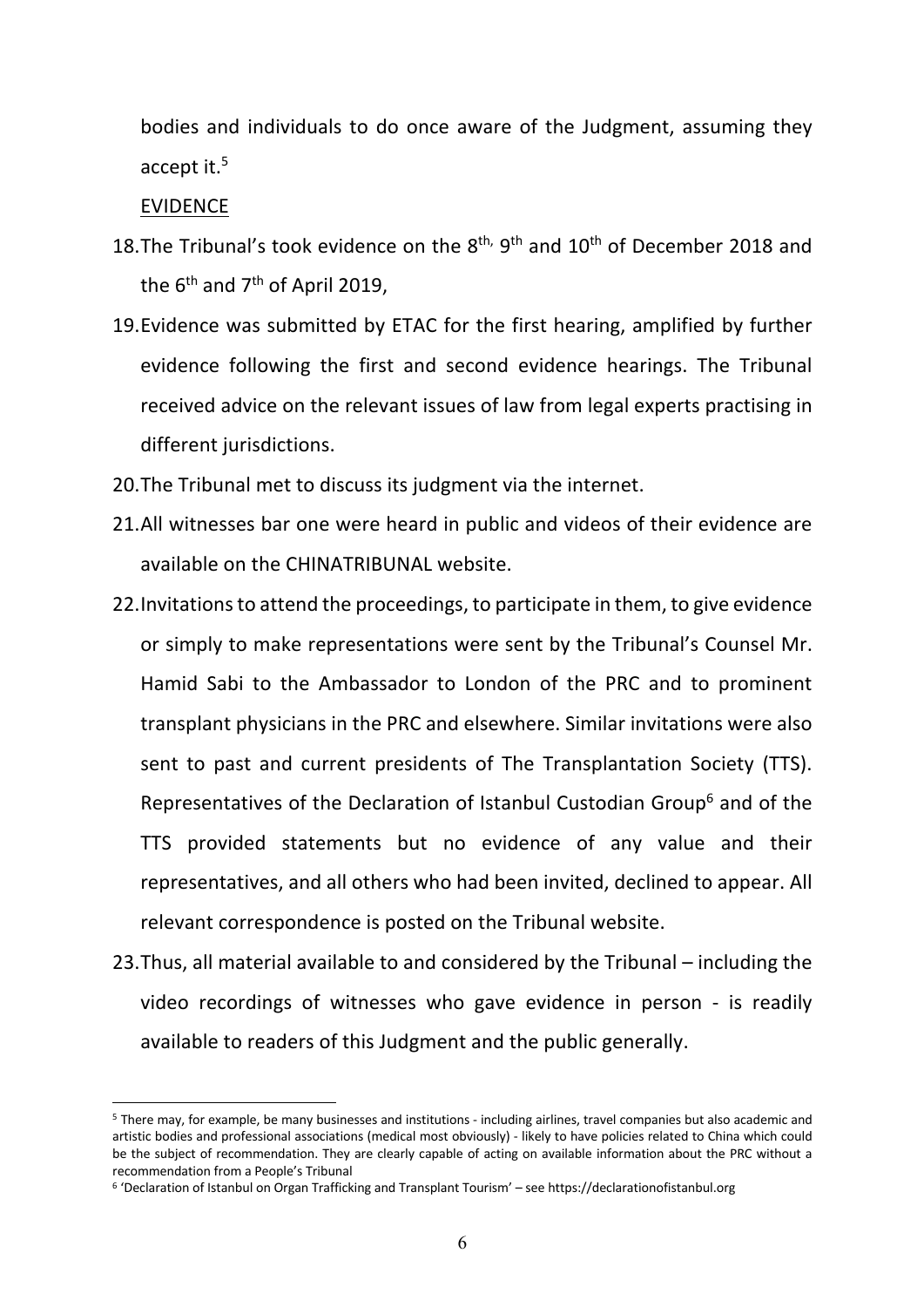### TRIBUNAL'S METHOD OF WORKING

- 24.METHOD. Extracts from the Tribunal's method of working, detailed in the full Judgment, include
	- a. Witness evidence was dealt with on a 'free evaluation' basis unrestricted by requirements for corroboration or the exclusion of hearsay;
	- b. All witnesses, because they had not faced questioning by or on behalf of the PRC, were approached by the Tribunal with caution, searching for any weaknesses in their evidence, the Tribunal also being alive to the risk of group enthusiasm operating on the minds of witnesses who are Falun Gong supporters, whether or not actual practitioners;
	- c. The Tribunal did not act on opinions of experts or researchers on the *final issues* the Tribunal has to decide but did rely on their research or expertise, where appropriate, for other issues;
	- d. The Tribunal drew no inferences from failure of the PRC or any individuals to respond to invitations to participate in the Tribunal's proceedings;
	- e. All written material was approached as for any work of scholarship or research by exploring underlying material supporting the document or video recording for reliability or unreliability.
	- f. Tribunal members did not contribute evidence based on their own expertise save for Professor Martin Elliott who did, on occasions, add some medical information on non-contentious subjects. All members of the Tribunal may be seen as jurors acting on evidence of fact and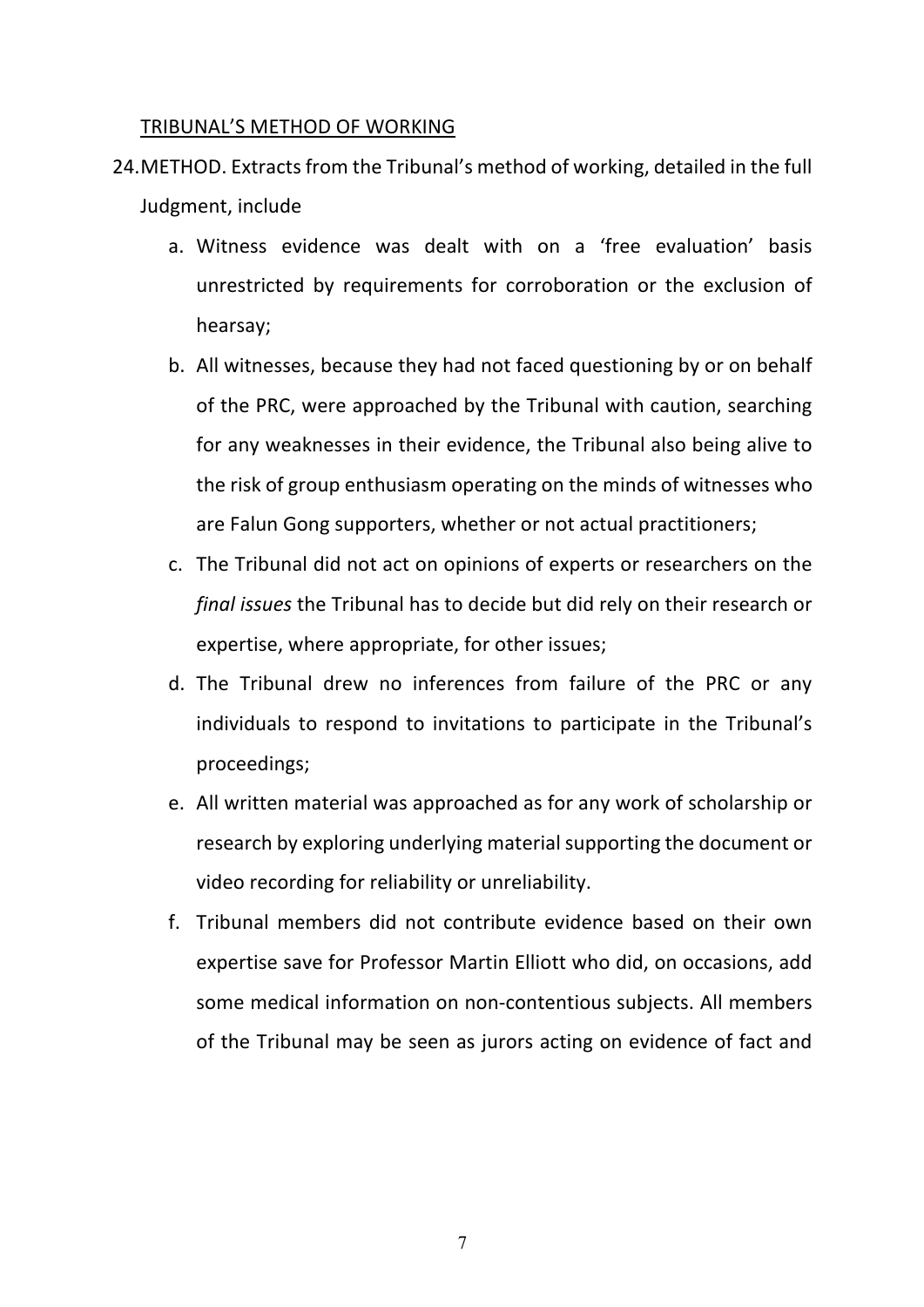the expertise of others, including expertise about the law, to make their judgment.<sup>7</sup>

- 25.Every step of the process has been explained by postings on the CHINATRIBUNAL Website along with all evidence. In this way the public may themselves engage in the same process of decision-making as the Tribunal has done.
- 26.LAW. Opinions and an Advice on law received from Edward Fitzgerald QC of the UK Bar and Datuk N. Sivananthan of the Malaysian Bar are posted on the website and referred to in the Tribunal's conclusions.
- 27.On genocide, a crime referred to in public as possibly committed by forced organ harvesting, it is important to note that there is no simple definition in law of the crime that matches the non-lawyer's understanding of it. This may have led to a gap between the non-lawyer citizen's understanding of the term 'genocide' generating unrealistic expectations of when the crime of genocide may be charged in a court. This gap is not necessarily helpful or healthy, but for the time being unavoidable.<sup>8</sup>

<sup>&</sup>lt;sup>7</sup> A consequence of this, although no pre-condition for lawyer members of the Tribunal, Counsel to the Tribunal or volunteers assisting Counsel, is that none of those trained as lawyers around the world has in any way been providing legal services. True to the concept of a People's Tribunal they, and all others, have acted without supply of legal services and simply as ordinary citizens.

<sup>&</sup>lt;sup>8</sup> There is a recurring issue with the understanding and use of the term genocide by those who have themselves personally suffered, or who are concerned on behalf of those who have suffered, terribly at the hands of others. Believing that no suffering can match for gravity their suffering such people often *want* the cause of the suffering labelled as 'genocide' on the basis that genocide is the worst of all possible crimes. This is a grave misunderstanding as there are many examples of crimes labelled in other ways that might be regarded as being as bad, or worse, than genocide. For example, the destruction of the Twin Towers in 2001 was no genocide. Should someone explode a nuclear device – or let off a 'dirty bomb' – in a multi-ethnic city it would not necessarily be genocide.

Genocide is a crime for which there has to be proof of a particular hostile state of mind in an individual or in a government body towards a group that qualifies under the Genocide Convention's or the ICC Statute's limited set of groups against whom genocide can be committed. The state of mind – hostility to a group simply because of who are in the group – is irrational or even mentally disturbed by today's standards. It is not *necessarily* more evil or wicked than would be a mental state driven by a calmly calculated decision to commit the same acts but for a clearly non-genocidal reason - e.g. to slaughter a defined ethnic group of prisoners who might otherwise rise again as combatants. And as to the difficulties of any victim group being properly within the statutory definition, the limited category of qualifying groups is a matter of drafting of the Convention in 1948 and not now a matter for revision or even complaint.

In short, atrocities of concern not being labelled or proved as genocide but being cast as different crimes, for example Crimes Against Humanity, in no way diminishes the gravity of those crimes.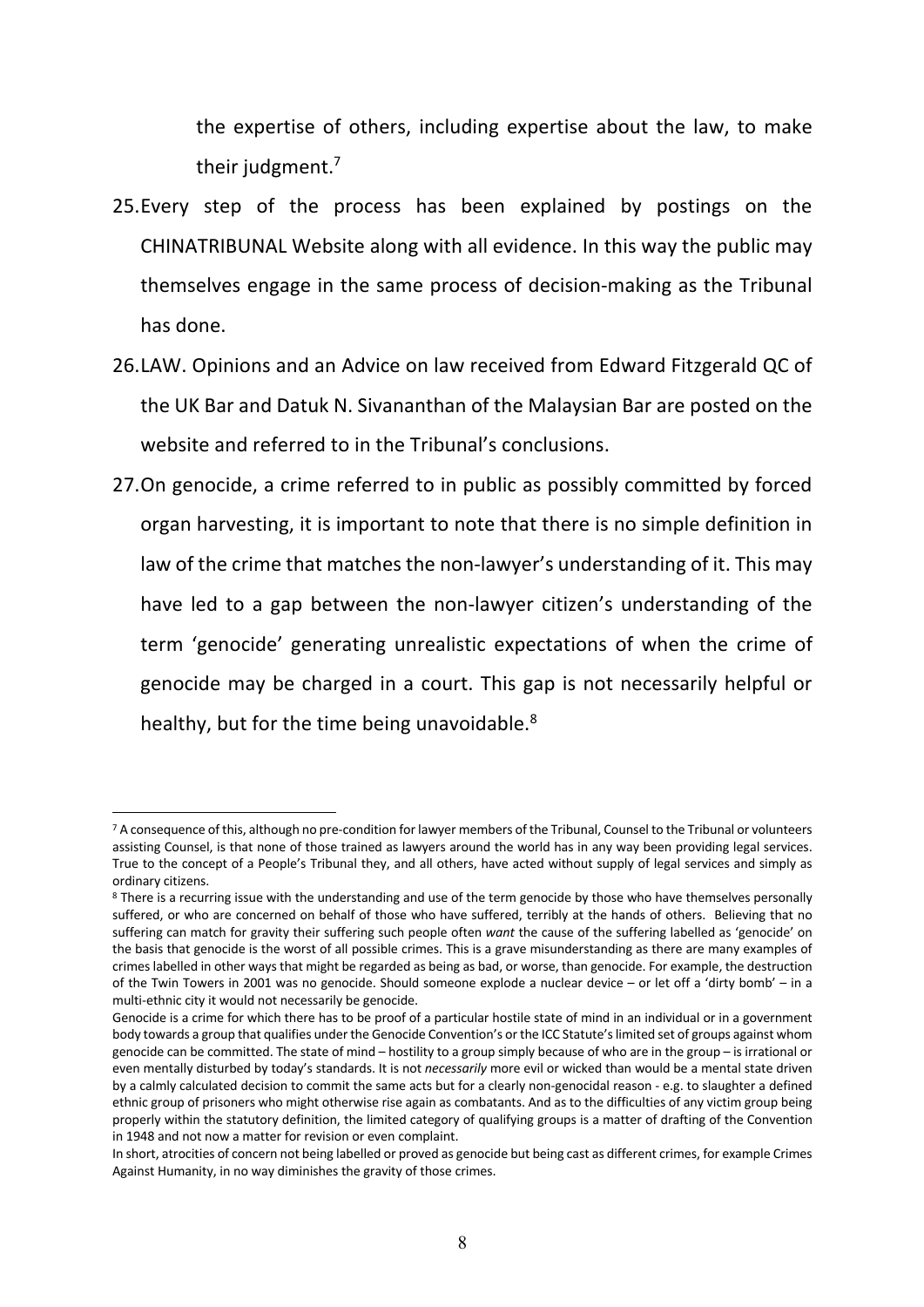- 28.The Tribunal attempted to honour the principle of 'hearing the other side' by asking the PRC to make its case known, but with no success.
- 29.The Tribunal makes conclusions of certainty about the commission of crimes, whether by individuals or by the PRC itself, by applying the test of 'proof beyond reasonable doubt' both as to the *mens rea* (mental state) and *actus reus* (acts done) by the PRC. For any lesser degree of strength of conclusions, it will use 'non-technical language'.
- 30.RISKS OF PREJUDICE. Although most members of the Tribunal had absolutely no knowledge of the allegations made about organ harvesting in the PRC until approached by ETAC, all were aware in general terms that the PRC had a reputation for abject failure to respect Human Rights, in particular the rights codified in the UN's 1948 Declaration of Human Rights. On review of the evidence *as a whole* the Tribunal became *certain* that the PRC has, throughout the last 20 years, been in substantial breach of many Articles of the 1948 Universal Declaration.
- 31.The Tribunal guarded itself against allowing that certainty to prejudice the PRC by considering categories – or topic areas - of evidence separately. Evidence relevant for each category, and nothing else, was considered in turn. That evidence was analysed on the basis that it related to an imaginary country with a good human rights record. What – viewed in isolation – did that evidence prove? The purpose and value of this exercise emerges in the Tribunal's final conclusions.

#### EVIDENCE - DESCRIPTION OF WHAT HAPPENS IN TRANSPLANT SURGERY

- 32.The ability to transplant an organ from one human being to another is a scientific and social triumph.
- 33.Integral to any form of transplantation is the principle of consent; of the organ donor and his or her family.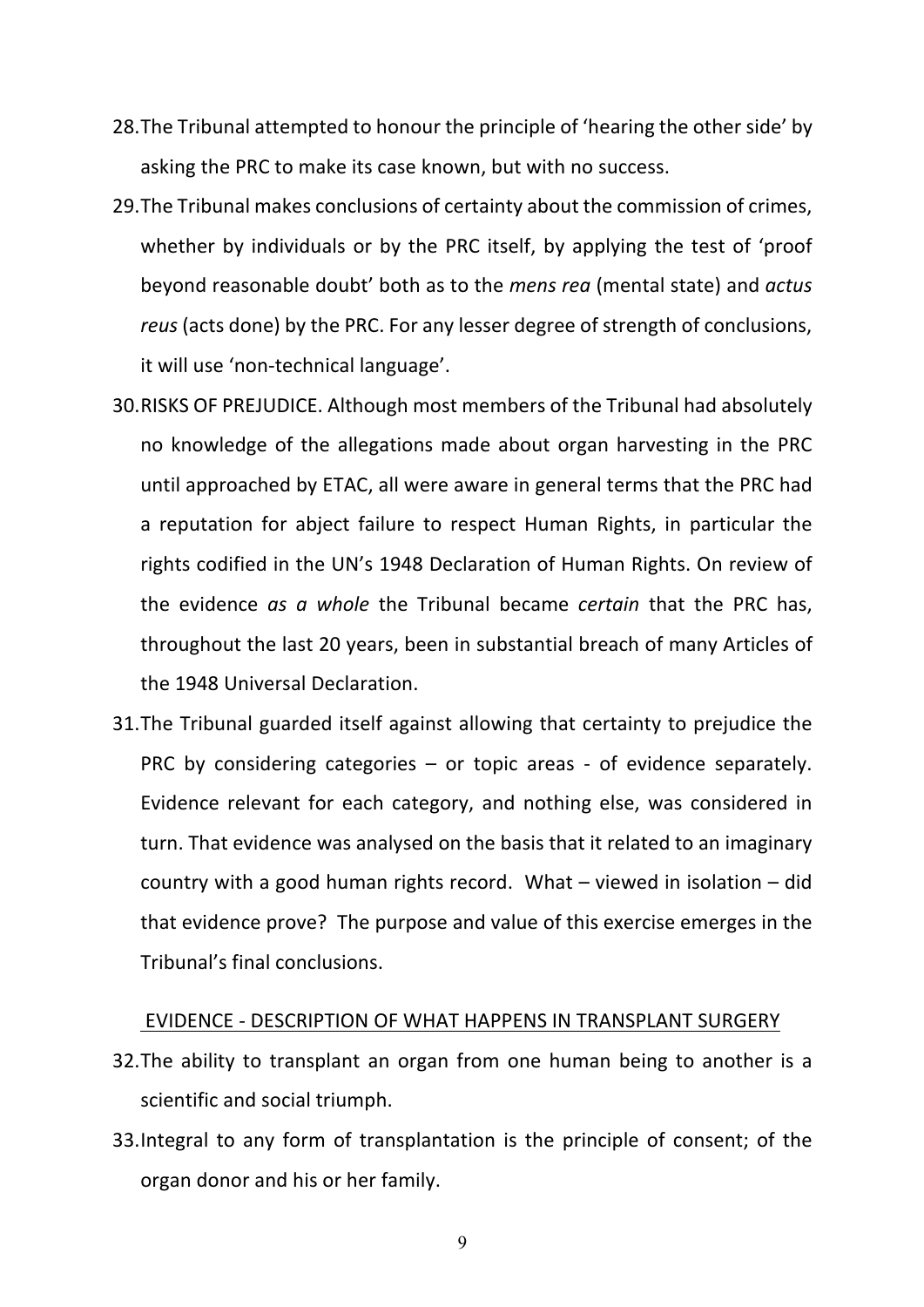- 34.Transplantation is built on trust, and proper governance structures are required to underpin, that trust. Removal of organs from a previously conscious and healthy person, without their consent, clearly constitutes murder, if the organs are vital to life.
- 35.Live donation of blood, bone marrow, a kidney, part of a liver and part of a lung is possible without sacrificing the donor, however most transplantation of solid organs can only take place from a cadaver.
- 36.In all, but one, countries of the world, organs can only be removed from people who are brain dead; that has not been the case in the PRC.
- 37.Organ donation laws vary somewhat from country to country, variations largely covered by the concepts of 'opt in' or 'opt out'; but in either case necessarily built on sound, well-established ethical foundations and considerable trust.
- 38.Successful, ethical transplantation requires matching of tissue and blood types, absence of disease and appropriate organ size matching in addition to other technical factors.
- 39.A scalable transplantation system requires an infrastructure which efficiently matches organs with recipients as they become available. The shortage of available organs means that there exists in most countries a formal organ allocation system
- 40. Each country has an integrated system for organ retrieval, underpinned by strong ethical principles and robust quality and clinical governance support systems.
- 41.An effective transport and organ distribution system is necessary to create a well-functioning transplant system and skilled trained teams of transplant surgeons, physicians, nurses and technicians are required. Transplantation is a highly integrated process requiring a broad range of expertise.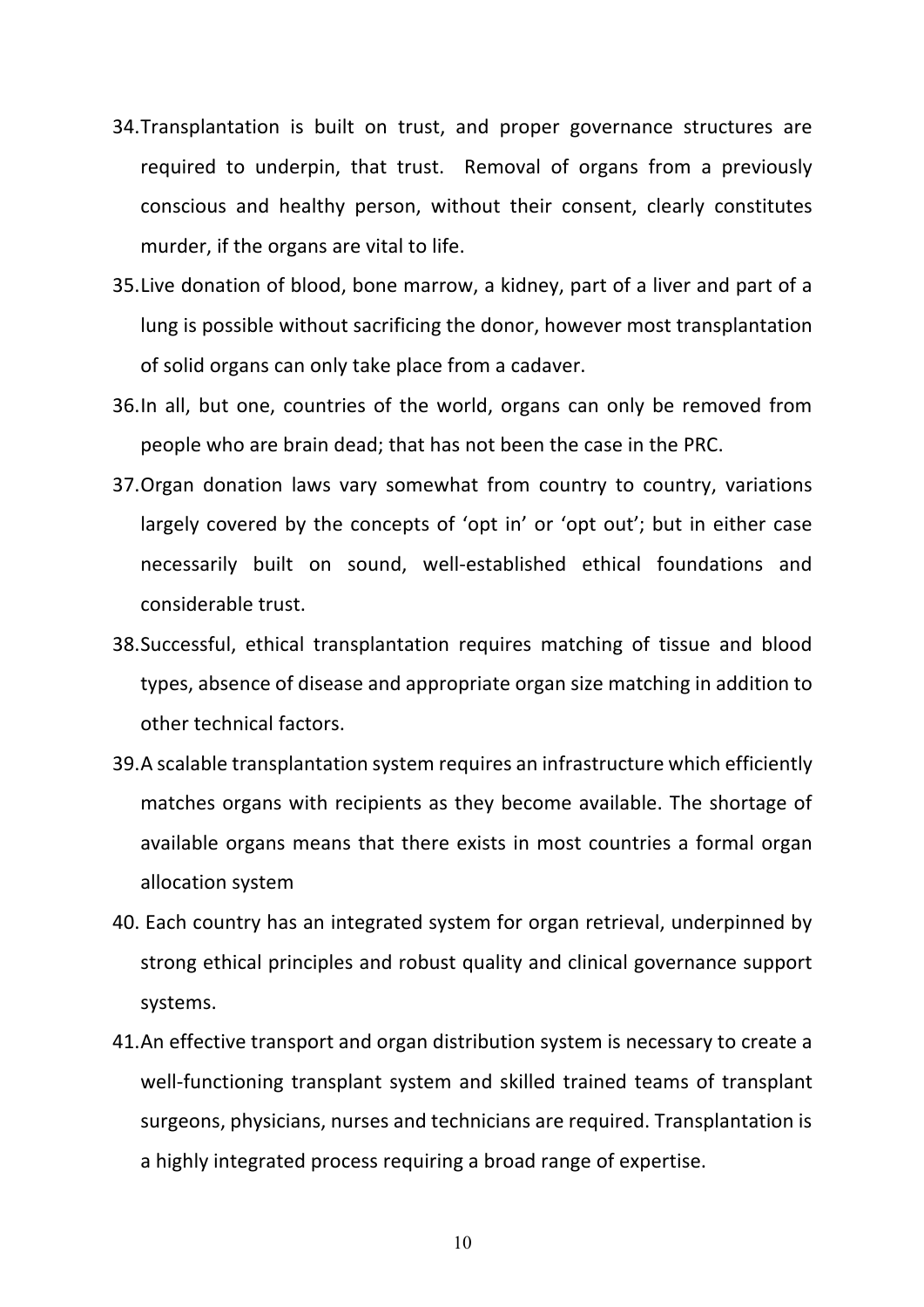## EVIDENCE - GENERAL BACKGROUND OF RELEVANCE TO OUR INQUIRY.

- 42.China is one of the oldest continuous civilisations of the world and it is the world's most populous country with some 1.4 billion individuals.
- 43.The people of China its citizens have lived under authoritarian communist governments since the Second World War. Although that may be significant for understanding the behaviour of some of the country's citizens there can be no suggestion that the people of China are in any way different or have different expectations or entitlements in regard to their human rights; witness the events in Tiananmen Square in 1989.
- 44.From amongst these citizens emerged the Practice of Falun Gong with 70 million practitioners, driven (as above) by the pursuit of truthfulness, compassion and forbearance. Their beliefs may be thought to be entirely compatible with the human rights of today, just as when a citizen of China contributed to the drafting the Universal Declaration of Human Rights in 1948. 9
- 45.The PRC is entitled to the respect due to an enormous and powerful state. The human rights of people ruled by the PRC and by the Communist Party of China (CCP) are entitled to the same respect as for any other citizen of the world.
- 46.For a general account of relevant early history, the Tribunal has accepted as reliable the background sections of the report prepared for the Tribunal by the China Organ Harvesting Research Centre (COHRC). The Tribunal heard

<sup>9</sup> The Declaration was drafted by a committee, initially of three persons that included Dr. Peng-chun Chang of China *a*  playwright, philosopher, educator and diplomat who was able to explain Chinese concepts of human rights to the other delegates and creatively resolved many stalemates in the negotiation process by employing aspects of Confucian doctrine to reach compromises between conflicting ideological factions. He insisted, in the name of universalism, on the removal of all allusions to nature and God from the Universal Declaration of Human Rights: Dag Hammarskjöld Library http://research.un.org/en/undhr/draftingcommittee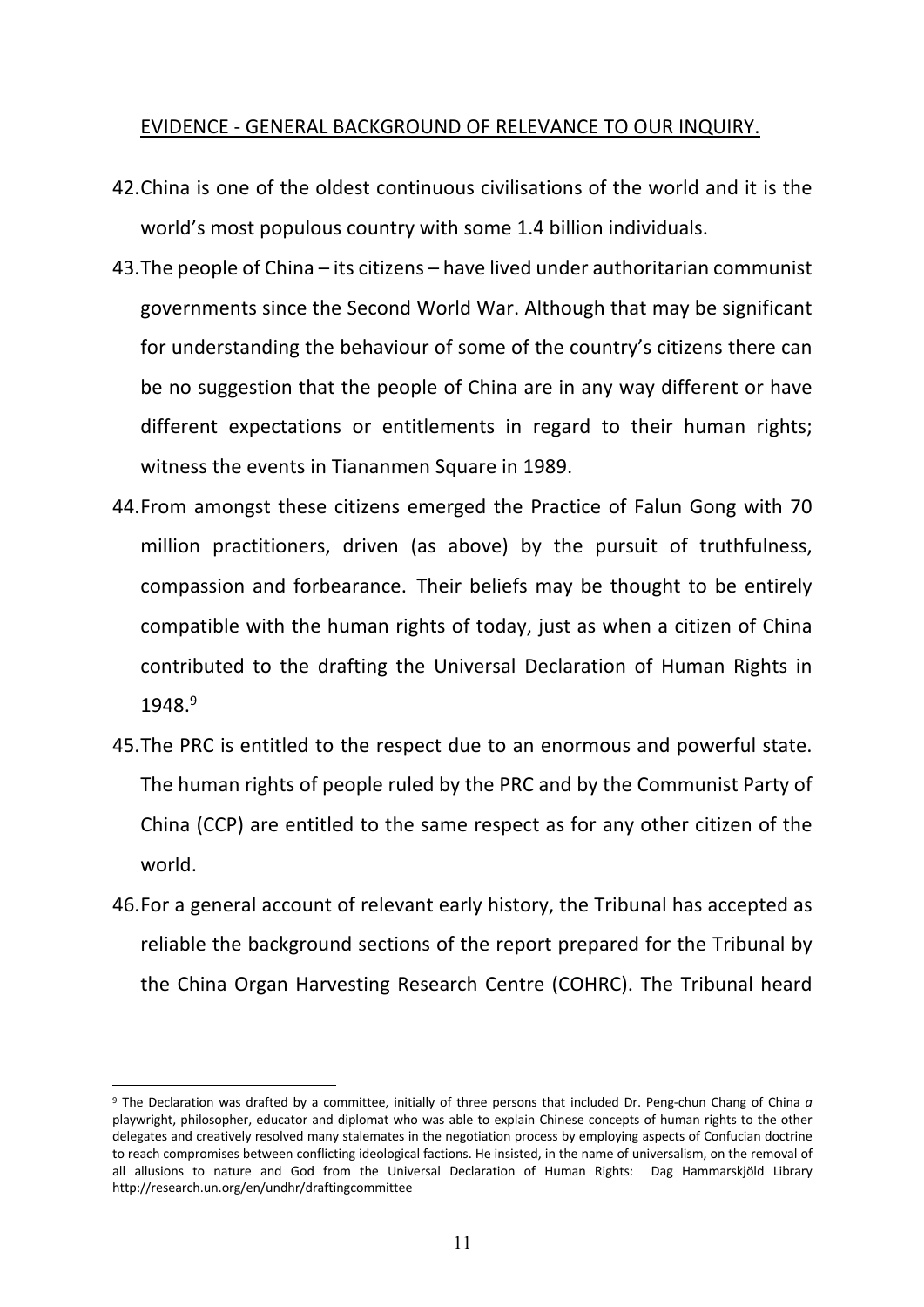from two of its authors; David Li and Dr Huige Li. A summary of the report is as follows;

- a. Since 2000, the Chinese government prioritised organ transplantation in its national strategy and continuously incorporated organ transplantation into its Five-Year Plans for multiple ministries. The government invested heavily in research, development, personnel training, hospitals, and civilian and military institutions resulting in the establishment of a huge organ transplantation apparatus.
- b. The PRC came to perform more transplants than any other country in the world in just a few years, all this despite the lack of a voluntary organ donation system.
- c. In response to international criticism, Chinese officials announced in 2006 the cessation of organ extraction from death-row prisoners and, subsequently, claimed a transition to a voluntary donor system. Huang Jiefu, the central figure in the PRC's transplantation industry<sup>10</sup> said in a CCTV interview in 2015, that the PRC had built its voluntary organ donation infrastructure in only a few years; that contrasts with other countries where the process has taken decades.
- d. Falun Gong is a Buddhist meditation practice. By the end of the 1990s, the government and critically the former Communist Party leader Jiang Zemin saw Falun Gong's 70 million adherents as a threat to the CCP and to his rule and launched a violent campaign in mid 1999 with the aim of eradicating the practice. The chosen instrument, the 610 Office, was endowed with extraordinarily broad and extra-legal power empowering it to make extra judicial arrests, imprison without trial and torture with impunity.
- e. A collection of documents and notices issued around July 20, 1999, identifies the official launch of a *douzheng* - a vicious propaganda and persecutory campaign against Practitioners of Falun Gong.
- f. In early September 2001, despite and following international pressure and an official announcement ordering the release of illegally detained

<sup>10</sup> Current Chair of the PRC's National Organ Donation and Transplantation Committee; reported to have led the party committee in the Sun Yat-sen University studying anti Falun Gong literature. In May 2001 reported as saying the 'struggle against Falun Gong is a serious political campaign. We must have no mercy towards the few active members'; in September 2005 he ordered two spare livers of the required blood type from Guangzhoul and Chongqing to do a live transplant in Xinjiang province. The inference drawn isthat two people were killed to order for the 'back up;' livers – that were never used – to be available. In a January 2003 paper he had referred to 123 orthotopic liver transplantations performed at his centre with warm ischemia time between 30 seconds and 8 minutes – indicating death at the hospital site not at an execution site. A 2012 paper he co-authored spoke of 10 liver pancreas transplants from voluntary donors with no heartbeats all between 21 and 41 consistent with livers coming from extrajudicial killings because voluntary donation had yet to start in the PRC; See further https://chinatribunal.com/wp-content/uploads/2019/06/MagnitskySubmission\_OfficialsSurgeons\_Final.pdf pages 29 *et seq*.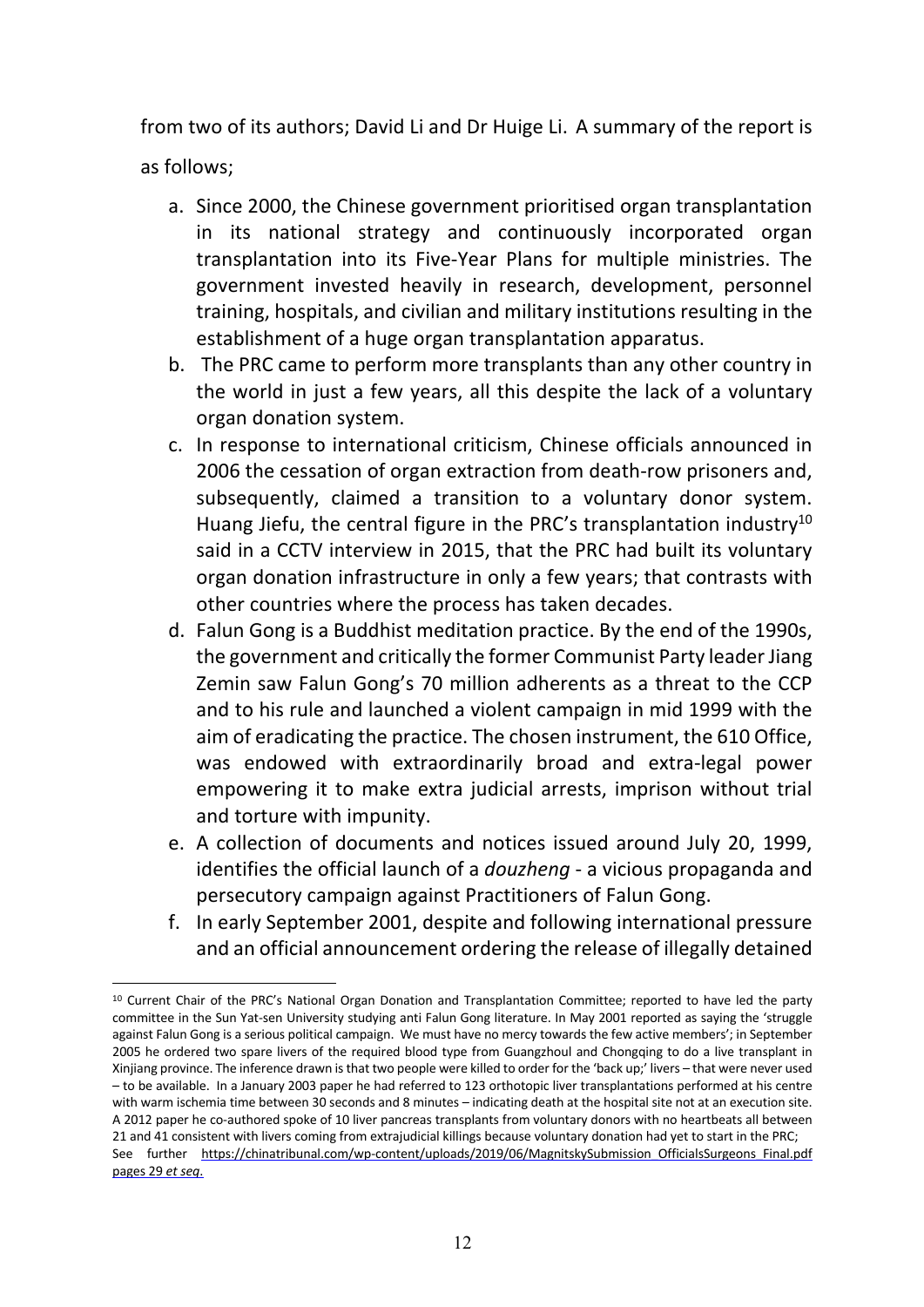Falun Gong Practitioners Luo Gan, the head of the 610 Office, issued a countermanding secret order to all levels of the judicial system: 'Whoever is found to be practicing Falun Gong should be secretly arrested and sentenced to a life sentence until death'. In the same month, Jiang Zemin issued another directive: 'Beating them to death is nothing. If they are disabled from the beating, it counts as their injuring themselves. If they die, it counts as suicide!'.

- 47. Nothing in the COHR Report has been contradicted by the evidence from witnesses heard in person by the Tribunal and much of it has been directly confirmed.
- 48.A report prepared by The Human Rights Law Foundation, a body entirely separate from COHCR, will be annexed to the Tribunal's full Judgment. The Tribunal accepts as accurate the report from which the following extract is taken:
	- a. On April 27, 1999, a 'Notice' was issued from Jiang Zemin to Politburo Standing Committee Members amongst others. According to this notice, it was Jiang Zemin who personally decided to respond to Falun Gong adherents' peaceful appeal with a violent persecution. Important signals were contained in the letter. The use of aggressive and militaristic language against Falun Gong adherents was a signal for the launching of a violent crackdown.
	- b. In September 1999, at the Asia-Pacific Economic Cooperation meeting in New Zealand, Jiang Zemin gave leaders of all countries, including the then US president Bill Clinton, a book full of the CCP's anti-Falun Gong propaganda, including portrayals of Falun Gong adherents as dangerous and/or insane persons needing to be suppressed.
	- c. On October 25, 1999, before Jiang Zemin's state visit to France, he accepted an interview in written format by the French newspaper *Le Figaro*. Jiang Zemin attacked Falun Gong and called Falun Gong an 'evil cult,'.
	- d. In September 2000, Jiang Zemin was interviewed by CBS TV and made the following statement: 'after careful deliberations, we concluded that Falun Gong is an evil cult'.
- 49. Witnesses making valuable contributions include Edward McMillan-Scott, a

former Member of the European Parliament. He described the result, as he

believed it to be, of interviews he had with two Falun Gong Practitioners, Cao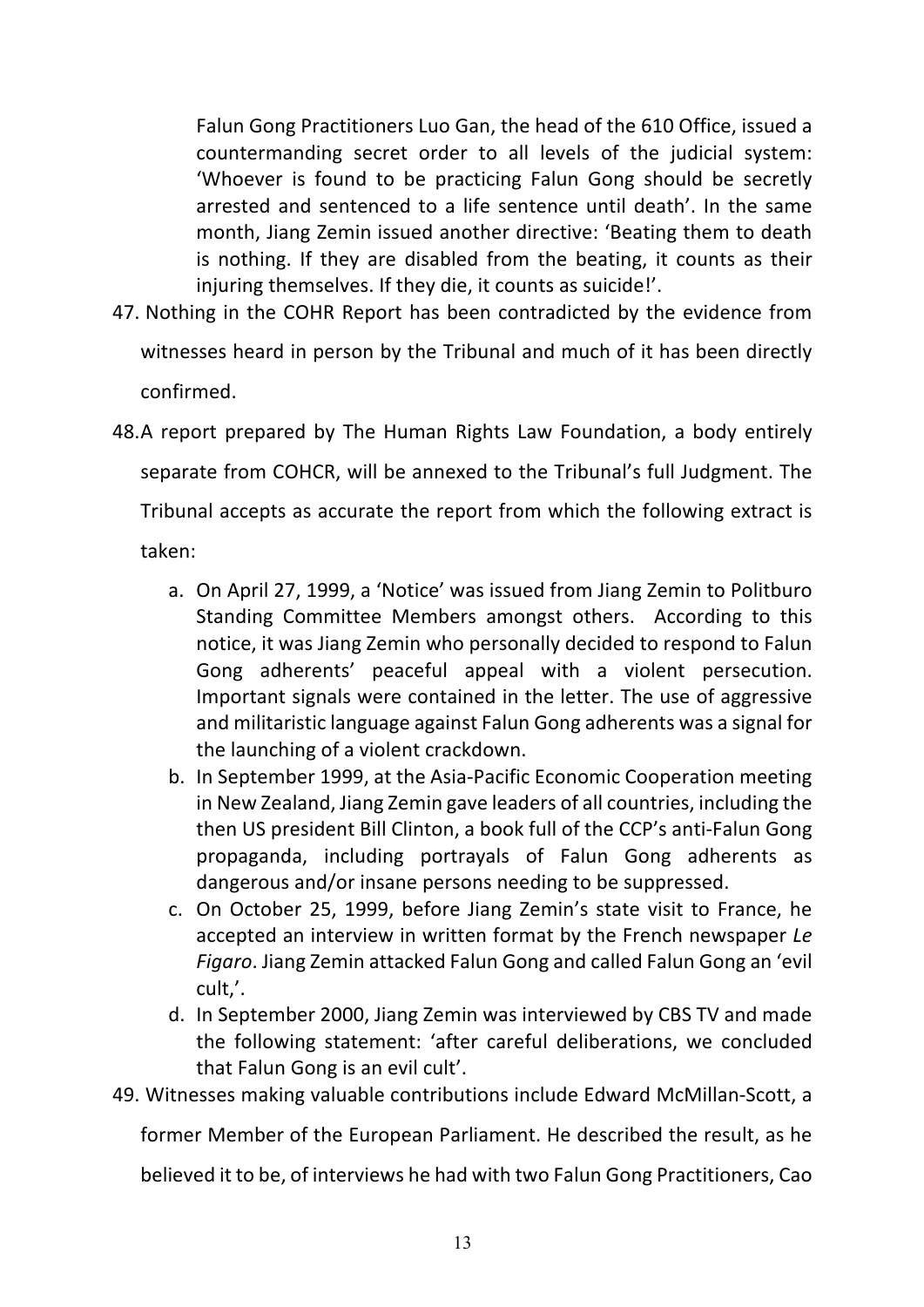Dong and Niu Jinping being enough to cause Cao Dong to be imprisoned. He described a further meeting attended by the UN rapporteur on torture, Manfred Nowak, with human rights attorney Gao Zhisheng. Subsequently, Gao was injured in what he believed was a staged road accident. This led to Gao sending letters to the European Parliament and to the US Congress. He was then imprisoned and tortured to such an extent that he attempted suicide and has now disappeared into the PRC's penal system.

- 50. Matthew Robertson, a Chinese speaking expert academic and researcher, spoke of how the PRC's organ transplantation industry embarked on a period of rapid development post-2000, including, *inter alia*, the opening of new transplant wards, hospitals, research laboratories, training of new medical professionals and the development of research into immunosuppressant drugs; all resulting in a rapid expansion of the PRC's organ transplant capability. The Chinese Government, Robertson explains, has provided no adequate explanation for the source of organs justifying this huge expansion.
- 51. Prof. Wendy Rogers is an ethicist and researcher into forced organ harvesting allegations and is a Board Director of ETAC but is not herself a Falun Gong practitioner. She reports on extensive failures to meet ethical standards of research and academic papers prepared by PRC transplant entities and professionals between 2000 and 2017; such failures being to exclude research based on organs from prisoners or to provide evidence of consents of donors. The Tribunal is asked to consider it odd that such a potentially important body of work should fail in these respects without some good cause. By implication the Tribunal is invited to conclude that there is no 'good cause' that could be made public and that the failings are indicative of a far darker reality. Rogers also points to *in*activity of international medical bodies in face of the known allegations and, worse, the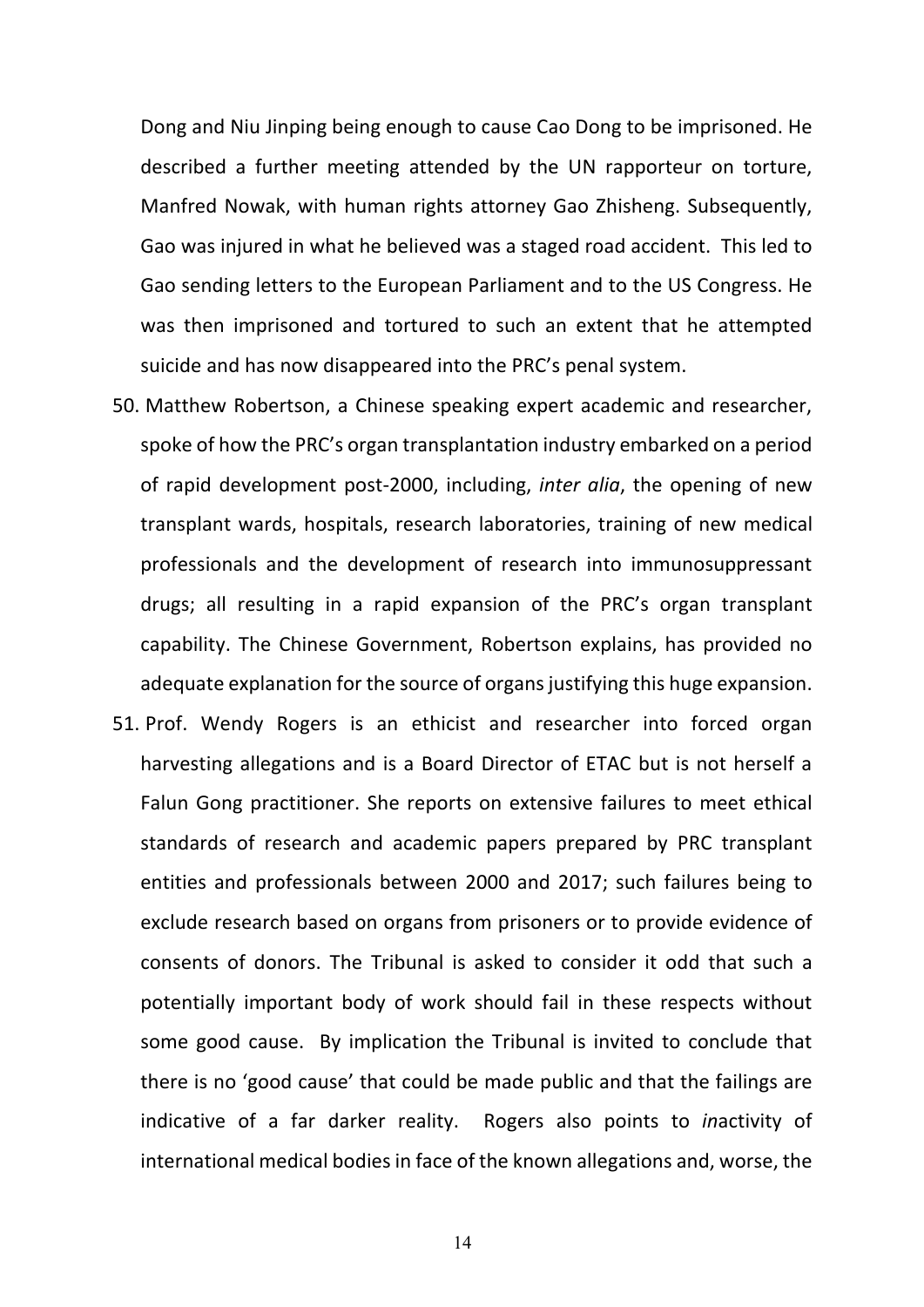exculpatory behaviour and statements of a few international transplant surgeons, notably from Australia, which may have served to encourage the perpetuation of unethical - or worse - organ transplant practices in the PRC.

- 52.The general approach of the PRC towards the practice of Falun Gong could hardly be clearer. For being seen to be – however unintended - a threat to the authority of the CCP, Falun Gong practitioners were to be subject to any process of physical harm and dehumanisation, and ultimately to extrajudicial killing, that might serve to eliminate Falun Gong thinking.
- 53.On the basis of all the evidence on this topic presented to the Tribunal, the Tribunal concludes, with certainty, that since 1999 the PRC and the CPP regarded practitioners of Falun Gong as unworthy of any of those universal rights that attach to human beings by reason of their humanity, simply to maintain their power and authority over the Chinese people. Coincident with the developing persecution of practitioners of Falun Gong over time has been an enormous, unexplained provision of transplant hospitals in the absence of a voluntary organ donor system.

#### EVIDENCE - DIRECT EVIDENCE OF FORCED ORGAN HARVESTING

- 54.Forced organ harvesting, for the Tribunal's purpose, means killing one person without their consent in order that their organs may be removed and transplanted into another person. The Tribunal has considered a significant volume of direct evidence of forced organ harvesting, more details of which will be included in its full Judgment but by way of sample:
- 55.Professor Huige Li cited a paper of his joint authorship reciting how in 1978, Zhong Haiyuan, a schoolteacher from the Jiangxi Province, was sentenced to death for her 'counter-revolutionary' thoughts. The execution was performed by police officers, ordered not to kill Zhong immediately. They are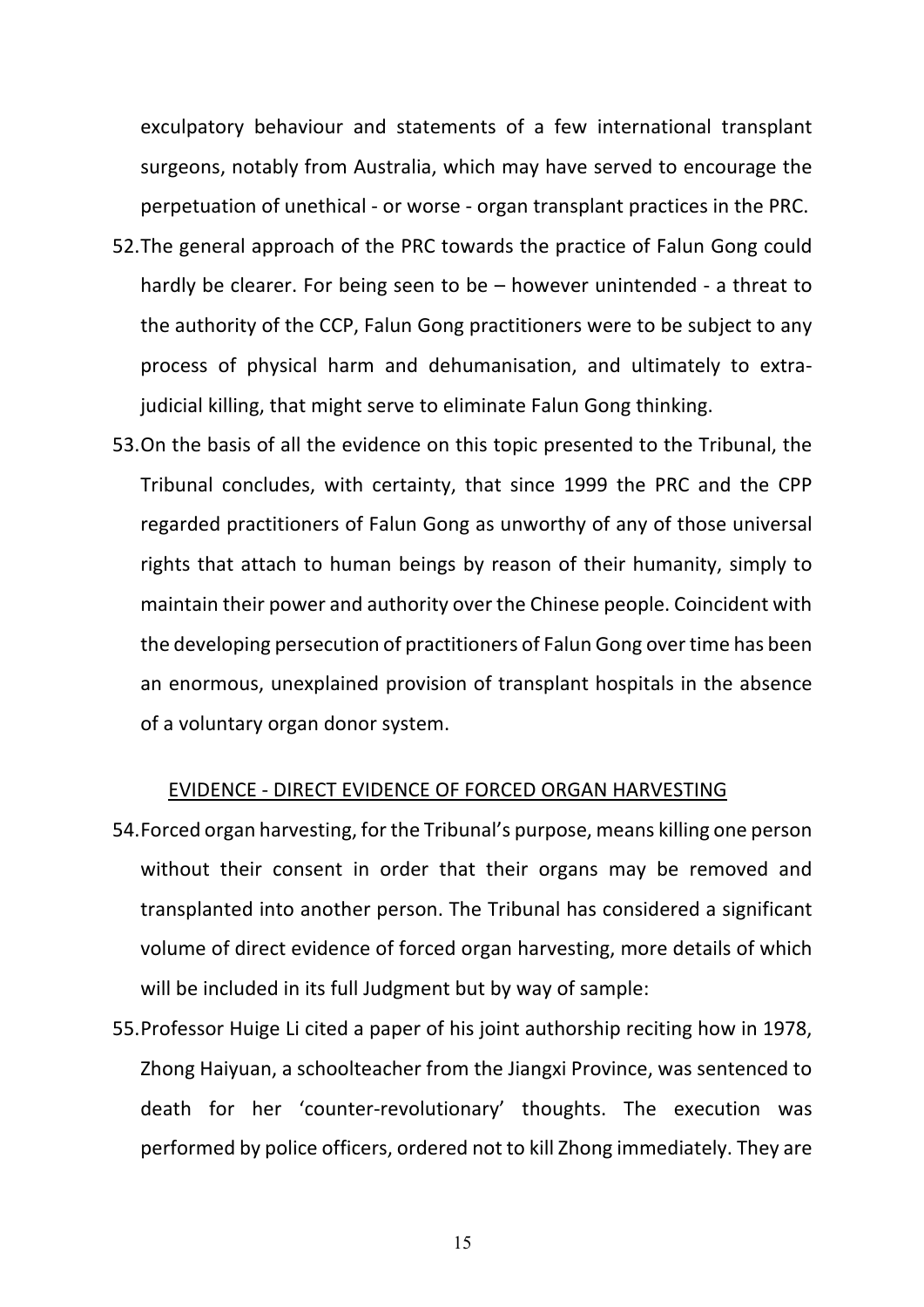quoted as saying; 'The kidneys must be harvested before she dies', because the army doctors wanted high quality kidneys, 'kidneys from a living person''. 56.Enver Tothi was quoted in The Slaughter authored by Ethan Gutman. He gave his account to the Tribunal explaining that in 1995 when he was a general surgeon at a hospital in Urumqi:

> He was ordered - based on his availability and with two assistants, an anaesthetist and the 'largest operation equipment' - to go to the Western Mountain Execution Grounds.

> At the execution grounds there was the sound of multiple executions from multiple simultaneous gunshots. Tothi then saw that all but one of the 10-20 executed people had been shot in the head. The victim he was ordered to operate on was 'different' from the others. His head had not been shaved, he was in civilian clothes and he had been shot through the right chest rather than the head. Tohti supposed this was to keep the victim's heart beating. The victim was brought, tied down on a trolley, to the vehicle in which Tohti and his team waited and Tohti was ordered to 'cut deep and work fast'.

> According to Tohti, the victim was not anaesthetised. Tohti removed the liver and both kidneys. The skin bled when cut, from which fact Tohti deduced that the victim was still alive.

- 57.In 2002, Zhiyuan Wang received a call from a guard who had tortured a woman for a week and then guarded her while surgeons cut her open without anaesthetic for her organs as she shouted out, amongst other things, 'Falun Gong is good'.
- 58. A woman with the pseudonym 'Annie' told the Epoch Times in March 2006 how her ex-husband had removed the corneas from 2000 people between the years 2001 and 2003, Falun Gong practitioners who had had organs removed after being 'executed' by injection.
- 59.Huige Li also gave evidence of the 4 methods of live organ harvesting practice in the PRC;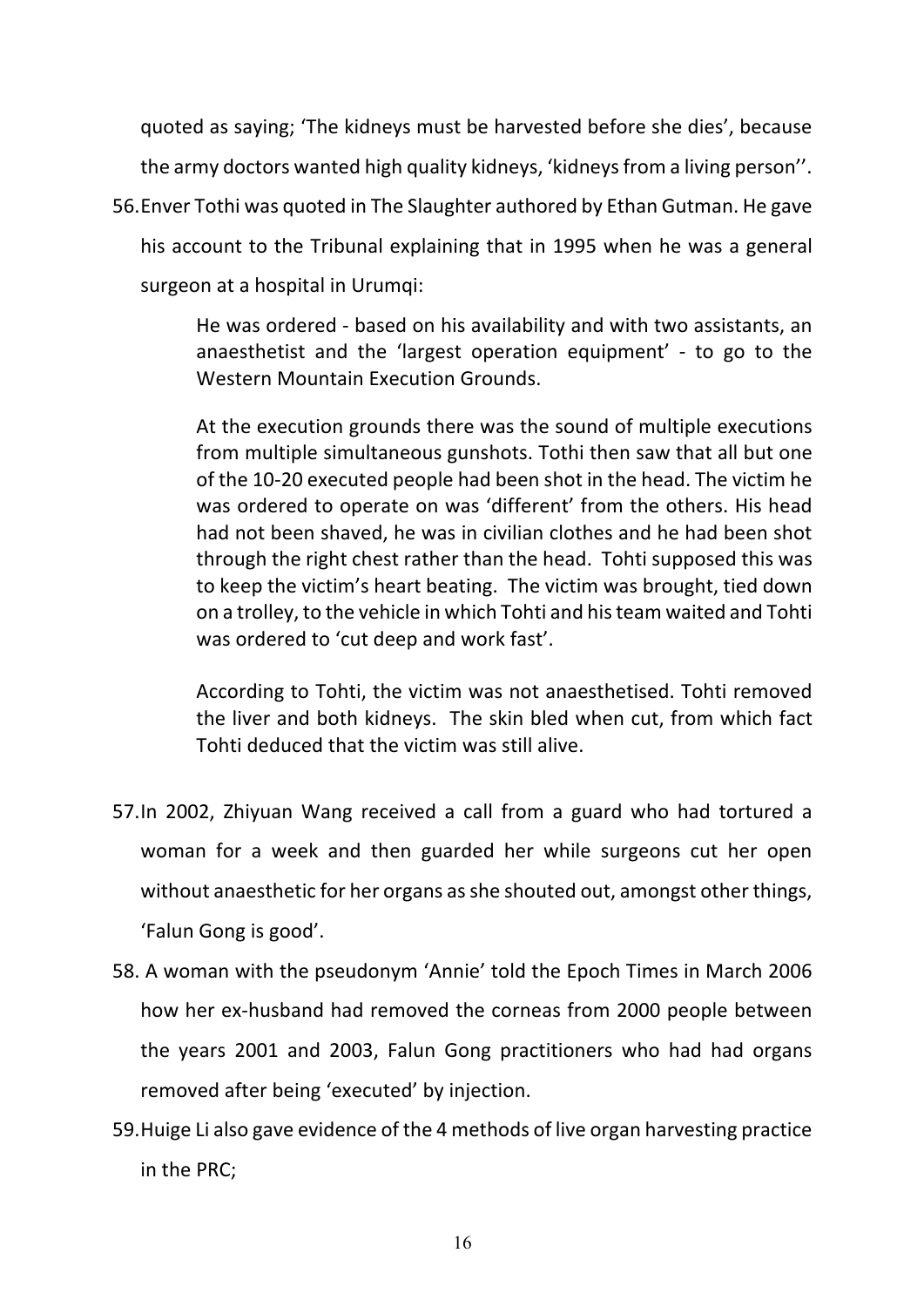*Incomplete execution by shootings.*

*After lethal injection;* where Li described how death can occur under the legal definition within tens of seconds of injection, and Li states that it can be assumed that all organ procurement after lethal injection happened on still-living bodies.

*Execution by organ explantation;* Li referred to a paper published in 2003 describing the major points of heart removal. Li argued that the lack of criteria for brain death before 2003 meant that the donor could not be brain dead, and thus the beating heart being stopped with cold cardioplegia for extraction was the cause of death.

*Organ harvesting under the pretext of brain death;* Li provided evidence from Chinese scientific papers where patients were endotracheally intubated *after* definition of brain death. This is not possible. Brain death is associated with the inability to breathe spontaneously. These patients cannot have met the criteria for brain death acceptable elsewhere. They were, perforce, alive at the time of organ donation, even if not conscious of it.

60.The Tribunal notes that the most important aspect of Li's evidence is that relating to removal of organs, by whatever means, without the formal establishment of brain death.

## EVIDENCE - INDIRECT EVIDENCE OF FORCED ORGAN HARVESTING

- 61.. The first recorded instance of organ harvesting from a Chinese political prisoner as a result of execution was in 1978.
- 62.In 1984, multiple government bodies and ministries jointly promulgated a regulation allowing the bodies and organs of prisoners to be used at will by the State. The Tribunal has considered a weight of evidence which will be included in its full Judgment; the following are for illustration:
- 63.In January 2001 Liu Yumei, on arrest, was told to give her name and address or all her organs would be harvested.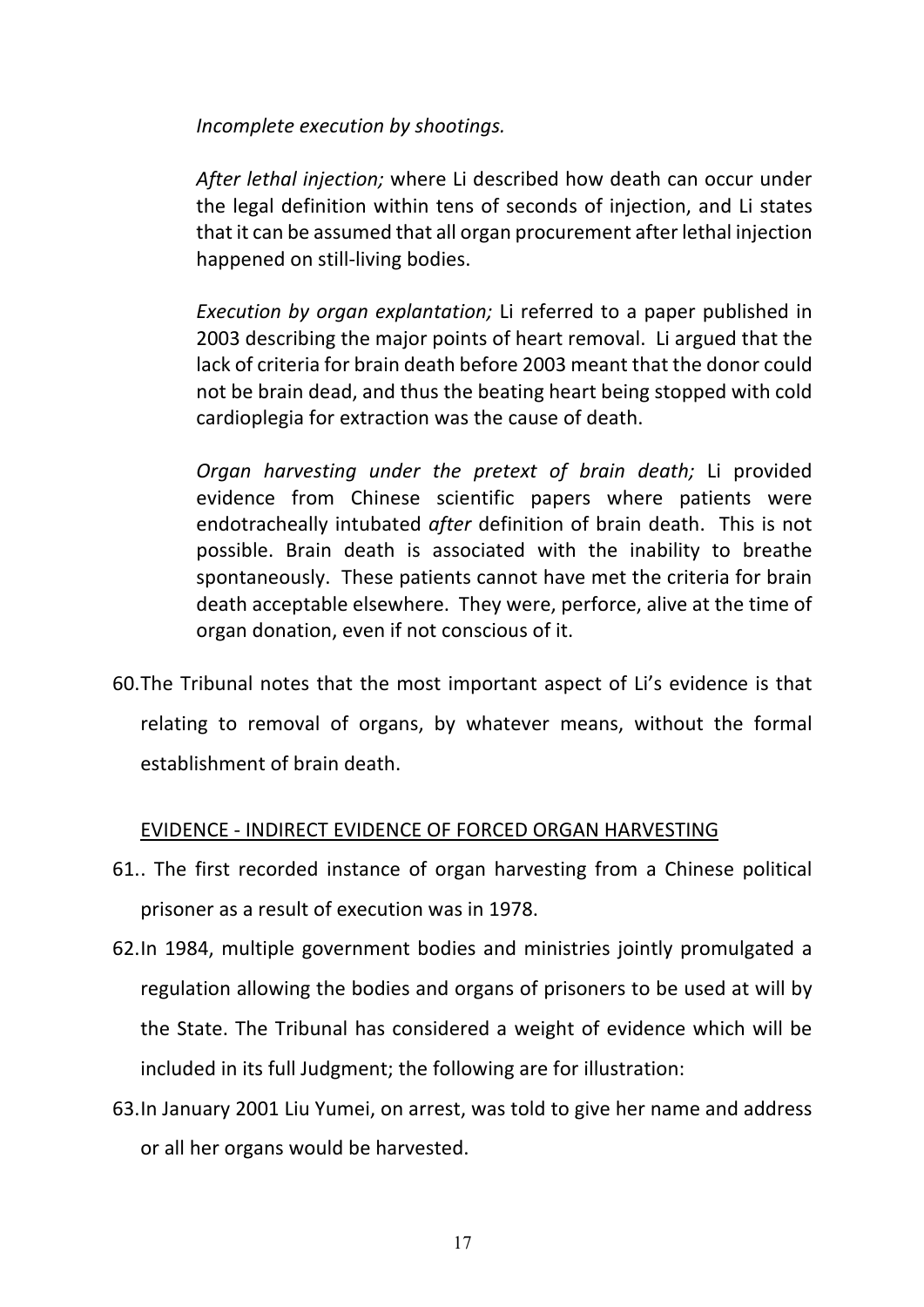- 64.In May 2002 Liu Huiqiong, imprisoned in Beijing Women's Labour Camp, was told by prison officials in the presence of others that Falun Gong practitioners are kept as spare parts.
- 65.Sometime between 2001 and 2005 a doctor, sympathetic to Falun Gong practitioners, told Yu Xinhui secretly, 'Don't go against the Communist Party….. You won't even know how you will have died. When it happens, where your heart, liver, spleen, and lungs will be taken, you won't even know that either….. You practitioners' organs are the best.'
- 66.In 2005, Dr Jacob Lavee, former Chair of the Israel Society of Transplantation, had as a patient someone with severe heart failure who was told by his medical insurance company that he could go to ghe PRC to undergo heart transplantation *on a specific date*. This would not be possible in countries relying on standard transplant practices.
- 67.The Tribunal found all witnesses who gave evidence in these categories to be believable and they found nothing to cause doubt about any one of them. None had any purpose to serve, that the Tribunal could discern or imagine. Their evidence was often distressing to hear.
- 68.CONCLUSION FROM DIRECT AND INDIRECT EVIDENCE OF FORCED ORGAN HARVESTING. There is a reasonable amount of direct and indirect evidence of forced organ harvesting. The 'industrial scale' of the practice, as argued for by some, might lead to an expectation of much more evidence being publicly available than is the case. Why should this be?
- 69. The militarisation of medical services is relevant; the large number of military and police hospitals involved in transplantation - operating a 'do as you are told, or else', policy - is surprising and lends support to the arguments about the organisational structure of the country, including the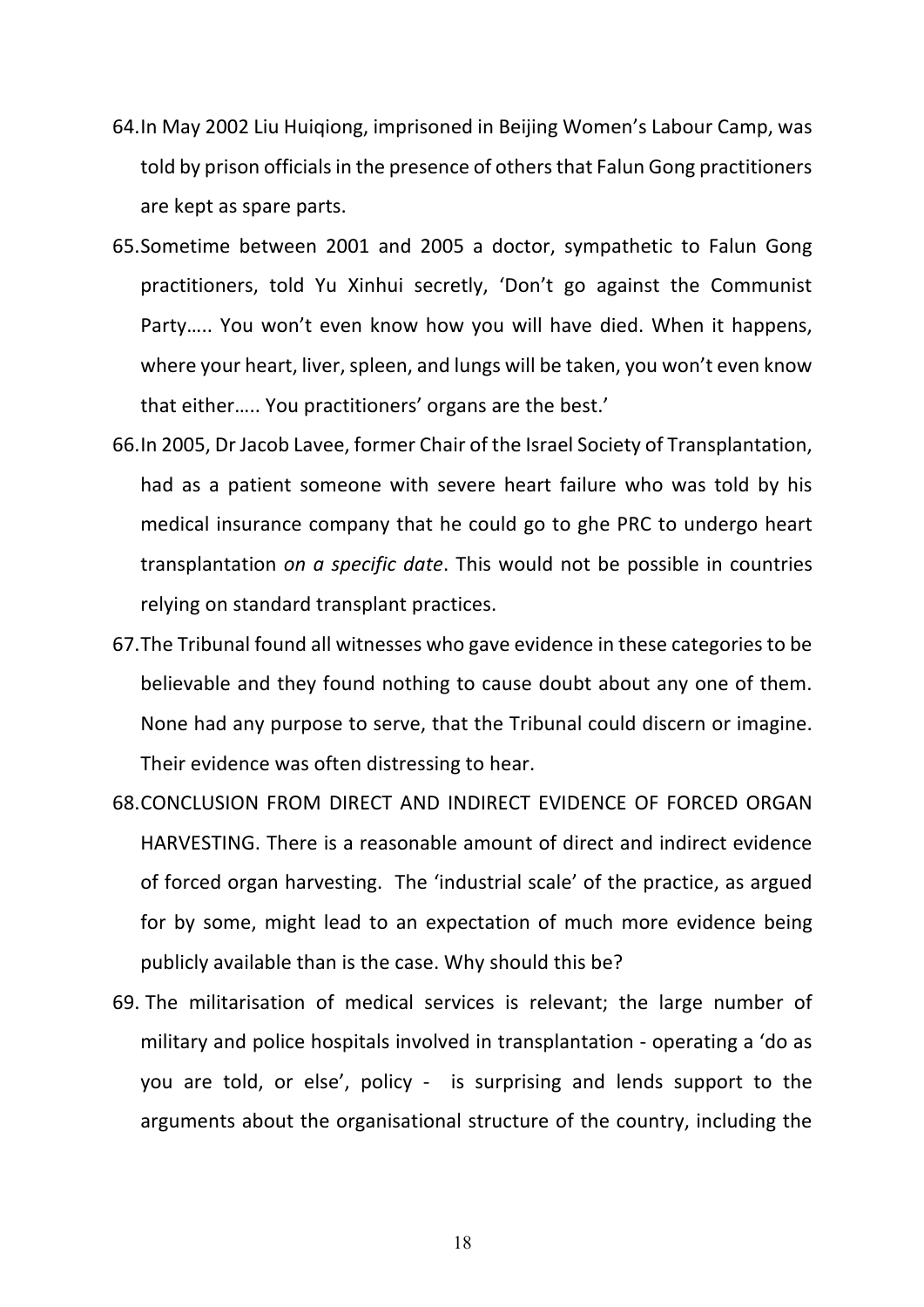military, supporting expansion of transplantation services. Rapid extraction of organs from prisoners has clearly happened often.

70.On the basis of all direct and indirect evidence, the Tribunal concludes with certainty that Forced organ harvesting has happened in multiple places in the PRC and on multiple occasions for a period of at least twenty years and continues to this day.

#### EVIDENCE - MEDICAL TESTING OF FALUN GONG and UYGHURS

- 71.Blood testing is a pre-requisite for organ transplantation as donors need to be matched with recipients so that antibodies present in the recipient do not interact with antigens present in the donor organs, leading to rejection. The only way for transplantation to succeed at scale is to have databases matching donors with recipient tissue types.
- 72.As will be fully evidenced in the Tribunal's full Judgment, Falun Gong practitioners in detention were 'systematically subjected to blood tests and organ examinations. Other prisoners were not tested. Matas and Kilgour in their report contest that there is no rational health reason for such testing or organ examinations, mainly because the health of Falun Gong prisoners was otherwise disregarded by the authorities.
- 73. Dr Trey, an (expert) witness raises the question '*Why would detained Falun Gong practitioners receive specific physical examinations (including x-rays, ultrasound, blood tests) while at the same time being subjected to brainwashing, labour work, torture or torture death?'* He postulates that the only rational explanation is to build up a systematic medical databank of potential living organ donors.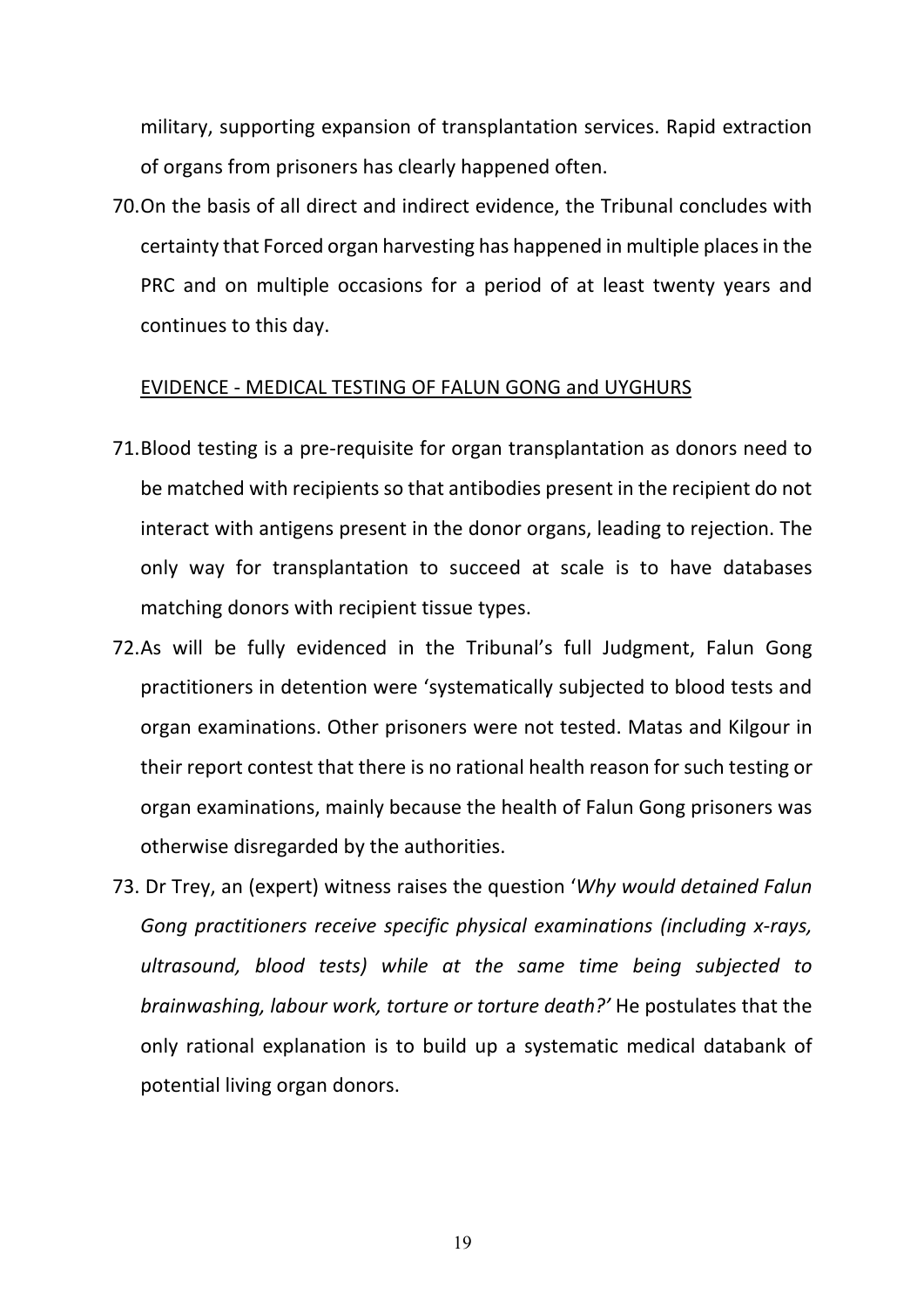- 74.Whilst the questions raised by Trey are appropriate, the Tribunal has seen no evidence specifically to confirm what the tests were, what the resultant findings were, and for what purpose(s) they were used.
- 75.No purpose of this testing was given by the authorities of the hospitals or prisons to those who gave evidence of having been tested; nor has any explanation been given to other inquiries into forced organ harvesting about the purpose.
- 76.We must ask why a prison management system might test anyone in the ways described, if at odds with other purposes of internment. Quantities of blood taken do not appear to have been sufficient to permit transfusion to others. The apparent limiting of testing to certain groups does not support an epidemiological approach, say to infection control, since the entire population of the prison would need to be tested for that to have value. Further, the assessment of internal organs by ultrasound could only be to assess how that organ looked structurally. One can postulate that such examinations might have been done to define the state of an organ before or after physical abuse, which we have heard in evidence was frequent in the camps. However, the routine application of such tests as described is more consistent with a baseline assessment of organ status for other purposes, specifically potential organ donation.
- 77.On the basis of this and all other evidence on the subject, the Tribunal concludes, with certainty, that the medical testing of groups including Falun Gong and Uyghurs was related in some way to the group concerned because other prisoners were not tested. The methods of testing are highly suggestive of methods used to assess organ function. The use of ultrasound examinations further suggests testing was focused on the condition of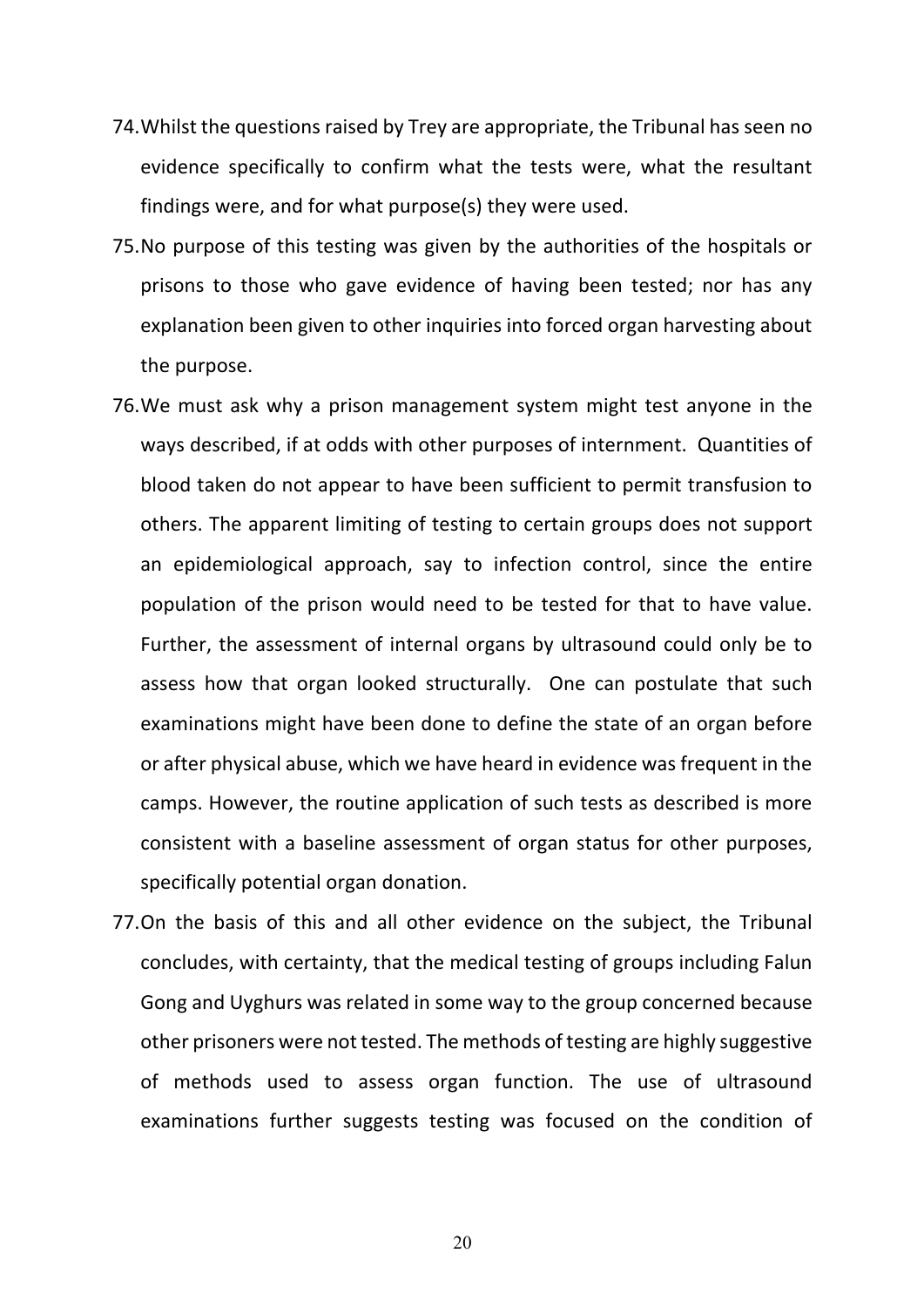internal organs. No explanation has been given by the PRC for this testing; blood or otherwise.

EVIDENCE - INCARCERATION AND TORTURING OF FALUN GONG:

- 78.As explained above the Tribunal has, where possible and realistic, approached evidence without regard to the PRC's general record of human rights violations. The same approach might suggest that evidence of specific bad conduct – for example torture of religious or ethnic groups - by the state should be disregarded altogether. However, there *may* be a multiplicity of PRC objectives in any forced organ harvesting by the state or by stateapproved bodies, including *inter alia*: financial profit, development of transplantation skills, suppression of Falun Gong and its beliefs and dehumanising the Falun Gong - in the minds of those who knew of the harvesting - to alienate them from society.
- 79.The Tribunal takes the view that understanding the scale and scope of imprisonment without any due process followed by torture of those imprisoned – although it will be assessed as a separate category of evidence and as a single issue at this stage – is of *potential* significance for the Tribunal's Judgment for the following reasons:

It provides a further context in which the treatment of the Falun Gong as a group by the Chinese authorities may be viewed;

It contributes to an overall understanding of the different sets of crimes that have been inflicted on the Falun Gong; and

It reveals the widespread and systematic way in which such actions were undertaken.

80.Every witness that appeared before the Tribunal and who identified as a Falun Gong practitioner had been arrested and imprisoned, and then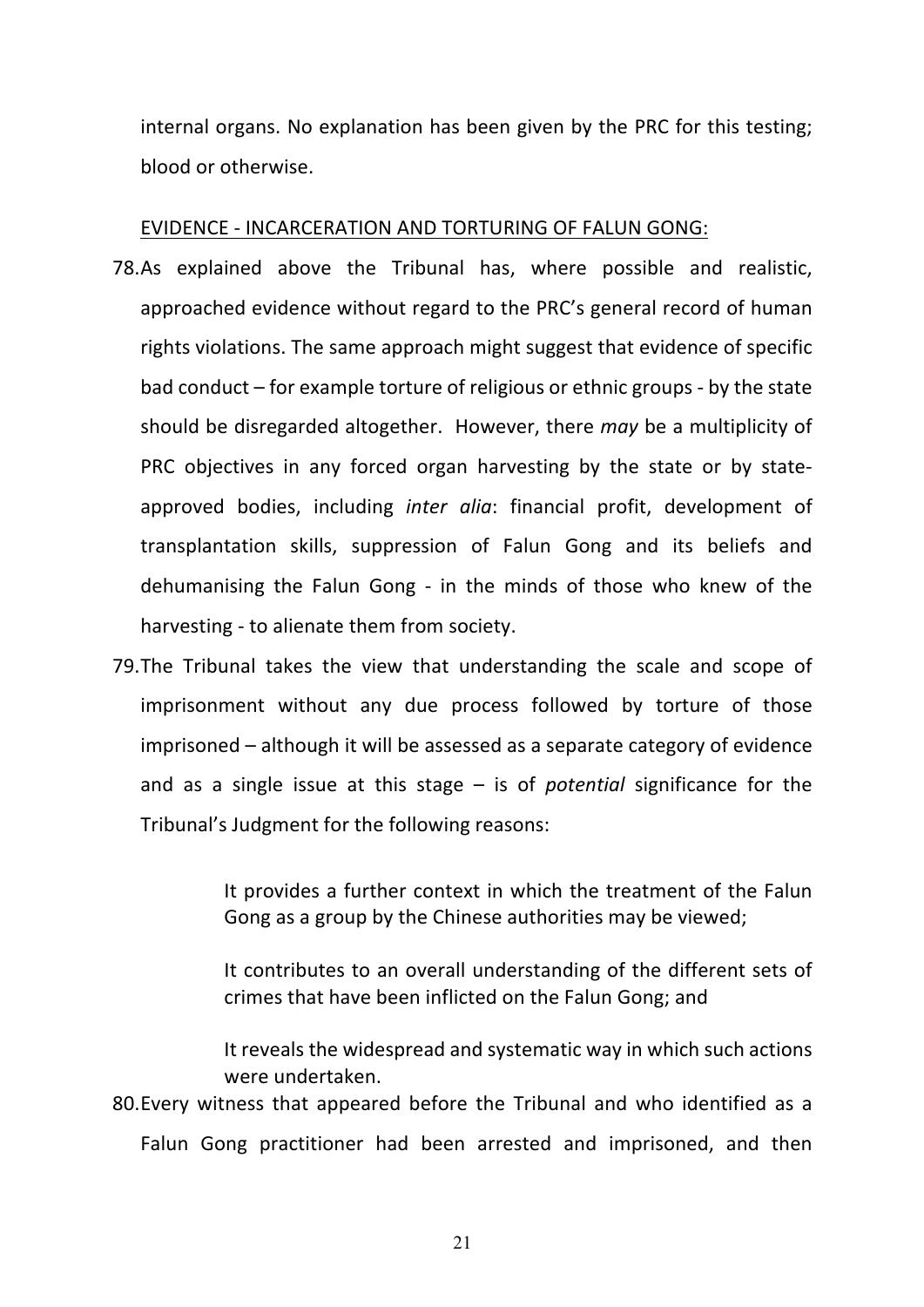tortured whilst incarcerated. Acts of torture occurred throughout the country.

- 81.According to all the witnesses, the torture took many forms of physical punishment: being forced to adopt a particular physical posture for long periods of time, being hanged from a height using handcuffs, being stretched using cloth belts, being deprived of sleep and food, being prodded with electric batons often on the genitals, being forced to do manual labour, being denied access to the toilet or bathing facilities, being forced to consume medication or drugs, and being publicly humiliated (including by sexual violence). Psychological torture included being made to write 'confessions'.
- 82.None of the allegations of torture could be independently verified; however, the detail in which the victims described their suffering and the similarities in experience together with the conformity of those experiences from different parts of the PRC are striking.
- 83.Physical abuse by way of being beaten was also alleged by non-Falun Gong witnesses that appeared before the Tribunal, dealt with specifically so far as Uyhgurs are concerned later.
- 84.All relevant witness statements and their oral evidence will be available in the Judgment and on the Tribunal website. The evidence of Jintao Liu and Lijuan Tang are entirely typical of what was heard by the Tribunal.
- 85.Speaking of September or October of 2007 Jianto Liu related how:

They often pulled the force-feeding tubes in and out several times just to torture him. Prisoner Zhang Guobing also urinated into the sticky fluid used to force-feed him. During the day, four prisoners participated. They shoved faeces into his mouth. They forced a toilet brush handle into his anus. They pushed the handle so hard that he couldn't defecate. They also handled his genitals and forced his back against an extremely hot heating unit. They woke him at night by pouring cold water on him, or by piercing his skin with needles. They then dragged him to the ground, stripped him and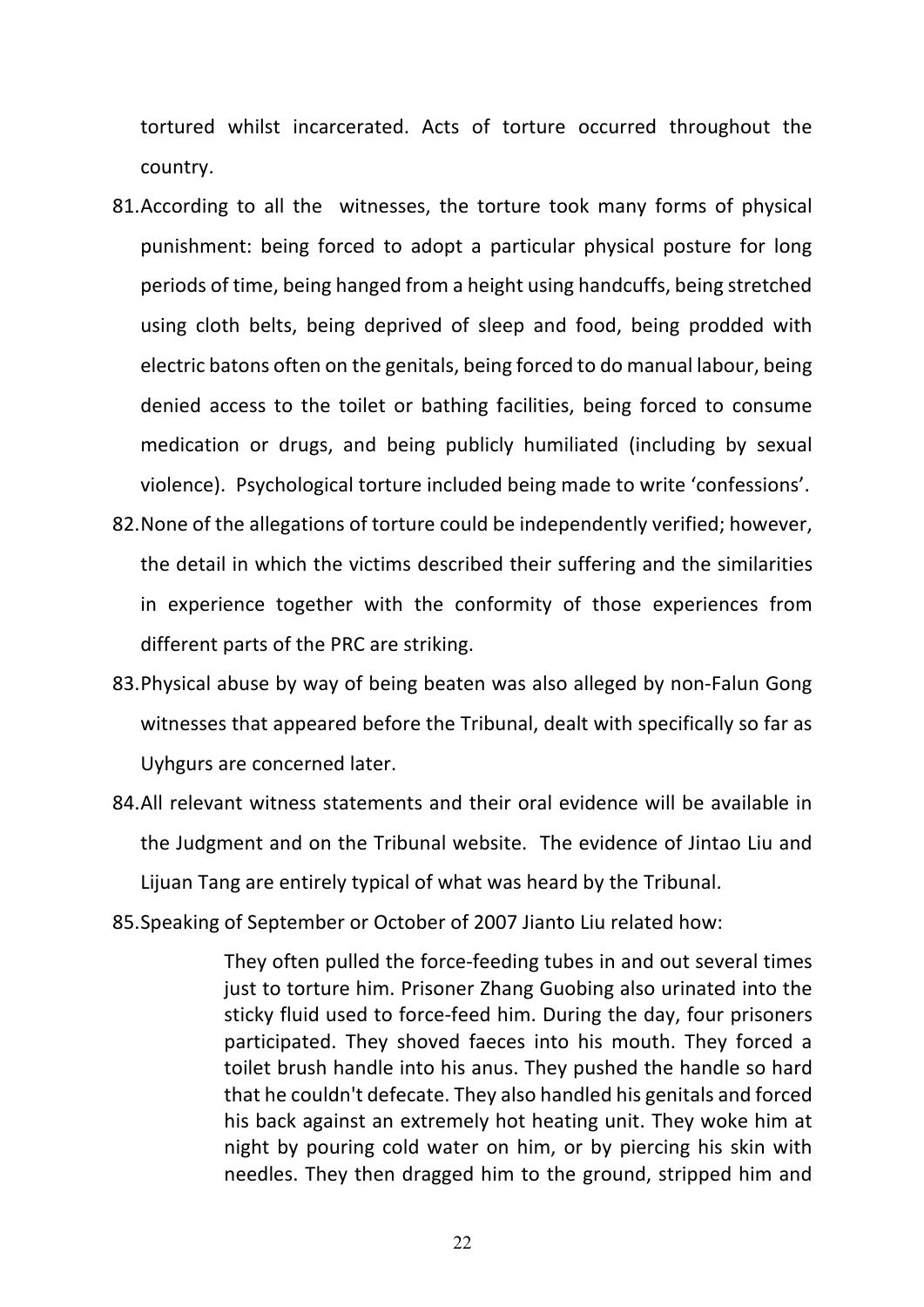poured cold water over him. Yuan Li often used a sharp point on his badge to puncture his nails the prisoners forced him to sit still on a small plastic stool for an extended duration. They also forced him to stand motionless for long periods, until his legs and feet were badly swollen. Additionally, there were times that they denied him toilet use, forcing him to urinate and defecate in his pants.

In 2011 Lijuan Tang was imprisoned for three and a half years. he had been tortured by all kinds of brutal methods of torturing. He was not allowed to eat, not allowed to go to the toilet and had to urinate sometimes in his pants. His pants became dry due to body heat. He was not allowed to take any shower or wash. He was not allowed to sleep. Once he was not allowed to sleep for almost 20 days. When his eyes closed, they used a nib to prick his body and legs. The pricking caused red blood dots which festered, and his flesh stuck to his pants.

86.On the basis of all available evidence the Tribunal concludes with certainty that acts of torture have been inflicted by the PRC authorities on persons detained for their practice of, support for and defence of Falun Gong and for no other reason. Yet practising Falun Gong in other countries could never be considered or constitute any criminal offence. The Tribunal is certain that such acts of torture have taken place at many different sites in the PRC over a long period of time, that acts of forced labour have been particularly harsh and brutal. Acts of torture, generally, reveal an overall consistent attitude and approach of the PRC towards practitioners of Falun Gong which is systematic in nature and designed to punish, ostracise, humiliate, dehumanise, demean and demonise practitioners of Falun Gong into renouncing and abandoning their practice of it.

#### EVIDENCE - INCARCERATION AND TORTURE OF UYGHURS

87.In addition to what is done to the Falun Gong, The Muslim minorities in Xinjiang - the Uyghurs, the Kazaks and the Uzbeks - are the focus of a CCP crackdown. The CCP has placed restrictions - including by mass incarceration – on the Uyghurs as well as on other religious adherents, such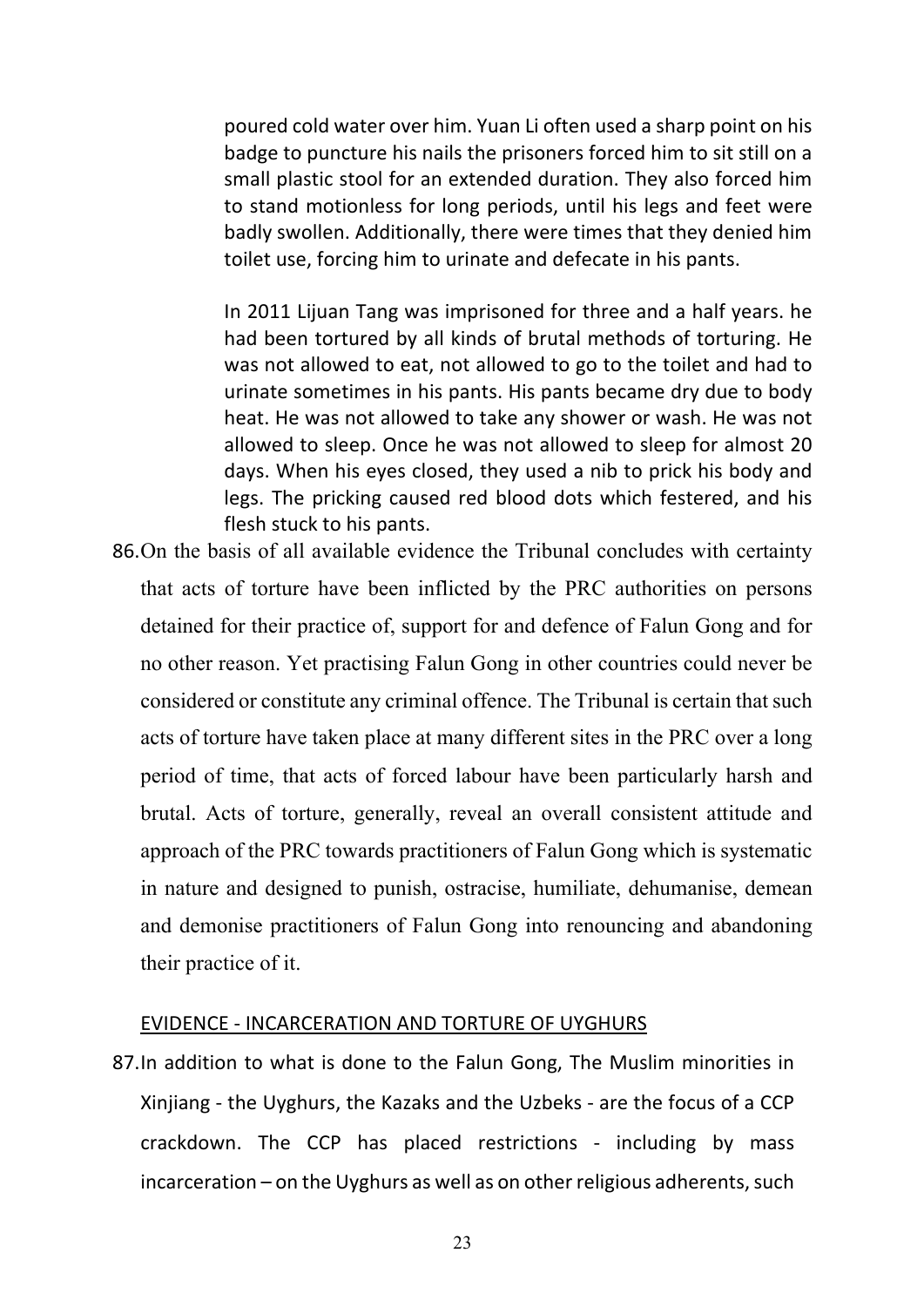as Tibetan Buddhists, House Christians, all part of the CCP's policy of *sinicization*. One of the pivotal moments in the region took place in 1996 when the CCP launched 'strike hard' campaign(s) to stop what they believed were illegal religious activities. The CCP introduced 're-education camps' in order to give 'patriotic re-education,' where witnesses have evidenced that multiple forms of torture and murders of political prisoners take place.

- 88.It is believed that there are 'in the hundreds of thousands, and possibly millions of Uyghurs in prison. Ethan Gutman gave evidence to the Tribunal in December 2018 stating that *'over the last 18 months, literally every Uyghur man, woman, and child – about 15 million people – have been blood and DNA tested, and that blood testing is compatible with tissue matching.'*<sup>11</sup> Dr. Enver Tohti corroborated this in his statement to the Tribunal, where he detailed news in June 2016 that the CCP gave Uyghur people free national health examinations. He suspected that the *'CCP is building their national database for organ trade' and that the number of samples collected has 'exceeded 17 million.'*
- 89.The Tribunal is in receipt of a considerable amount of evidence of incarceration, torture and blood testing being performed on this group of people, and all that evidence will be contained in the Tribunal's full Judgment. As a specific example, however, the following is detailed by Gulbahar Jelilova, a Uyghur, who stated that:

On her arrival at the prison she was given a medical exam'. She was stripped naked and they took a blood and urine sample before placing her in a cell. A little time later the officials placed a black hood over her head, and she was taken to another location and more blood tests were taken as well as ultrasound tests. In two of the prisons in which she was detained, it was

<sup>11</sup> https://chinatribunal.com/wp-content/uploads/2019/04/EthanGutmann.pdf, page 3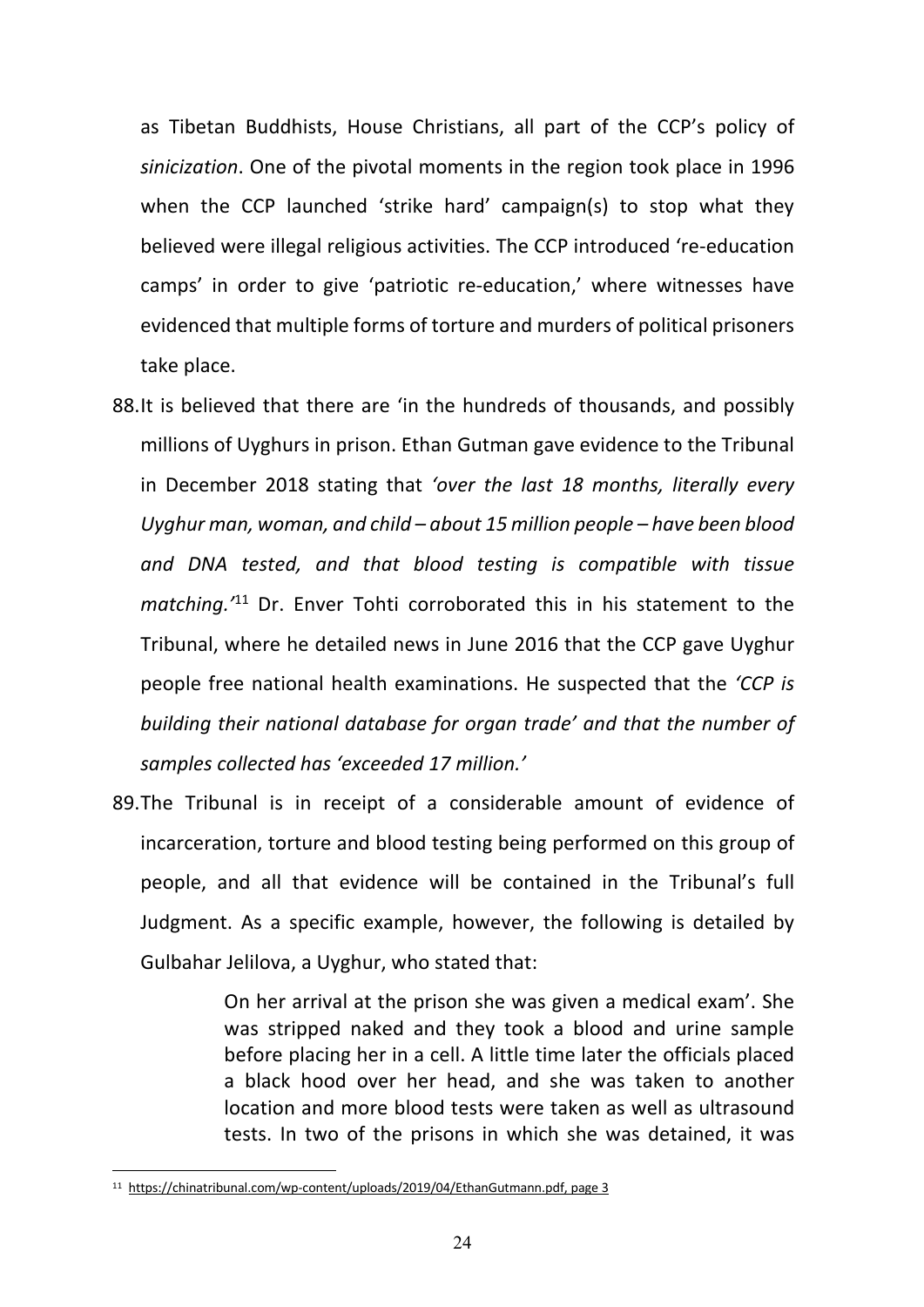routine to be medically tested and injections were given every 10 days. Jelilova was imprisoned after interrogation in three different prisons in Urumqi. She stated that all three detention centres were overcrowded and dirty. The women took turns sleeping as there was not enough space for everyone to lie down. They were barely given food to eat. They were given showers once a week with one bar of soap which resulted in body sores for the women. They were given pills that caused disorientation and stopped their menstrual cycles. She witnessed many women having mental breakdowns as a result of the conditions in the prison.

- 90.All Uyghur witnesses who provided statements to the Tribunal, with the exception of Dr. Tohti, were detained and no-one in their families was notified of any legal proceedings. These Uyghur witnesses were not formally charged with crimes, nor provided any due process rights.
- 91.On the basis of all relevant evidence the Tribunal concludes, with certainty, that acts of torture have been inflicted on Uyhgurs. Acts of torture generally reveal an overall consistent attitude and approach of the PRC towards Uyghurs which is systematic in nature and designed to punish, ostracise, humiliate, dehumanise and demean Uyghurs. It is clear that Uyhgurs have been routinely forced to undergo regular medical testing.

EVIDENCE - CHRISTIANS, TIBETANS, and FOREIGN NATIONALS

92.In addition, the Tribunal concludes with certainty from all evidence available to it that identifiable groups other than Falun Gong practitioners and Uyghurs – for example Protestant Christians and Tibetan Buddhists - have been incarcerated and tortured in ways consistent with the incarceration and torturing of Falun Gong and Uyghurs.

#### EVIDENCE - RAPE AND OTHER SEXUAL VIOLENCE

93.The Tribunal heard from a significant number of witnesses at its two hearings detailing evidence of sexual violence including rape against detainees in the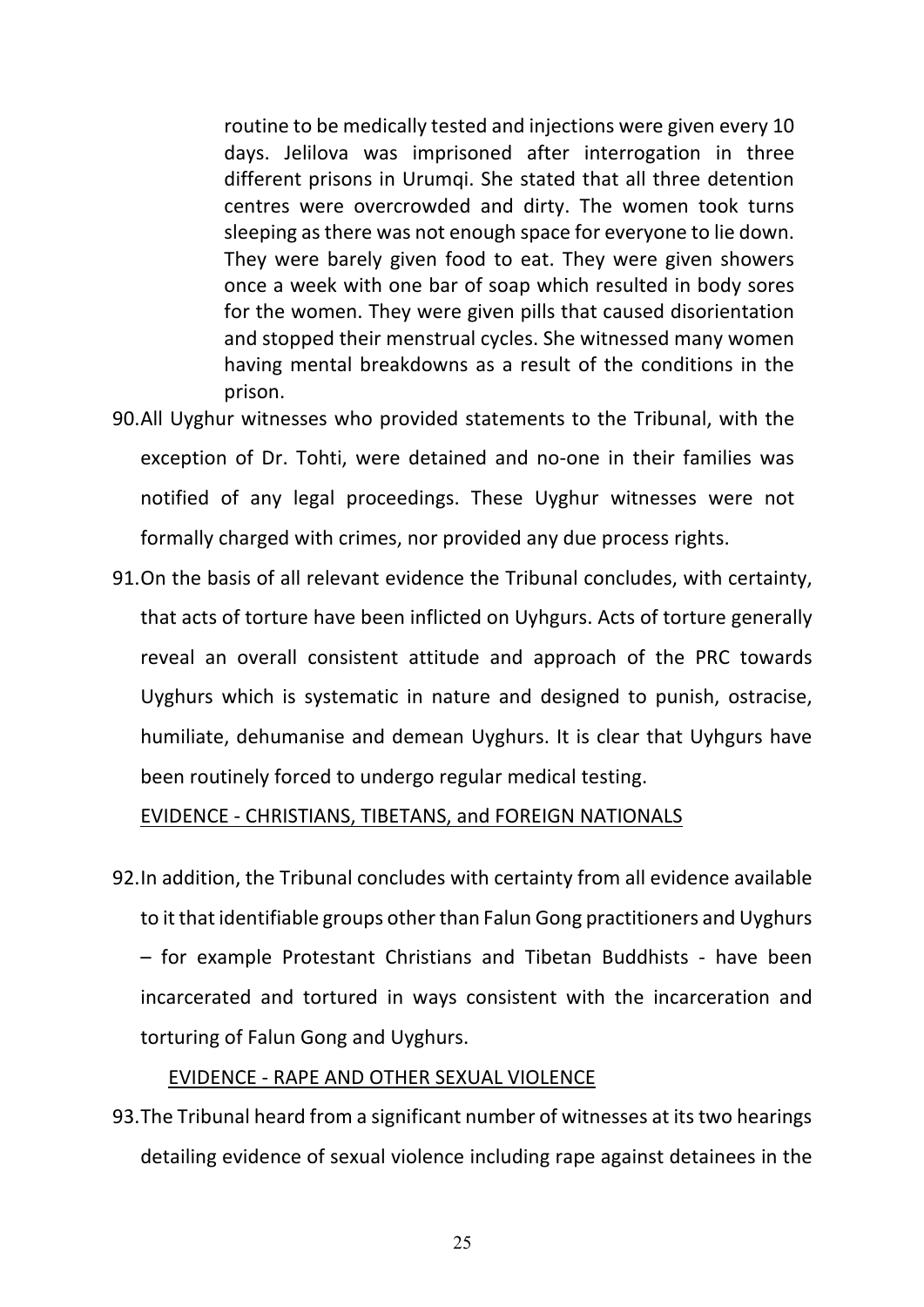PRC's prison system. The following is representative of evidence from some witnesses:

- 94.Yin Liping said that on the  $19<sup>th</sup>$  April 2001 she was incarcerated in the Masanjia Labour Camp. She was locked up with more than forty men of unknown identity and was raped by these men, one of whom video recorded her ordeal.
- 95.Xuezhen Bao, a woman detainee, witnessed the treatment of a Falun Gong Practitioner who had a physical examination which was used to 'cheat her and aborted her baby'. She says this woman was 'cheated and coerced many times', understood by the Tribunal as understatement for something specific and far worse than reads or sounds.
- 96.The COHRC, identified earlier, sets out a list of various atrocities perpetrated against Falun Gong Practitioners by the PRC including, *inter alia*, rape, gang rape and sexual torture.
- 97.The Human Rights Law Foundation report also lists such acts including rape and sexual assault. In the report Gao Zhisheng, a well-known lawyer, says he witnessed; 'immoral acts that shocked my soul… [the] lewd yet routine practice of attacking women's genitals by 610 staff and police. Almost every women's genitals and breasts have been sexually assaulted…almost all…be they male or female were stripped naked before torture.'
- 98.In his evidence Mcmillan-Scott claimed that Falun Gong prisoners were subjected to 'progressively brutal treatments involving electric prods…always including the genitals.
- 99.The Tribunal concludes with certainty on all relevant evidence that the PRC has orchestrated within its penal system the endemic perpetration of sexual violence including rape against male and female prisoners including Falun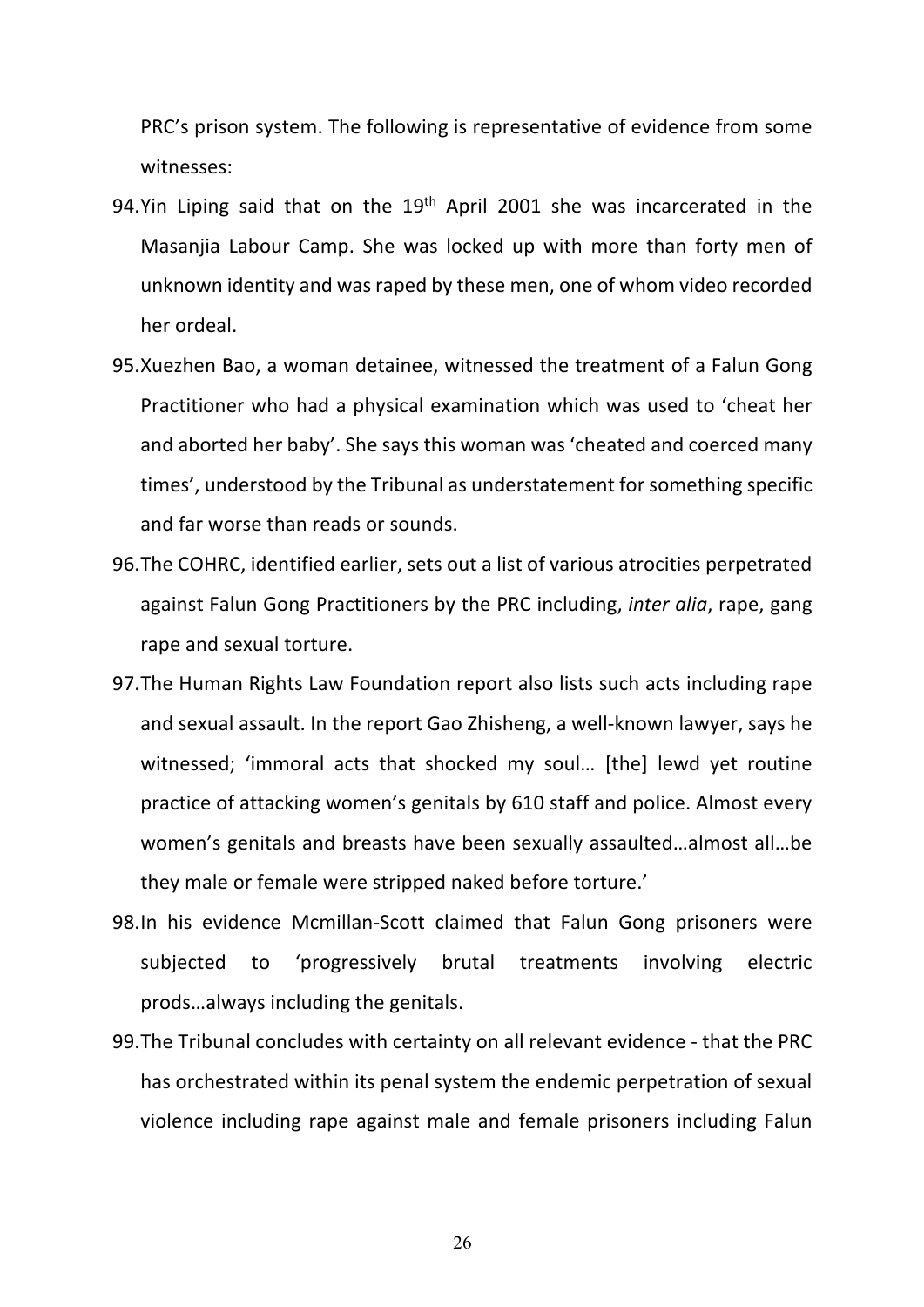Gong practitioners. The use of electric batons on the genitals of both men and women has been prevalent

#### EVIDENCE - TELEPHONE CALLS TO HOSPITALS

- 100. Tribunal was presented with evidence of telephone calls from investigators, calling from outside the PRC, to doctors and medical staff at hospitals in many different parts of the PRC. The callers pretended to have a need for a transplant in order to establish whether the person receiving the call would reveal whether the source of any organ was a prisoner, in particular a Falun Gong prisoner. These calls were completed by two different groups. The first set of calls, was made by a team of investigators of the WOPIFG in 2006, and the second set of calls made was provided to the Tribunal as detailed in the book, Bloody Harvest.
- 101. The majority of the telephone calls, including some of particular significance, confirm other evidence from other sources that has come before the Tribunal. One investigator phoned about 80 hospitals yielding the following result:

10 hospitals admitted using Falun Gong as the organ supply; 5 hospitals said they could obtain Falun Gong as the supply; 14 hospitals admitted they use organs from prisoners; 10 hospitals said the organ source was a secret and could not discuss over the phone

- 102. There are those who have asserted that there is no value in the calls, who question whether the phone calls even took place and whether the translations are accurate. The Tribunal has considered these assertions but, on all the available evidence, is certain the calls did, in fact, take place and that the translations of these calls are accurate.
- 103. On the basis of all evidence that will be included in the Tribunals full Judgment, the Tribunal concludes, with certainty, that telephone calls were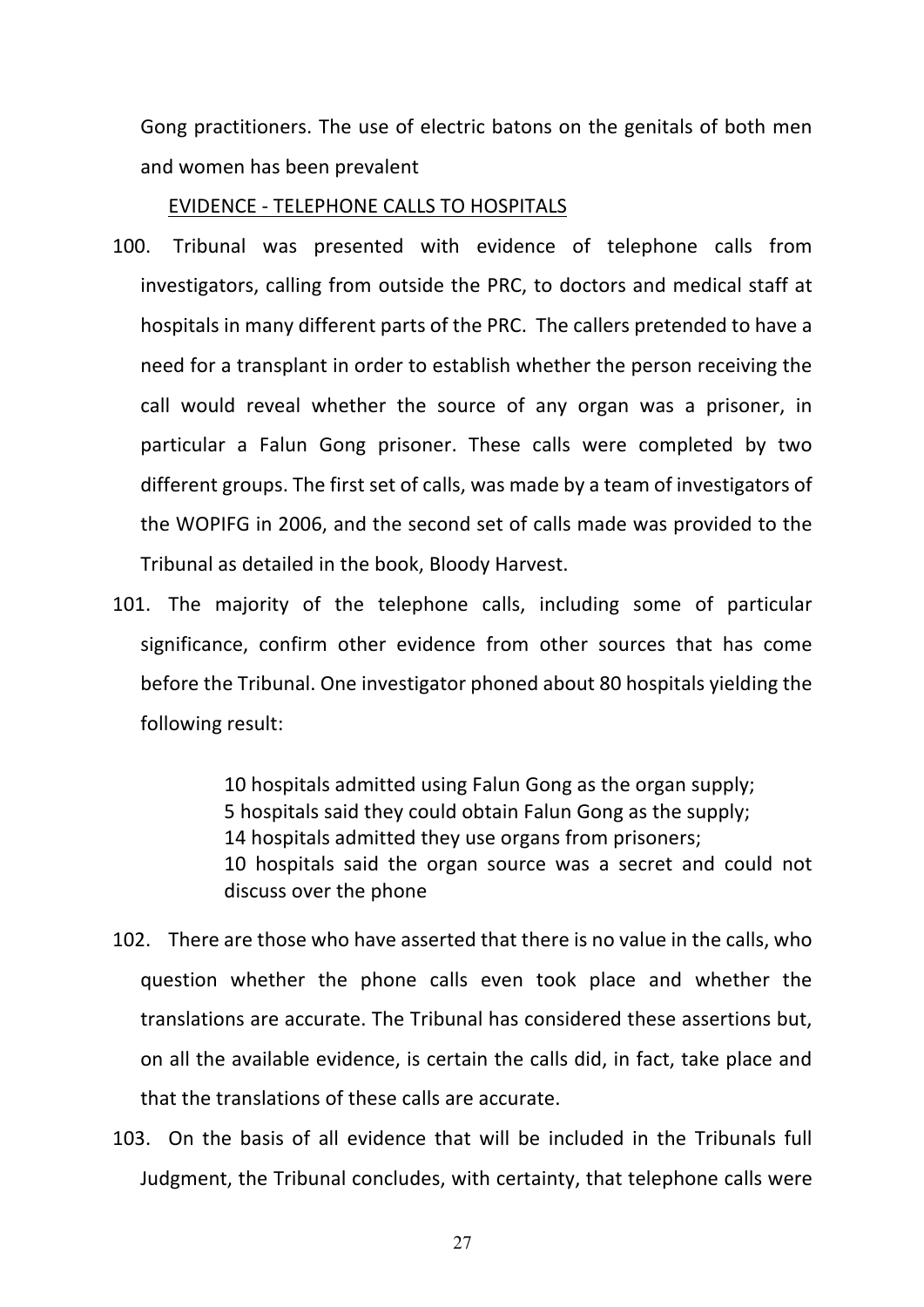made to hospitals and individual medical staff including senior surgeons and that the translations of those recorded calls are accurate. The Tribunal further concludes, with certainty, that the hospitals telephoned were offering organs for sale, that those organs were from people who were alive at the time of the calls and that those organs were available to the callers on short notice.

## Evidence - SCALE OF TRANSPLANT ACTIVITY IN THE PRC; INCLUDING SHORT WAITING TIMES

- 104. There are constraints on the total number of organ transplants that any country can perform including *inter alia*: the availability of organs, hospitals, doctors and other medical personnel, money and the country's infrastructure.
- 105. International transplant authorities expect transparency and completeness of data collection in relation to all the above.
- 106. THE PRC has regarded such data effectively as a state secret. There is no such transparency, and there are grave doubts over all official data.
- 107. In the absence of validated, externally auditable and complete data from the Chinese state, it is necessary to relate different sources of data to infer what real data are describing about transplant activity in the PRC. 'Triangulating' data from other, multiple and different, sources is both rational and indeed the only way to approach the numerical data.
- 108. Organ transplantation activity has grown rapidly in the PRC since the turn of the century, supported by official policy. In order to describe that rise in activity, we must summarise the evidence for such growth in a number of areas.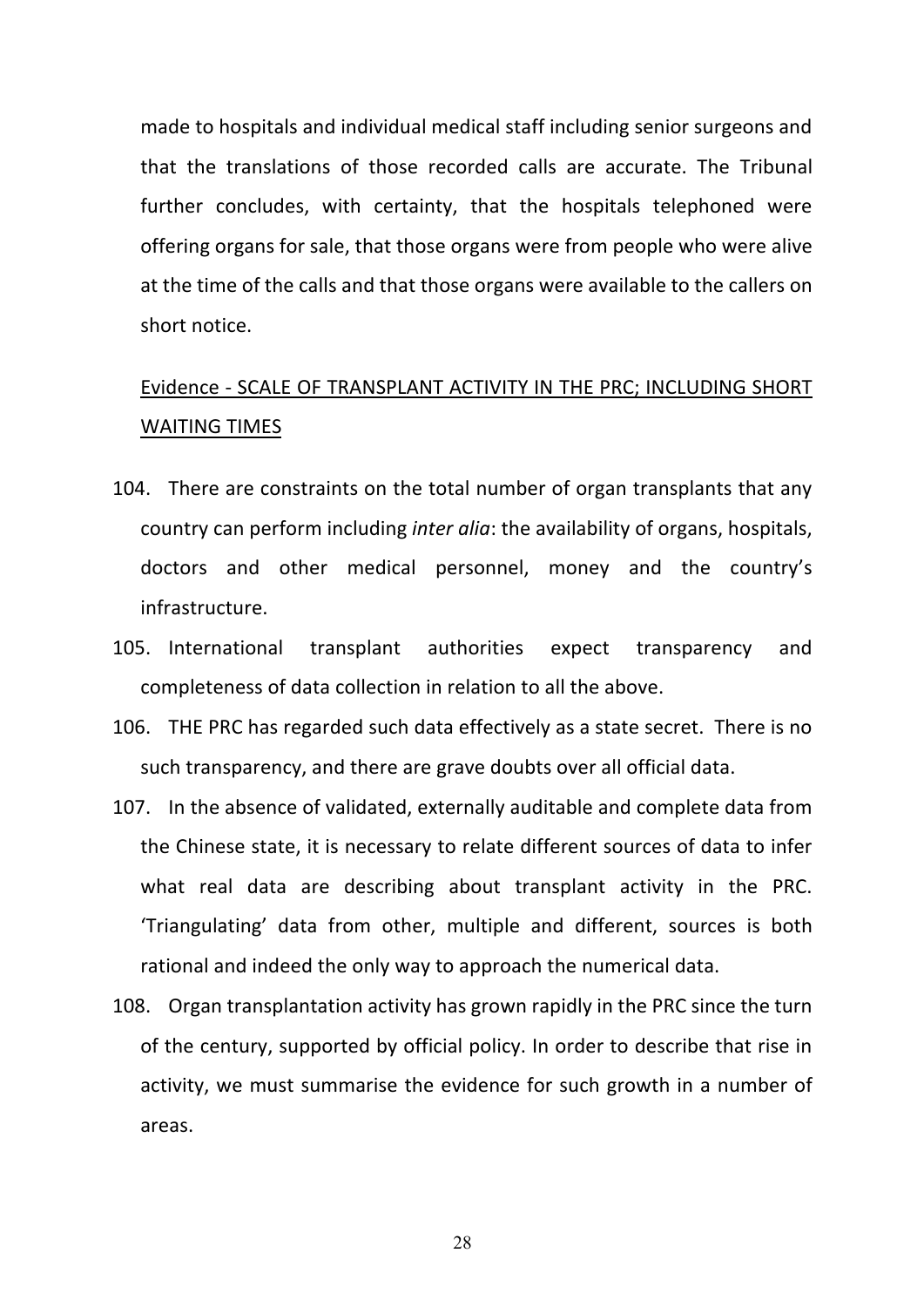- 109. THE NUMBER OF HOSPITALS UNDERTAKING TRANSPLANTATION. There have been various indications as to the number of transplant hospitals in the PRC over recent years and detailed evidence of this will be included in the Tribunal's full Judgment. There are upwards of 146 licensed hospitals approved for transplantation in the PRC but in addition a significant number of unapproved hospitals taking the total to well over 700.
- 110. The Tribunal has received evidence of very significant transplant activity at some of these hospitals and in turn evidence of significant activity being conducted by surgeons which will also further be included in the Tribunal's full Judgment.
- 111. In March 2013 Huang Jiefu, the architect of the expansion of The PRC's transplant capability told the Guangzhou daily: *'Last year (2012) I did over 500 liver transplants'* (see also footnote 10 above). Jiefu, as will be seen, was far from alone in the prolific nature of his work. In September 2013 Zhu Jiye, Director of the Organ Transplant Institute of Peking University, issued a statement; *'our hospital conducted 4,000 liver and kidney transplants within a particular year'*. This represents 33% of the total peak of 12,000 transplants acknowledged by the state authorities from this hospital alone.
- 112. The rate and scale of expansion of transplant hospitals and their activity levels are relevant because of an apparent mismatch between the availability of *voluntary* donors and the rapid growth in transplants performed.
- 113. DONOR NUMBERS AND ORIGIN. In the early days of transplantation in the PRC, organs were thought and said to be obtained solely from executed prisoners. Over time, international pressure appeared to have resulted in a reduction of executions of death row prisoners, but the number of transplants continued to rise. The PRC did not have a deceased organ donation system in the conventional sense until 2010 and this existed only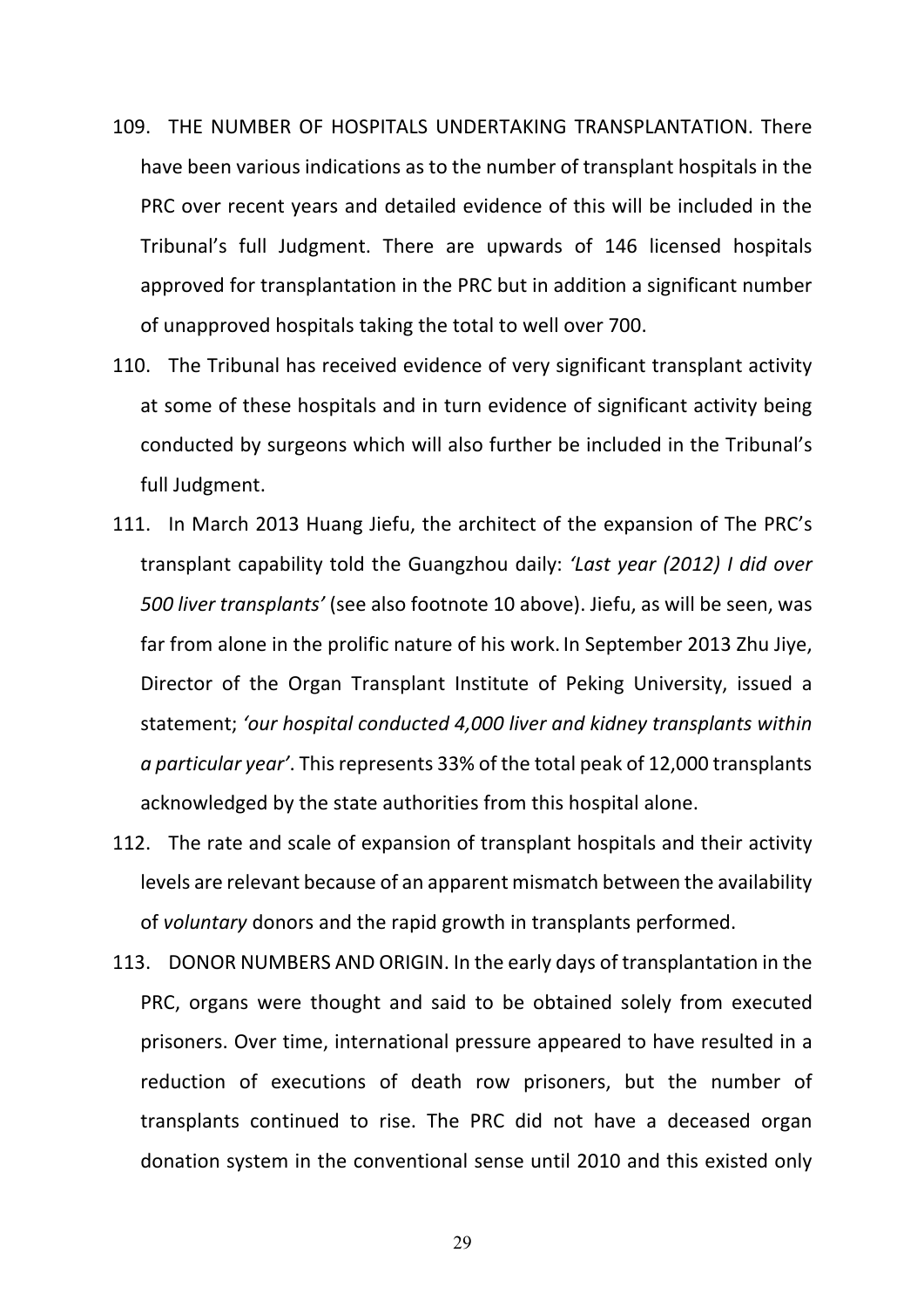as a pilot program until 2014. During this period, the number of kidney and liver transplants performed still continued to rise, rising from 66 in 2010 to 7,081 in 2015. It is self-evident that they could not have come from voluntary donors since a voluntary donation system either did not exist or was only in pilot stage.

- 114. In September 2013 a formal voluntary donation scheme was established under the governance of the China Organ Transplant Response System (COTRS). In 2017 the declared number of registered donors was 375,000 and these resulted in 5146 'eligible' donors (i.e. people who have died and have, or are assumed or taken to have, consented to donation of their organs), a conversion rate 140 times greater than that of the USA where 140 million registered donors resulted in 10,824 eligible donors; a conversion rate of 0.008% against the PRC's 1.4%.
- 115. In July 2007 the Ministry of Health issued a directive requiring all hospitals to obtain a permit to carry out transplants. 146 of a total of a 1,000 applicant hospitals were granted licenses. A prerequisite to the grant was a minimum bed capacity. To qualify, hospitals needed 15 beds dedicated to liver transplants and 10 intensive care unit beds. For kidney transplants similar provisioning was required.
- 116. In the Update the authors provide an estimate of the total number of transplants. Assuming a combination of minimum beds required for both liver and kidney transplants based on whether those two activities are undertaken at specific hospitals they calculate a minimum number of beds at the 146 approved hospitals of 5,775. They have then assumed 100% bed utilisation and twelve procedures per bed *per annum*. The Tribunal finds these assumptions to be acceptable. The result would approximate to 69,300 transplant procedures being carried out in the PRC *every year* (5775 x 12).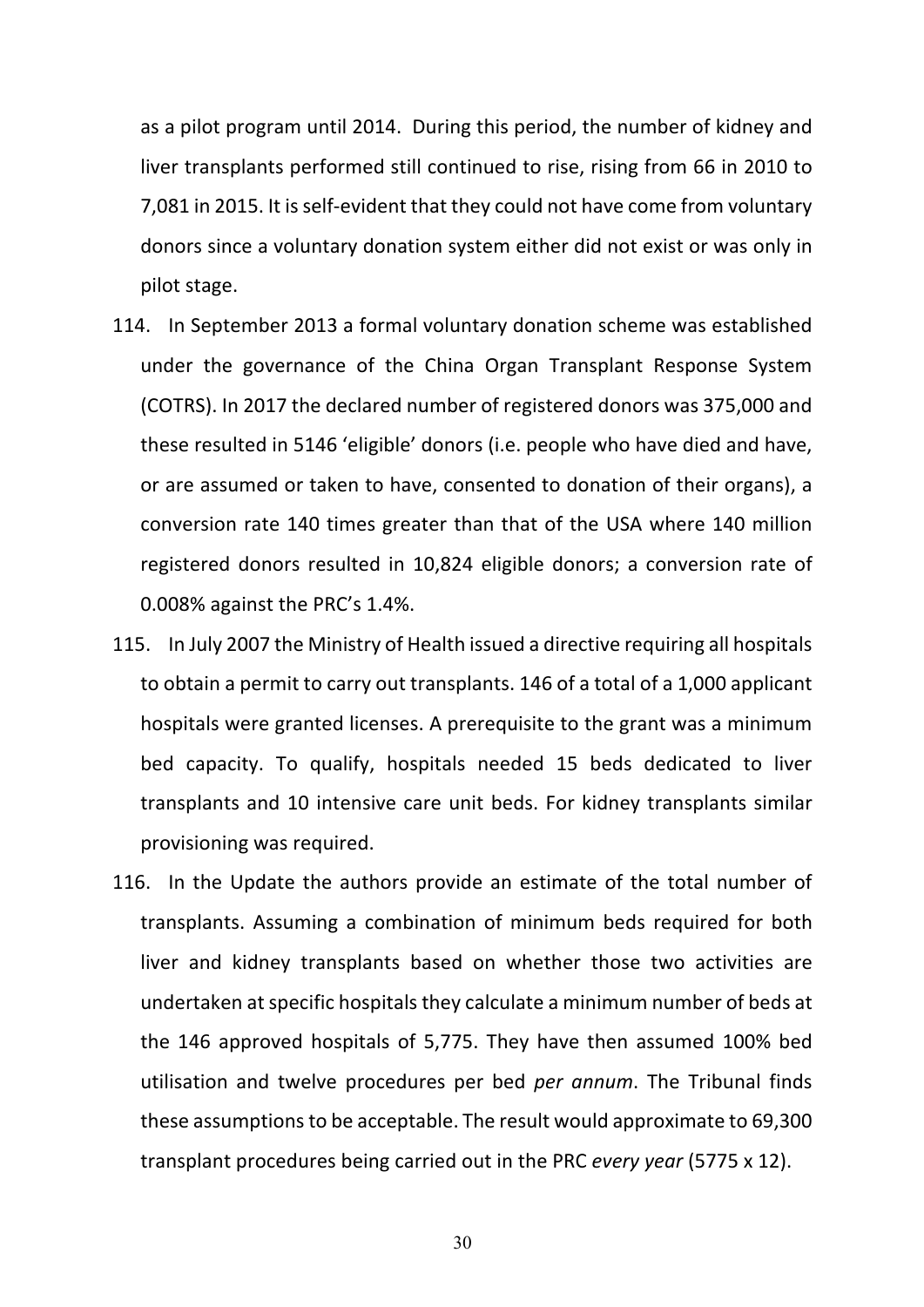- 117. Contextualising the prolific work carried out by just a small number of surgeons and the large number of licensed and unlicensed hospitals performing transplant operations leads to the conclusion that a very large number of such operations are carried out in the PRC each year. Kilgour, Matas and Gutman's assertion in the Update that upwards of 60,000 and as many as 90,000 transplant operations per annum seems reasonable (bracketing the 69,300 previously); this would be between approximately six to nine times the official figure claimed by the PRC. However, the *exact* number is not, and is unlikely to be, verifiable; but it is a large number.
- 118. A pool of registered organ donors will result in a number of 'eligible' (i.e. dead) donors per annum. In the PRC there is a mismatch between the number of donors who become 'eligible' each year by dying and the number of actual transplants performed each year. There are more transplants than could possibly come from the number of registered or 'elgible' donors. Given that the PRC asserts that it no longer uses executed prisoners for organ transplant purposes the very substantial mismatch is wholly unexplained and demands justification.
- **119.** Haibo Wang (Director of COTRS) suggested in February 2017 that estimates in the order of 60,000 to 100,000 transplants were 'ridiculous', and more than the rest of the world put together. He argued in the interview that it is up to the external investigators to 'prove' the numbers and not for the PRC to prove the veracity of transplant figures. He makes his argument on the basis of there being only 169 hospitals doing transplants in the PRC compared to 300 hospitals performing (his number) transplants in the US. On that basis the US should be performing 120,000 per year - it is not. Haibo Wang's assertion would be correct unless of course the USA was forcibly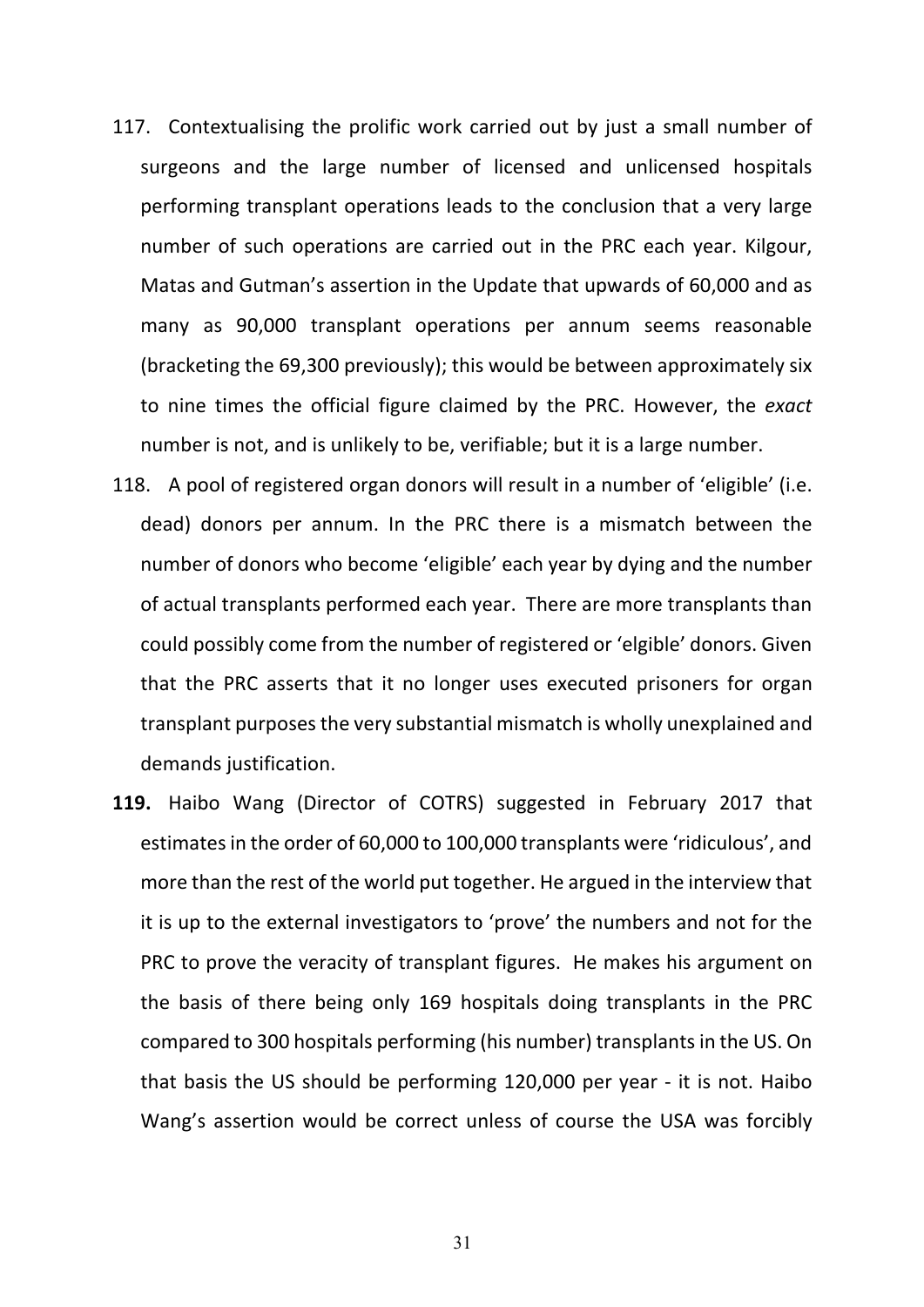extracting organs in which case the number of 120,000 per annum would be perfectly plausible - it is not.

- 120. SHORT WAITING TIMES FOR TRANSPLANTATION. There are always more people needing a transplant than available donors, even in countries which have long established and well publicised transplant programmes. With voluntary donation schemes, organs come from people who have died and have previously given consent for their organs to be transplanted in the event of death or brain death. The mismatch between supply and demand generates waiting lists.
- 121. In general terms, waiting times for organs can be months or years. On occasions a process may be expedited, and an organ becomes available in days of the need for it arising. For example, the average waiting time for a liver transplant in the UK for adults is 135 days. For kidneys, the average wait is longer at 2.5 to 3 years. For hearts, the wait is described as months or years and for lungs the wait is even longer.
- 122. The Tribunal has been presented with evidence which will be included in the Tribunal's full Judgment of waiting times in the PRC which are much shorter than usual in the rest of the world and often as little as two weeks. Dr J Lavee 's account of a patient being offered a transplant within days is set out above. Japanese journalist Yukiharu Takahashi provided the Tribunal with an account of organs being available on two weeks' notice. Another witness visited the Tianjin First Central Hospital in 2001 and was told by the nurse that organs were available in two weeks.
- 123. Such waiting times are not compatible with conventional transplant practice and cannot rationally be explained by good fortune. Predetermining the availability of an organ for transplant is impossible in any system dependent on voluntary organ donation. Such short-time availability could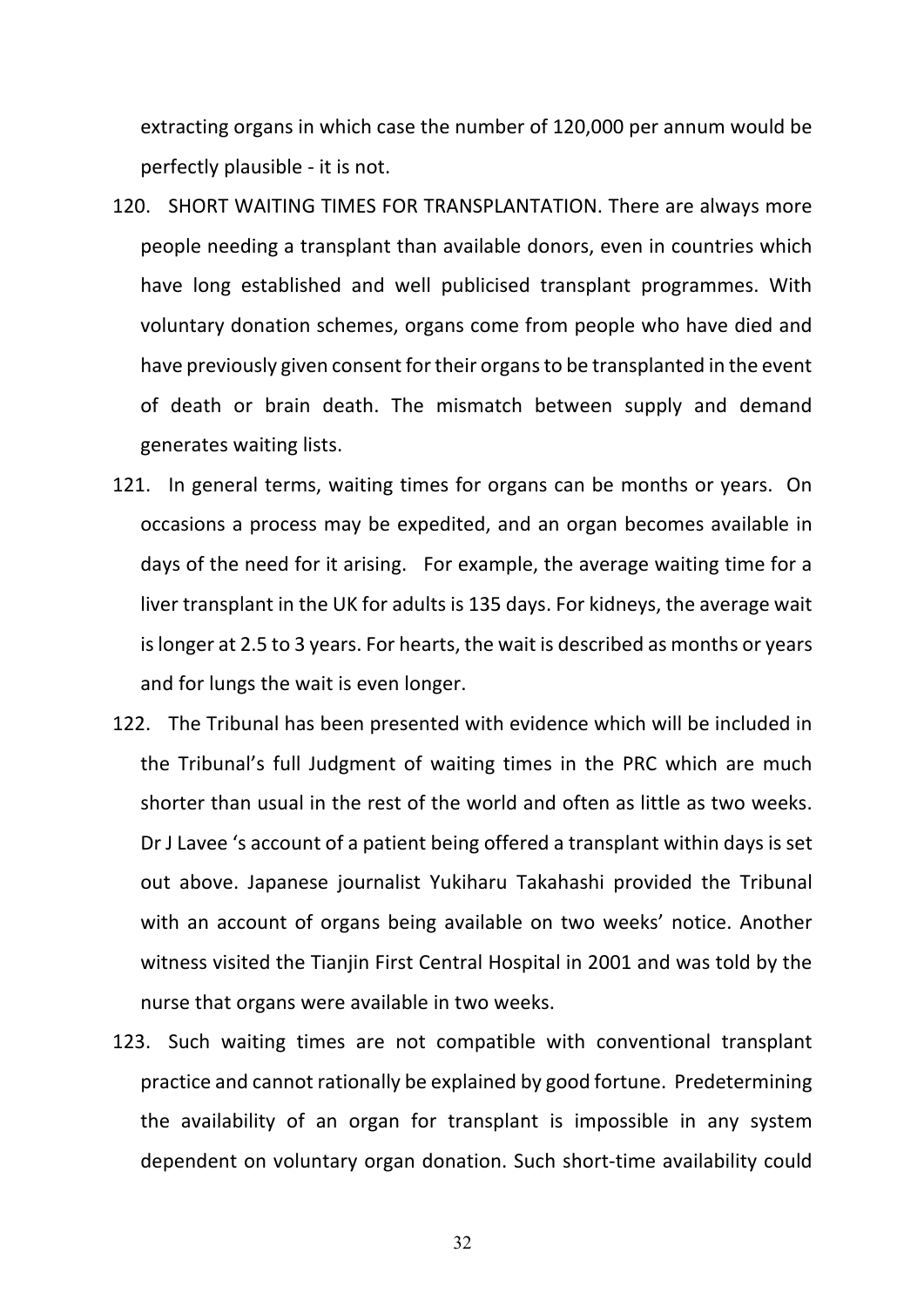only occur if there was an available bank of potential living donors who could be sacrificed to order.

- 124. VERACITY OF CURRENT OFFICIAL CHINESE TRANSPLANT DATA. From the 1<sup>st</sup> September 2013, COTRS was mandated by the PRC to record data on allocation of all organs, no matter what the source, by creating relevant organ registries.
- 125. According to COTRS data to international acclaim between 2010 and 2016, annual voluntary deceased donors rose from 34 to 4,080, an increase of 12,000%; kidneys and livers transplanted rose from 63 in 2010 to 10,481 in 2016, an increase of 16,636%.
- 126. These data sets were analysed by Matthew Robertson *et al* in a paper published in January 2019.
- 127. Using a forensic statistical approach, two central level datasets (Red Cross and COTRS) were assessed for evidence of human manipulation.
- 128. The statistical arguments presented in the paper were so important and yet highly technical that the Tribunal felt it necessary to seek independent review of the Robertson *et al* paper, asking both about the appropriateness of the methods used and for comments on the likelihood of human manipulation.
- 129. Professor Sir David Spiegelhalter FRS agreed that the methodology utilised by Robertson *et al* was appropriate. Spiegelhalter re-ran the data analysis, and his results conformed exactly to those of Robertson *et al*. He also indicated that the chances of such a fit of data to real life events was very remote.
- 130. It is, therefore, reasonable to assume that some or all of the data provided by both COTRS and the Red Cross has been falsified.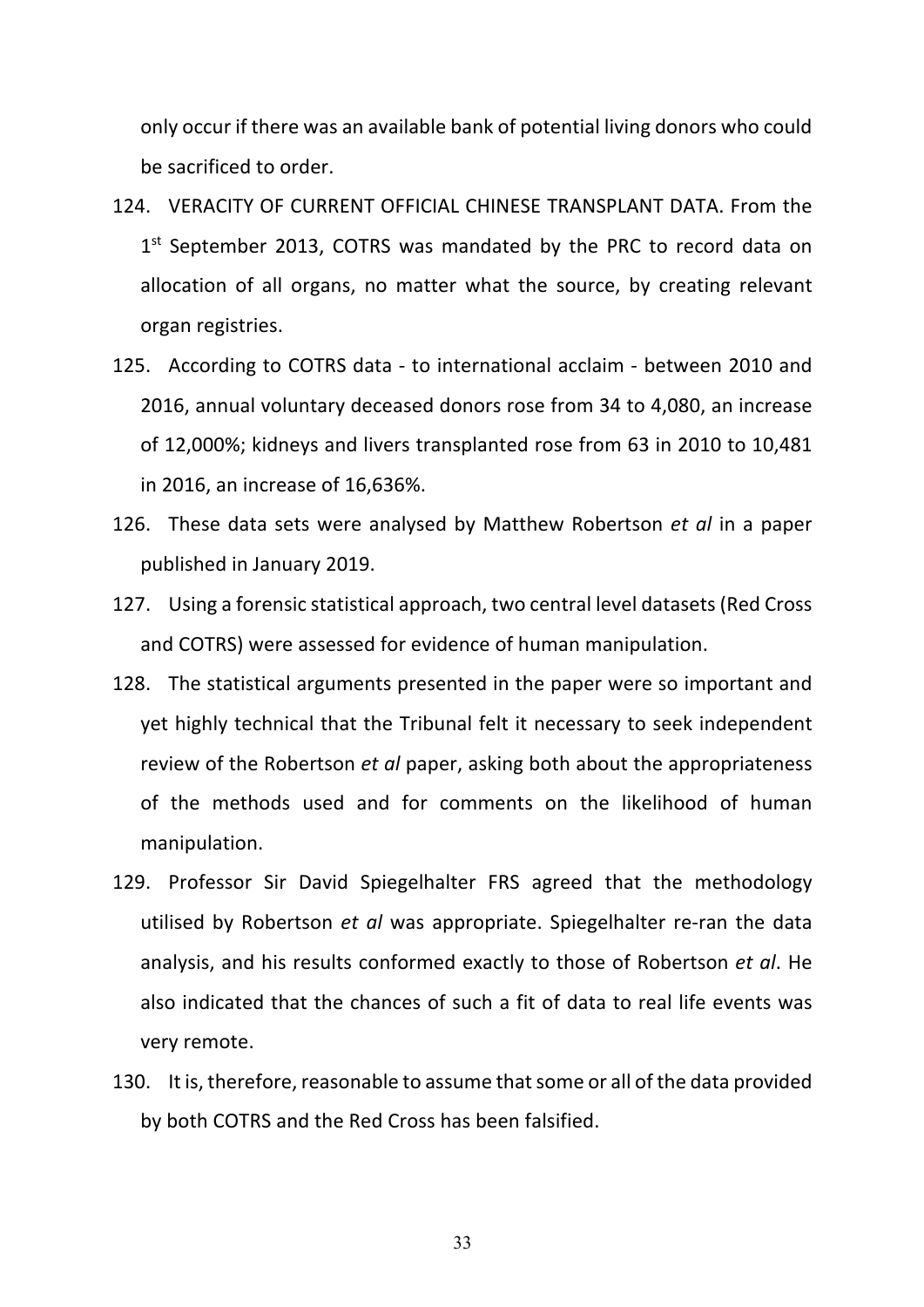- 131. If the activity data can be manipulated in such a way, what can be accepted form data provide by the PRC authorities? In consequence of Spiegelholter's independent verification of Robertson *et al*'s approach, the Tribunal considers it rational to accept more readily the evidence accumulated by Matas, Kilgour and Gutman in their separate, and now updated, books by other and various means.
- 132. It is appropriate to ask why the PRC might seek to manipulate data. It is reasonable to assume that the PRC initially wished to advertise its success in the transplantation field; perfectly understandable for a country of such importance on the world stage. It is equally reasonable to assume that, latterly, that very publicity became unwanted as the gap between the number of the PRC's transplantation activities and the number of organs form known sources became more difficult to explain.
- 133. The Tribunal is satisfied that, in most countries, waiting times for organs of all kinds for transplantation is at best months and often years. Waiting times in the PRC are as little as 2 weeks. The gulf in waiting times between those in other countries and those in the PRC is unexplained. Similarly, unexplained has been the massive growth of physical infrastructure; hospitals and dedicated hospital facilities and personnel and that this the infrastructure development started before the institution of any voluntary donor scheme in the PRC. The Tribunal is convinced that official Chinese transplantation statistics have been falsified. The Tribunal, thus, disregards PRC 'data' and concludes with certainty that, at the time of the most recent estimates, *very* large numbers of transplant operations have been carried out in the PRC. The Tribunal assesses, as credible, numbers of operations being between 60,000 and 90,000 per annum. This, when compared to the official number of eligible donors in 2017 of 5146, leaves an incomprehensible gap.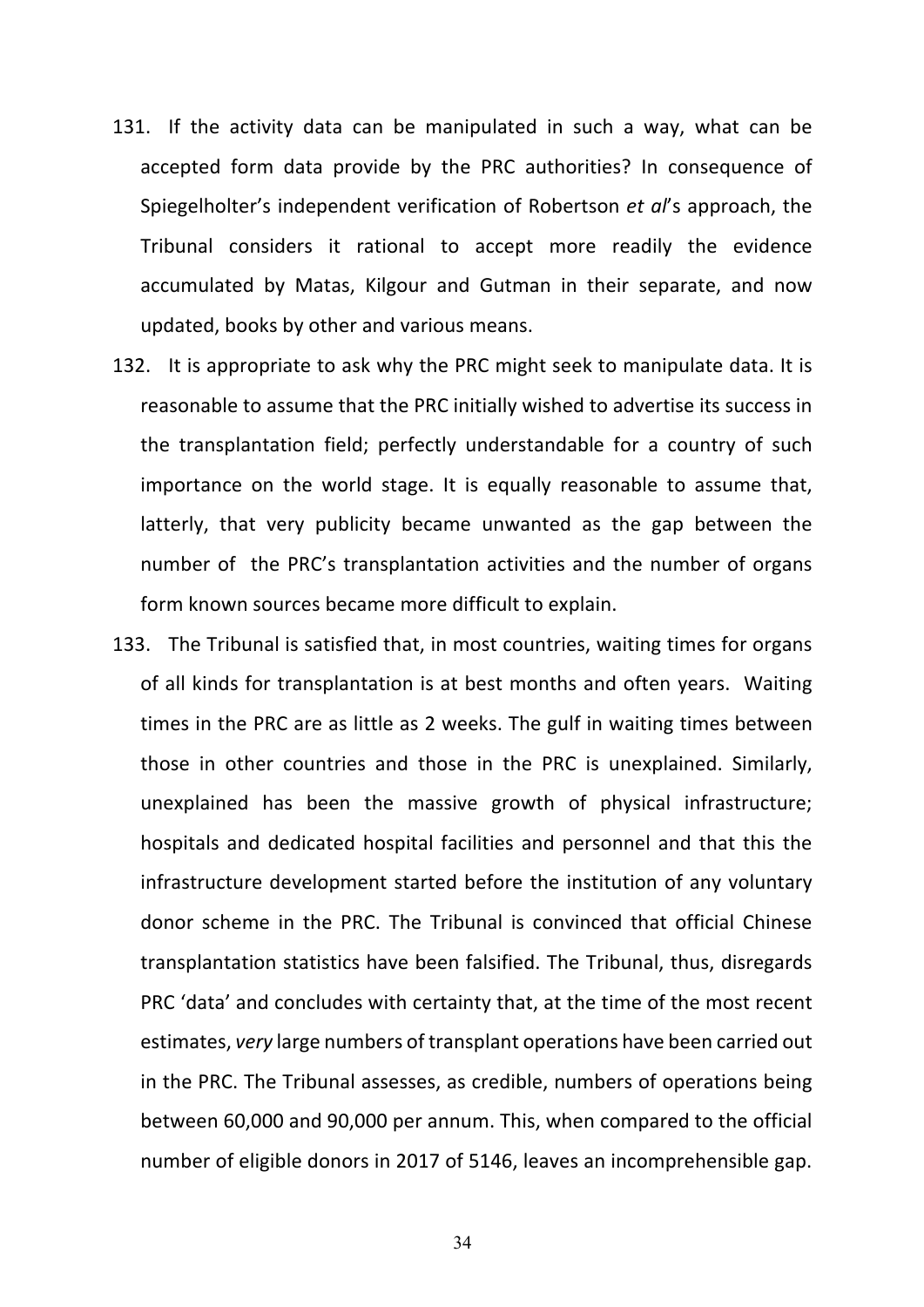To achieve the numbers of transplantations performed - before and since the year of most recent estimate - there must have existed another source or other sources of tissue-typed organs; this in turn shows that there must have existed a body of donors unidentified in PRC material.

## EVIDENCE - PUBLIC STATEMENTS BY THE PRC ABOUT FALUN GONG

- 134. The Tribunal will set out in its full Judgment extensive evidence provided to it illustrating the PRC's and some of its senior personnel's attitude to the Falun Gong. The following are two sample extracts:
- 135. Jiang Zemin described Falun Gong as 'something unprecedented in the country since its founding 50 years ago'. In addition, on June 7th, 1999 Jiang issued an unequivocal order to 'disintegrate' the Falun Gong. In Nov 30<sup>th</sup>, 1999 Li Lanqing announced Jiang's directive as follows: 'ruin their reputations, break them financially, and destroy them physically'.
- 136. In early Sept 1999 Luo Gan (Head of 610) said: 'Whoever is found to be practising Falun Gong should be secretly arrested and sentenced to a life sentence until death'.
- 137. On the basis of all relevant evidence the Tribunal concludes, with certainty, that the PRC and its leaders actively incited the persecution, the imprisonment, murder, torture and the humiliation of Falun Gong practitioners with the sole purpose of eliminating the practice of, and belief in, the value of Falun Gong.

#### EVIDENCE AND ARGUMENTS FAVOURABLE TO THE PRC

138. There has been little evidence available or provided to the tribunal that is favourable to the PRC. Simple denials over the years by the PRC do not assist.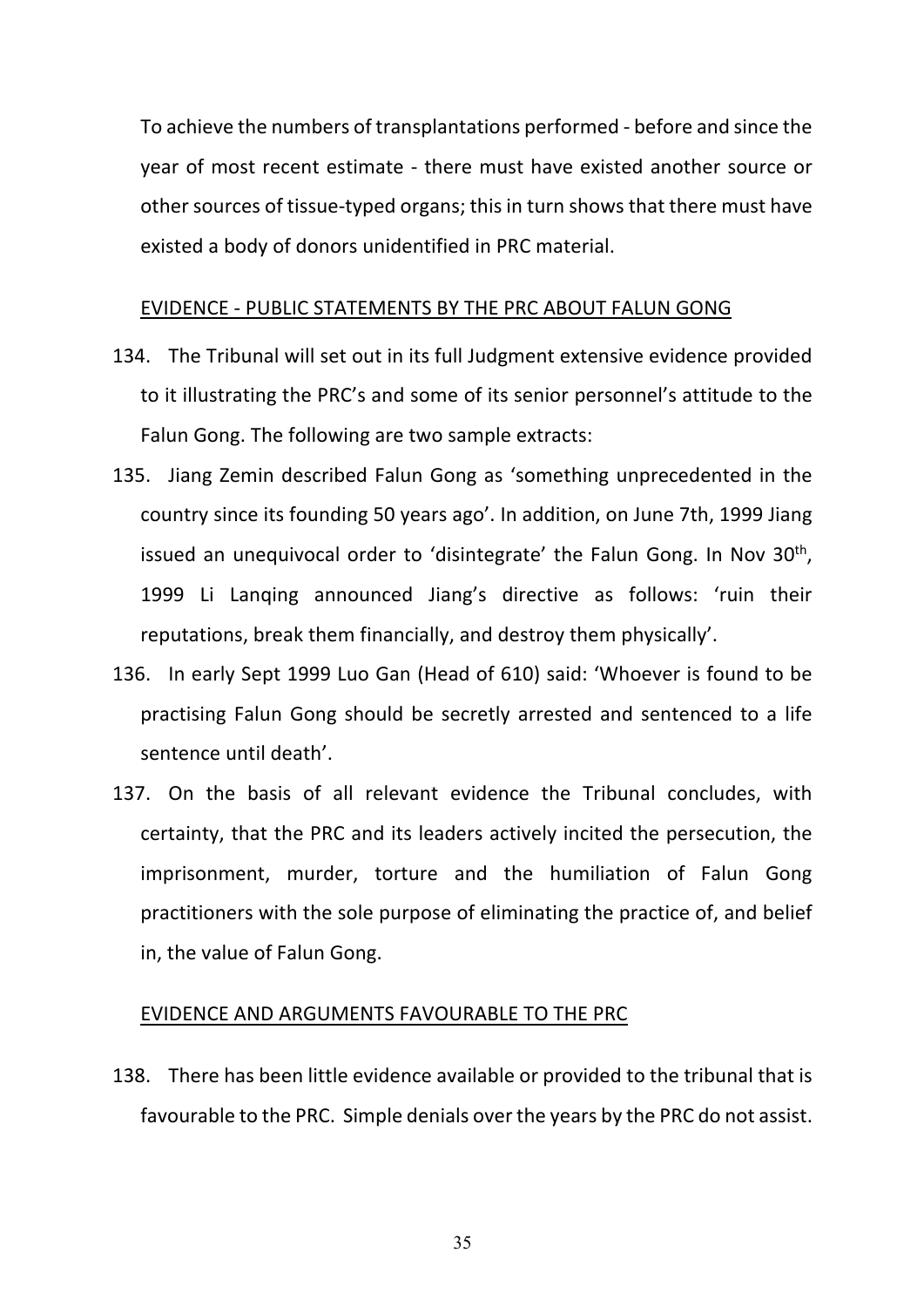139. DOCTORS SPEAKING FAVOURABLY OF THE PRC. There have been four Doctors who have spoken favourably of PRC transplantation practices, namely:

Professor Jeremy Chapman

Professor Philip O'Connell

Professor Francis Delmonico

Dr Campbell Fraser

- 140. One, at least, of these has visited the PRC as a guest of the PRC and found nothing amiss.
- 141. However, none of these doctors has provided any evidence in the form of records they have reviewed or patients to whom they have spoken – to justify or properly to explain their support for the PRC's historic or present transplantation practices.
- 142. All of these doctors were invited by the Tribunal to participate in the Tribunal's proceedings. Their participation would have greatly assisted the Tribunal in its work; they all declined the invitations. Further, although each did contribute in person to a recent report by an Australian Government Committee their contributions have been subject to review by ETAC that reveals that they produced no hard evidence to support what they said and could be criticised for their methodology or their experience in transplant surgery.<sup>12</sup>
- 143. Additionally, the Tribunal has sought comment from The Transplantation Society (TTS) an international body of transplant surgeons. Its response was that it had no reason to disbelieve the PRC official pronouncements on its

<sup>12</sup> https://endtransplantabuse.org/australian-parliamentary-report-compassion-not-commerce-an-inquiry-into-humanorgan-trafficking-and-organ-transplant-tourism/ https://chinatribunal.com/submissions/response\_ compassionnotcommerce\_austgovtreport\_rogers\_matas\_hughes/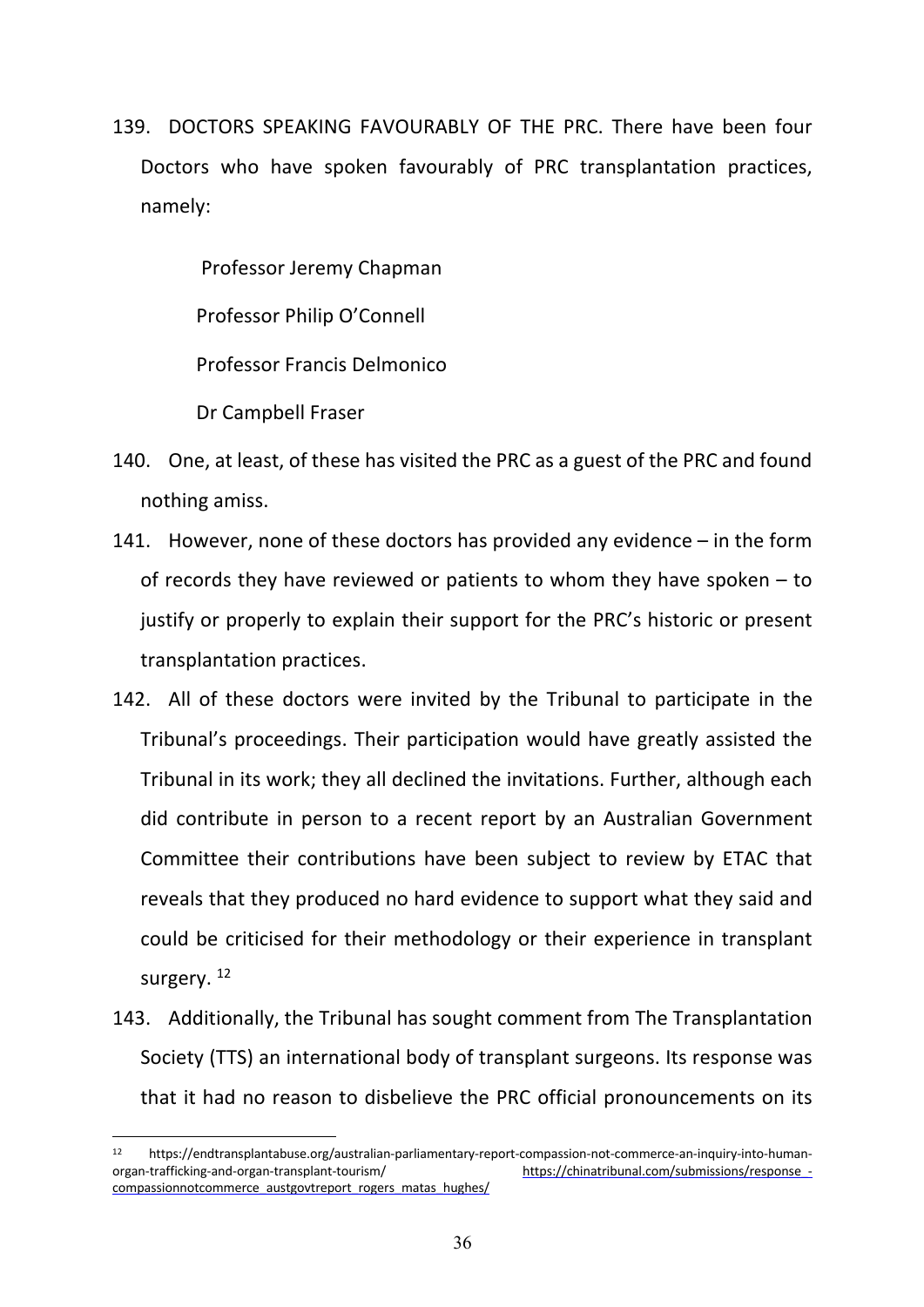organ transplant practices, pronouncements that, it said, were not its function to investigate or verify. The Tribunal finds this position to be contrary to what is on the TTS website where its policy and ethics objectives include: '*provide global leadership in the practice of human transplantation*' and to '*promote ethical standards for clinical care and scientific investigation*.'

- 144. Representatives of both the Transplantation Society and the World Health Organisation (WHO) have spoken out on behalf of recent changes in human transplant systems in the PRC, particularly the development of COTRS (see above) and the voluntary donor scheme. They argue that changes are being made and external criticism is not warranted. They have supported a transition for the sourcing of organs from death-row prisoners and suggested that executed prisoners are no longer used. They appear to believe the official Chinese figures (see above for criticism of these figures) to justify this support.
- 145. The World Health Organization is a specialised agency of the UN concerned with global public health. It operates in a multilateral stakeholder environment and may well be susceptible to political realities. Its statements of this issue have largely depended on the information provided by TTS
- 146. Yet the evidence with which this Tribunal has been presented, and in particular the mismatch between voluntary donors and transplants done, does not support their optimism that The PRC's unethical practices have ceased. Taking into account the absolute lack of credibility of The PRC's official transplant statistics as revealed by Robertson *et al,* it is very difficult to support the position of these two authorities who both make strong claims for the need for ethical practice in medicine. For example, In May 2010 the WHO adopted WHA63.22 on Human Tissue and Transplantation at the 63rd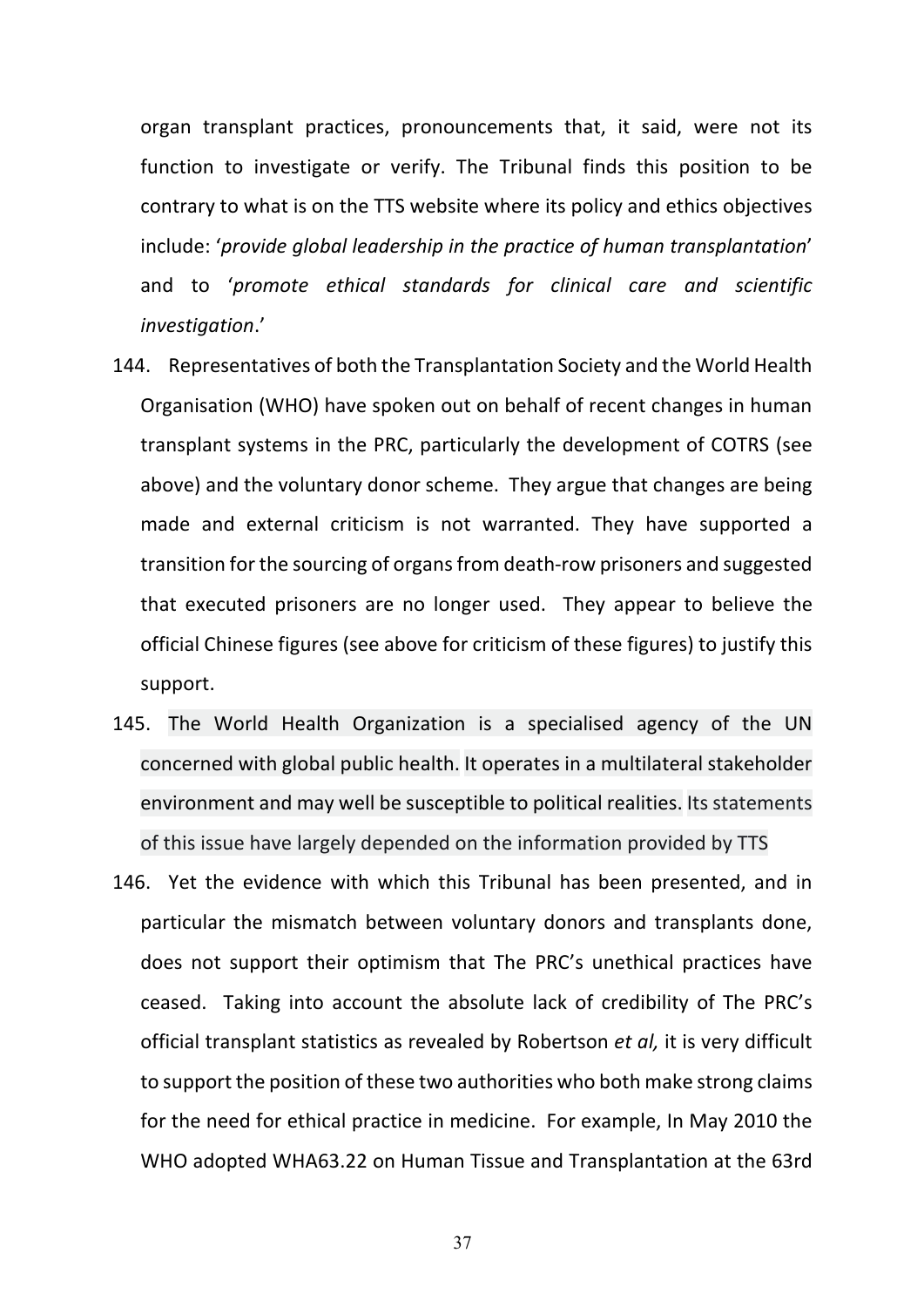World Health Assembly which condemned the purchasing of body parts and called for transparent and ethical systems in organ donation centres.

- 147. GOVERNMENT COMMITTEES FAILING TO FIND THE ALLEGATIONS PROVED. No official government body has, to date, pronounced on criminality of PRC organ transplant practices.
- 148. Some governments have acknowledged the serious nature of the allegations against the PRC and have considered the substantial body of available evidence with some serious intent. Others, however, including the British government<sup>13</sup>, have sought to dismiss the allegations without making a Judgment based on consideration of known facts and evidence. Included in the Tribunal's full judgment will be evidence of the extent of some governments' easy surrender to finding the *un*certainty of proof that then allows them to avoid finding an 'inconvenient truth'. None of the reports of governments has been backed by the quantity or variety of evidence considered by this Tribunal and doubts expressed by them as to whether forced organ harvesting has occurred are without the support of any analysis of evidence or explanation of doubts that can be tested or valued. The US Resolution of 2016, however, goes further than other governments'

<sup>&</sup>lt;sup>13</sup> The UK's repeated – if somewhat formulaic – answers express firmly the view that the evidence available is insufficient to prove that forced organ harvesting either has been, or is, taking place; although it acknowledges that the PRC certainly used to harvest organs from capital punishment prisoners. The Tribunal assumed that the Government could not take the positions it has done without having made a careful analysis of the available material because Baroness Goldie and Mark Field MP in answering questions in Parliament for the Government referred to 'analysis' and 'assessment'.

With this in mind Counsel to the Tribunal wrote to Foreign Office Minister Mark Field seeking provision of the analysis or assessment that must exist and inviting him to attend the April hearings of the Tribunal and to be a witness - he was offered to the opportunity to be the very last witness - in order to review all the evidence available to the Tribunal and to comment on it. A representative of the Foreign Office attended for a part of the last day of hearings but did not offer to contribute in any way to the evidence or analysis available to the Tribunal or to speak. No analysis of the kind - that certainly *should* exist - has been provided and the answers by ministers to questions in both Houses of Parliament do nothing to explain the Government's position apart from by their placing some reliance on the World Health Organisation.

The Tribunal is left in the position of having to doubt whether any rigorous analysis of the material available showing whether forced organ harvesting has been practised exists; if it did exist there can have been no good reason *not* to provide it to the Tribunal unless it contained intelligence material. But that seems improbable. Although UK Government statements may be superficially in favour of the PRC they are not evidence; they identify no evidence; they provide nothing by way of analysis.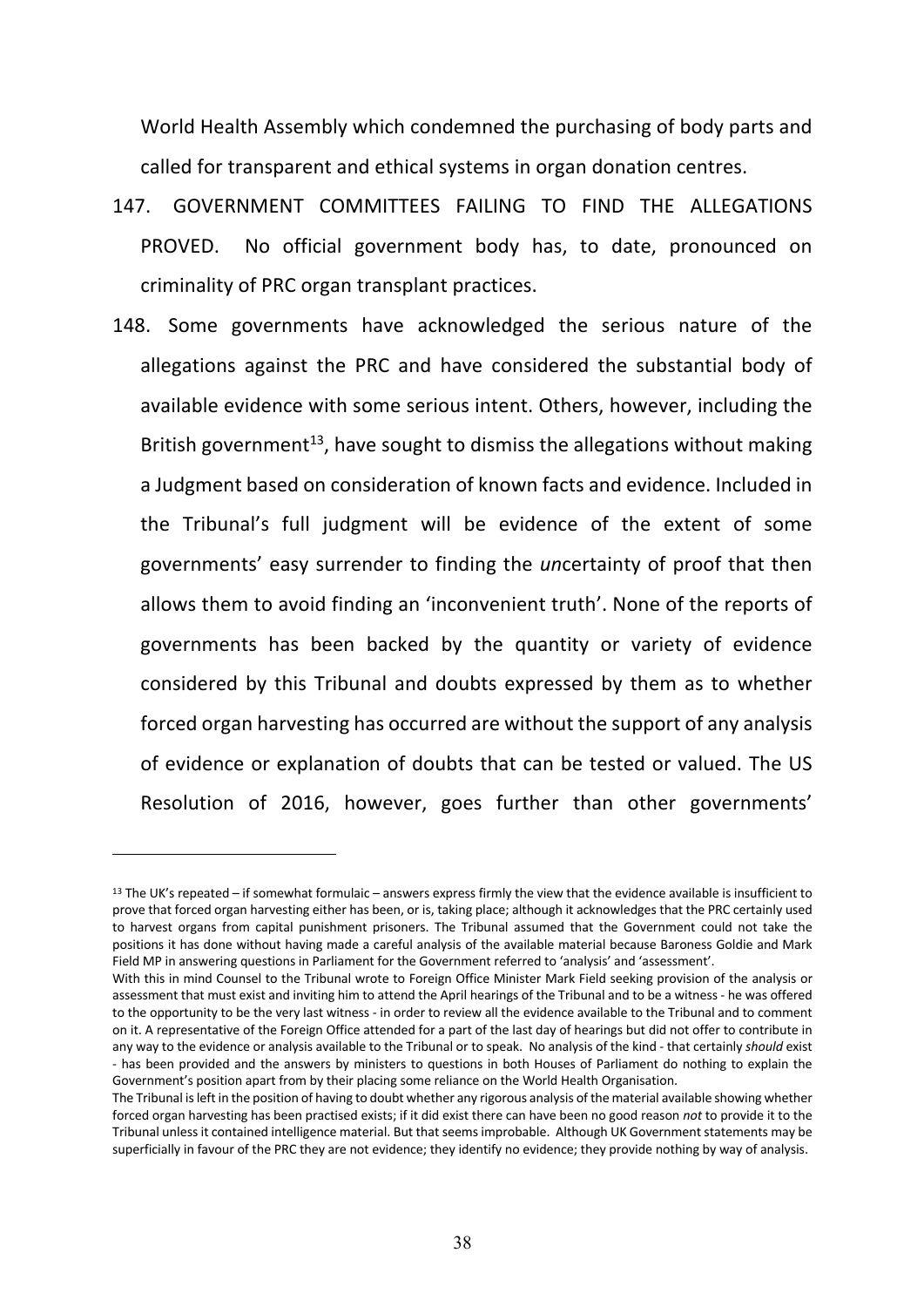pronouncements to condemn – almost as *if* proved – state-sanctioned organ harvesting in the PRC.

- 149. The Tribunal recognises that intelligence from spying on the PRC something done by the UK, the USA and Australia for certain – might have revealed that the allegations made against the PRC were correct *or* that they were completely false. If the latter, then it is at least possible that the Tribunal would have been alerted to the existence of such information. The Tribunal is left to act on the basis of there being no such intelligence material.
- 150. Thus, although recognising that assessments by countries like the UK or Australia<sup>14</sup> expressing lack of conviction that forced organ harvesting has occurred *could* be favourable to the PRC in this inquiry, the Tribunal finds nothing in their assessments that actually favours the PRC. It therefore makes no certain conclusion of any kind  $-$  one way or another  $-$  from the reports of government committees and similar.

## THE RESPONSE OF THE PRC GENERALLY

 $\overline{a}$ 

151. There has been little response by the PRC to the allegations made for nearly two decades, as noted early in this Judgment. With evidence now

<sup>&</sup>lt;sup>14</sup> The report of the Human Rights Subcommittee of the Joint Standing Committee on Foreign Affairs Defence and Trade of the Australian Government delivered in 2018, 'Compassion Not Commerce' was a substantial exercise to which the three named doctors contributed, as set out in the main text. The conclusions of the Committee are subject of detailed commentary by ETAC. The Tribunal find the comments by ETAC about the report – having all necessary caution in mind given ETAC's being the organisation commissioning this Tribunal – serves to eliminate concerns expressed in the report on: statistics, telephone calls, blood testing (being for communicable diseases), number of transplant operations performed, the value of accompanied visits by doctors to the PRC and the voluntary donation scheme said to be effective and in practice. The absence of supporting evidence from the doctors said to speak favourably of the PRC is a recurring shortcoming of the report as are the various misunderstandings of analysis in the 'Update'. The Tribunal have viewed the video contributions of Mr Fletcher of the Australian Department of Foreign Affairs and Trade at the Senate Committee Proceedings of October 2016 and found his doubts about the credibility of the allegations and his assertion that no respectable human rights organisation had given the allegations credence unreliable and an obvious overstatement. They were also impossible to integrate with his assertion that the Department had no capacity to conduct an independent inquiry. The Tribunal found Fletcher's assertion generally on behalf of his Department of there being insufficient evidence to support the allegations neither convincing nor persuasive. The report – after analysis and with the ETAC responses available - provides no evidence on which this Tribunal can properly act.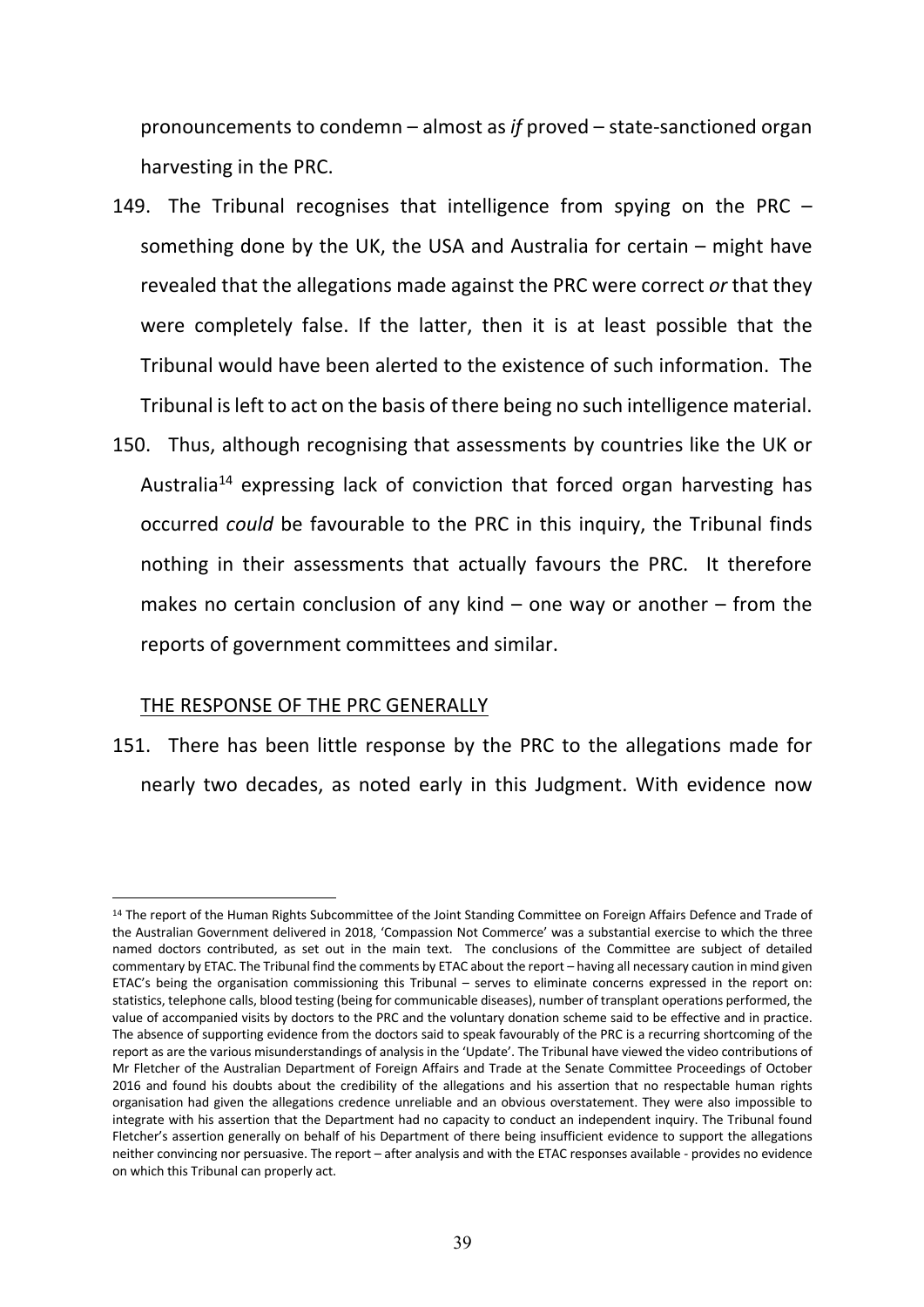reviewed it is necessary to return to this topic applying the common sense and experience of the world citizen.

- 152. Although many citizens have not heard of forced organ harvesting in The PRC there has in fact been a great deal of information made public going back to at least 2001 when the detailed account by Dr Wang Guoqi was given to the US Subcommittee on Trade of the House Committee on Ways and Means<sup>15</sup>. Although no representative from The PRC is shown to have been present at the meetings of the Sub-Committee it is inevitable that the Embassy of the PRC in Washington would have reported back to Beijing about the hearing and what Dr Guoci said. The same can be said with equal certainty of all the other formal investigations and inquiries listed above.
- 153. Similarly, media reports infrequent though they may have been around the world expressing concern about the allegations of organ harvesting that were becoming public would have been reported back to Beijing by PRC embassies – that is part of their job. And it is clear that the PRC was actively engaged with countering the Falun Gong internationally throughout that period as a document leaked from the Estonian Embassy of the PRC in 2008 shows.
- 154. Of course it is true that throughout a substantial part of the period 2001 to the present day the PRC was lying to the world at large and to the medical professions around the world about the fact that (as a minimum) it was harvesting organs from those executed for capital offences. But flows of information were undoubtedly reaching Beijing. The PRC did put in a response to the Australian Government Committee reporting in 2018 ('Compassion Not Commerce') that the Tribunal has considered but finds of no evidential value being simply more assertions without evidence. In any

<sup>15</sup> Paragraph 8 above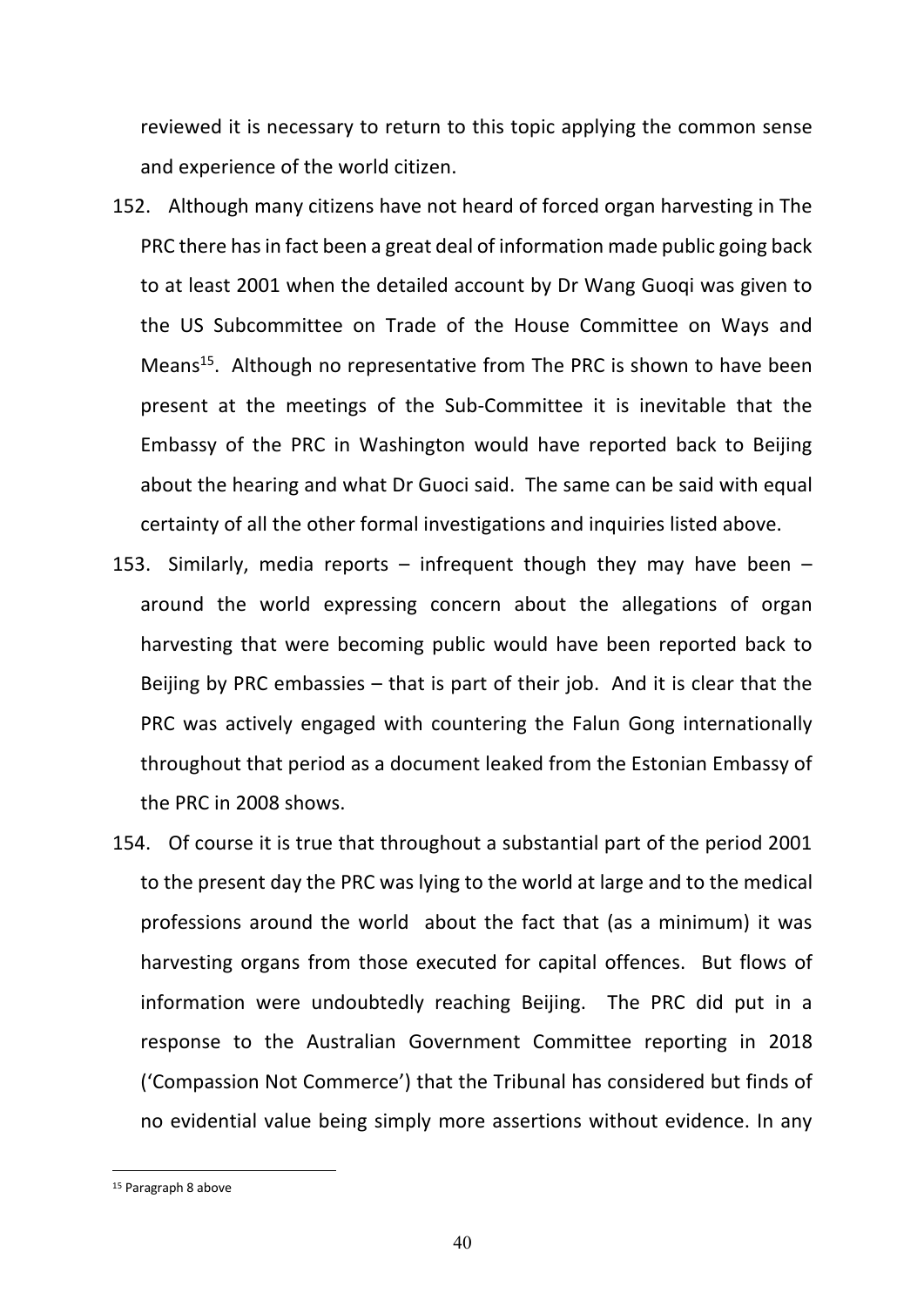case the response did not deal at all with the allegation of forced organ harvesting.

- 155. Must the Tribunal simply disregard the failure of the PRC to do more? Must the PRC be accorded some form of right to silence matching that of the individual defendant charged with a regular crime in, say, the USA?<sup>16</sup> The Tribunal is disinclined to draw any inferences from what the PRC does *not* do, for example in not responding to the Tribunal's request for engagement; but may the gravity of the allegations and the extended period over which they have been made may require a different common sense reaction. And perhaps considering fictional hypothetical situations may help. Supposing it were said of either the UK or the USA that Muslims were being tortured to death in a prison in Leeds or Philadelphia (cities chosen at random) and assume that the allegations were entirely untrue although being made by a perfectly respectable organisation and had attracted attention in government committees in various countries. Would the simple denial be all that the UK or USA would do on grounds that their word should be enough, and that it would be to honour an impertinence by doing more? Or might they do a great deal more including by seeking redress from whoever made the totally false but believable allegation and by throwing open the gates of the prison and offering sight of all records to an appropriate neutral team of observers? It is impossible to know.
- 156. The Tribunal cannot go so far as to draw any inferences adverse to the PRC from its failure, over approaching two decades, to rebut an allegation it protests is totally untrue. It sets out in its conclusions what may, nevertheless, flow from this failure.

<sup>&</sup>lt;sup>16</sup> The right to silence has been effectively abrogated in the UK because inferences can be drawn from silence in the face of questioning or if declining to give evidence at trial.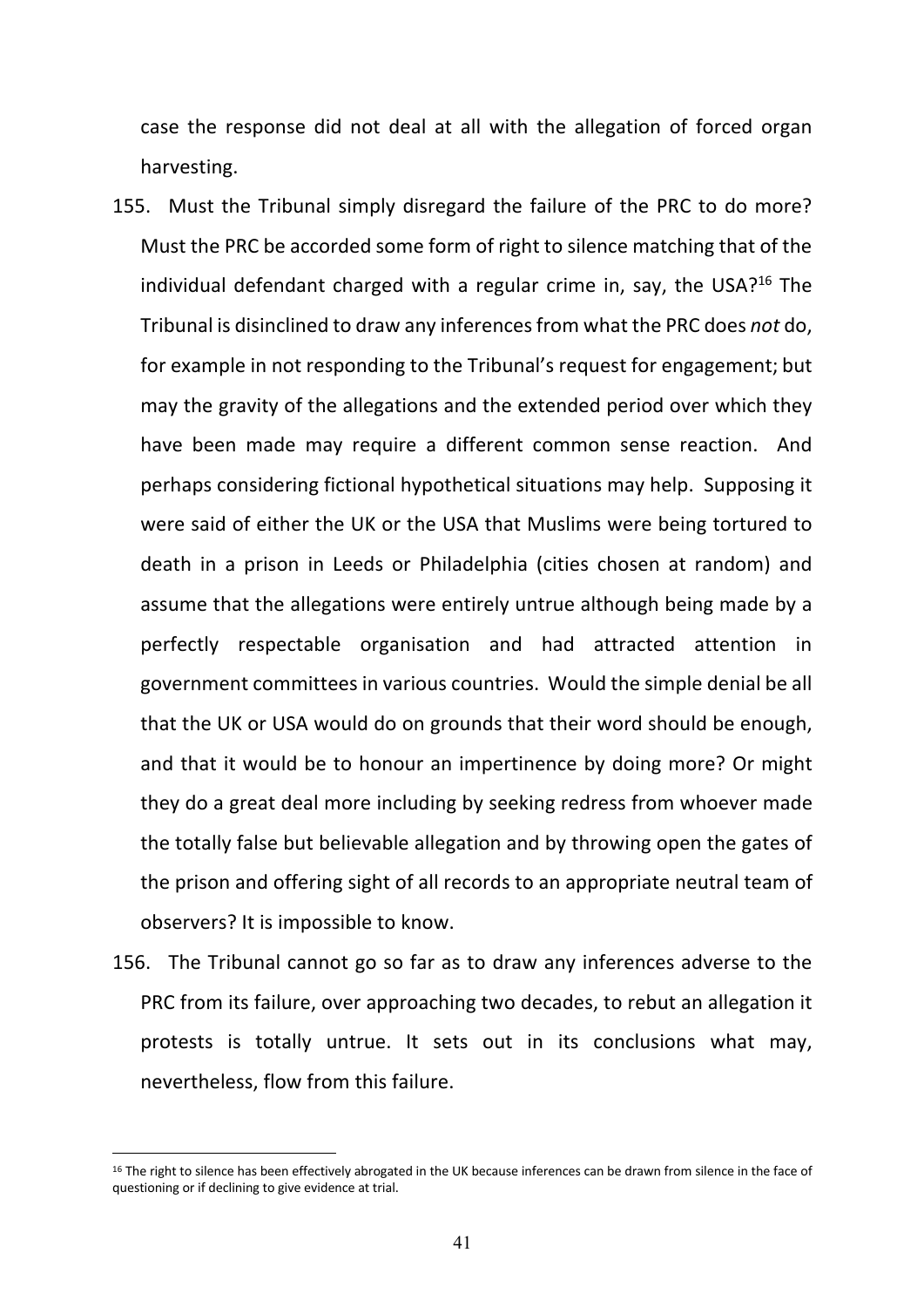#### TRIBUNAL'S OVERALL CONCLUSIONS ON THE FACTS AND LAW

- 157. PRIMARY CONLCUSION ON FORCED ORGAN HARVESTING. Making overall conclusions is a difficult exercise; difficult but not impossible. They are difficult because much of what happens in the PRC is obscured by disinclination of the PRC to be open with those investigating the issue for nearly two decades and because of the size and complexity of the country. These difficulties cannot, as explained earlier, add to evidence adverse to the PRC. They are irrelevant but do make the exercise arguably more difficult than it would have been had the PRC decided to be open.
- 158. Difficulties of this kind can easily translate to doubt and uncertainty, especially if uncertainty is an easier or safer resolution because – as David Kilgour said if only of governments expressing uncertainty– finding a truthful resolution adverse to the PRC could be 'inconvenient'. Difficulties can translate to doubt and uncertainty simply because there are so many points of interest where evidence is missing. Difficulties can translate to doubt and uncertainty because questions naturally arising  $-$  for example about how professional people could do the things alleged – can only be answered by the equivalent of guesswork not by evidence.
- 159. But difficulty is not impossibility nor can it justify those commissioned to make a decision become fearful of doing so if a conclusion is properly possible by consideration of all available evidence despite all real difficulties and incurable uncertainties.
- 160. Consider the most obvious 'difficulties' facing this Tribunal, each spelt out in the form a question: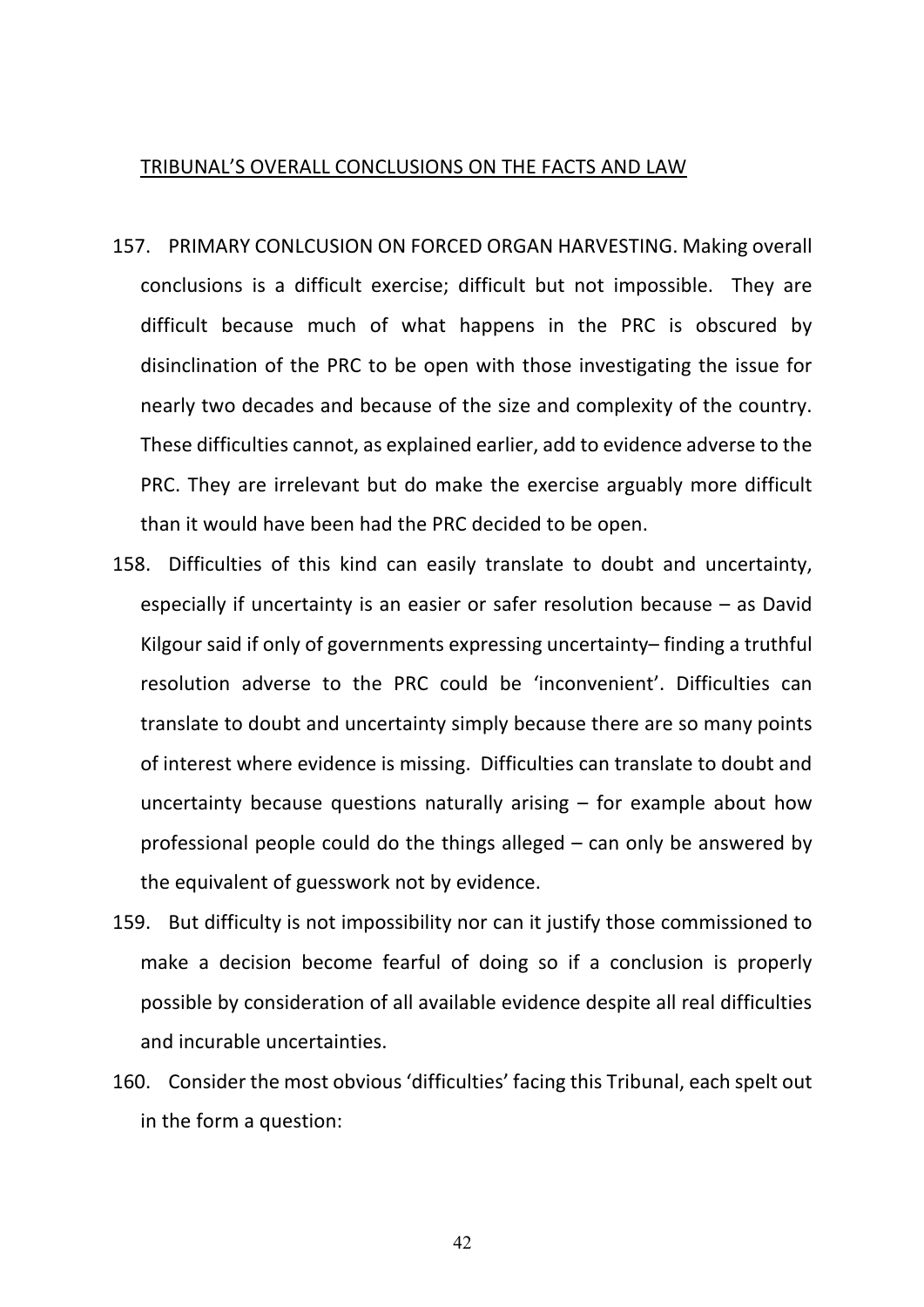- a. How can any witnesses giving evidence adverse to the PRC be accepted as truthful and accurate when they have not been tested by questions or challenges put to them by the PRC?
- b. In a country of the size of The PRC how can any inference be drawn or conclusion reached about central control of actions by individuals or individual local institutions (hospitals usually) thousands of kilometres away?
- c. More generally how can the possibility be excluded of things done being merely the work of 'rogue' institutions or individuals?
- d. Where it is necessary to establish a mental state for proof of a crime how can it be proved that the relevant mental state existed in the central government of the PRC or the CPP for an act performed thousands of kilometres away?
- e. Where the mental state of the PRC or CPP themselves need to be proved how can that be done without access to the individuals at the very top of the government or the Communist Party in order to investigate first the individual states of minds or the effective collective mental state?
- f. And very generally how can the Tribunal make judgments about a state known for its use of the 'Big Lie', just as other authoritarian states have been notorious for using and getting away with big lies? The PRC has occasionally made statements about organ transplant, most notably once it was compelled to acknowledge use of organs from executed prisoners for transplant operations. Its other statements have been accusatory of Falun Gong practitioners asserting that everything being said adverse to the PRC on this issue is propaganda and lies and - now - that all organs come from volunteer donors or a properly controlled *post-mortem* donor scheme. Does the Tribunal have to be concerned when such a big state makes such uncompromising statements? It happens that, at the time this Judgment is being written, citizens on both sides of the Atlantic have direct experience of senior politicians lying and 'getting away with it', on one view, despite the lies being recognised for what they are. $17$  There is not quite the gulf in behaviour between authoritarian states and those that boast of their open and honest democracies and citizens of all countries can cope with untruths from their leaders however firmly expressed and work out the truth, even though the truth may not bring the leaders down.

<sup>&</sup>lt;sup>17</sup> The administration of President Trump in the USA and both sides of the debate in the UK about the UK's leaving the European Union are all assumed to have told lies on a generous scale without leaders being toppled.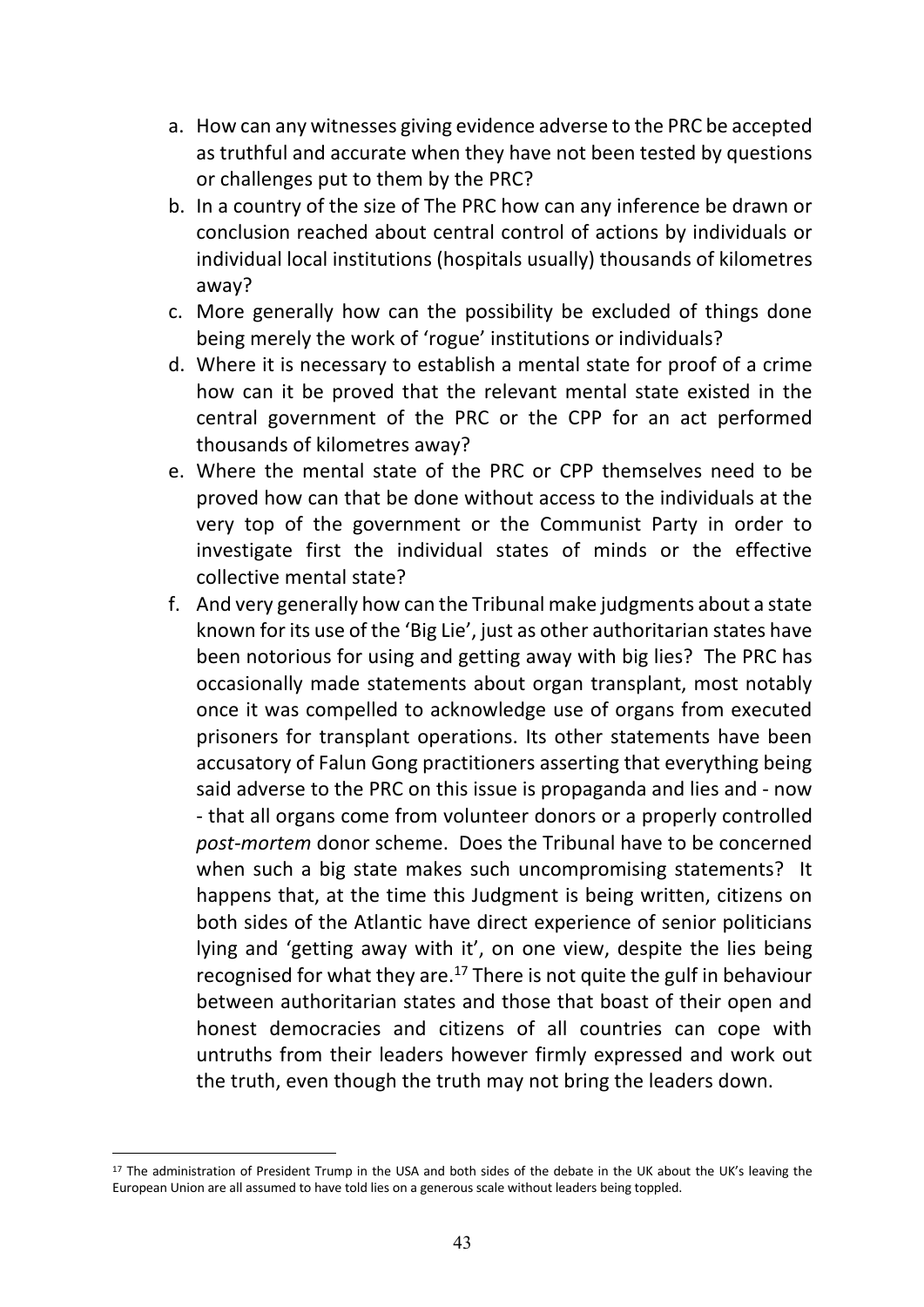- 161. The simple and obvious answer to these difficulties and questions is that the Tribunal is not concerned about what it does *not* have that it might have had in a conventional investigation, provided it draws no inferences adverse to the PRC from the PRC's failure to make things available or from its lying. What the Tribunal must do  $-$  just as mathematicians, quantum physicists, engineers etc do when confronted by an impasse to a known line of inquiry – is to look elsewhere, examine what is available and follow the deductive trail along which it is then led, testing its conclusions with the same rigour as it would have tested an investigation that had more materials available to it.
- 162. It was with this in mind, and with the need to avoid contamination by allowing itself to consider what the PRC has obscured or by knowledge of the PRC's known breaches of human rights laws generally, that the Tribunal first considered some of the conclusions reached category by category. To the extent possible these conclusions were reached on the basis of isolated silos of evidence, assuming that the country concerned was not the PRC but some imaginary country with a good human rights record and eliminating to the extent possible specific consideration of the Falun Gong.
- 163. Considering first three categories of evidence that can be stripped of most or all of specific focus on the Falun Gong: The description of what happens in transplant surgery; the telephone calls to Hospitals revealing availability and short waiting time for organs and the Scale of Transplant Activity in The PRC, the summaries are set out in the full Judgment, but now in shortened form as above, are:
	- a. An effective transport and organ distribution system is necessary to create a well-functioning transplant system and skilled trained teams of transplant surgeons, physicians, nurses and technicians are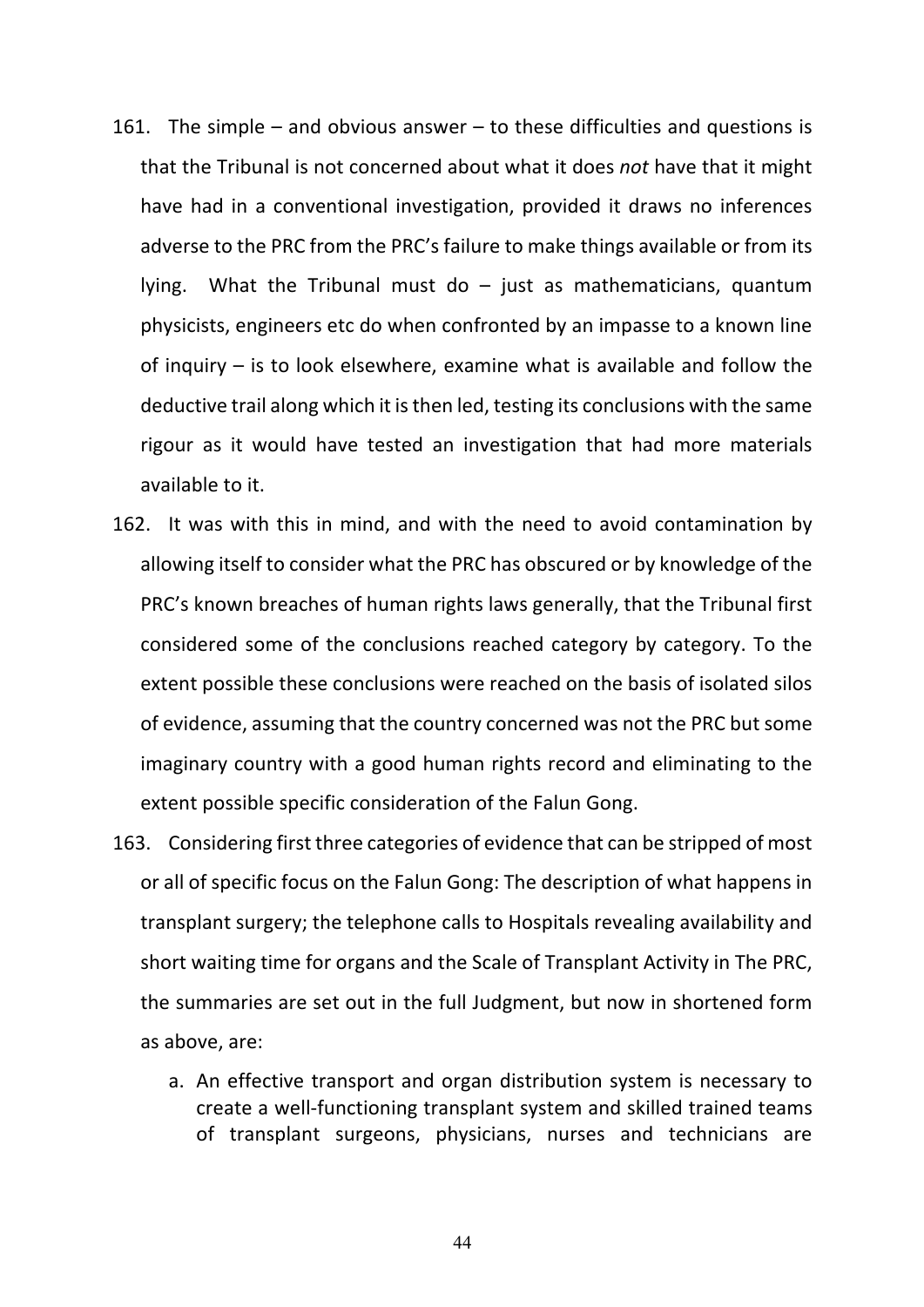required. Transplantation is a highly integrated process requiring a broad range of expertise

- b. Telephone calls were made to hospitals and individual medical staff including senior surgeons. The hospitals telephoned were offering organs for sale Those organs were from people who were alive at the time of the calls and were available to the callers on short notice.
- c. Very large numbers of transplant operations have been carried out in the PRC. The Tribunal assesses as credible numbers of operations being between 60,000 and 90,000 per annum. This, when compared to the number of eligible donors in 2017 of 5146, leaves an incomprehensible gap. To achieve the numbers of transplantations performed - before and since the year of most recent estimate - there must have existed another source or other sources of tissue-typed organs; this in turn shows that there must have existed a body of donors unidentified in PRC material.
- 164. Those conclusions, reached above, lead the Tribunal, without giving any consideration to the Falun Gong and assuming the evidence related to a country with nothing to its discredit, to the certain conclusion that there has been a population of donors accessible to hospitals in the PRC whose organs could be extracted according to demand for them.
- 165. Turning to the conclusions reached, as above, on the basis of direct and indirect evidence about forced organ harvesting, and of evidence about medical testing:
	- a. Forced organ harvesting has happened in multiple places in the PRC and on multiple occasions for a period of at least twenty years and continues to this day.
	- b. Medical testing of groups including Falun Gong and Uyghurs was related in some way to the group concerned because other prisoners were not tested. The methods of testing are highly suggestive of methods used to assess organ function. The use of ultrasound examinations further suggests testing was focused on the condition of internal organs. No explanation has been given by the PRC for this testing; blood or otherwise.
- 166. Combining these conclusions with the previous conclusion leads inexorably to the conclusion that there has been a population of donors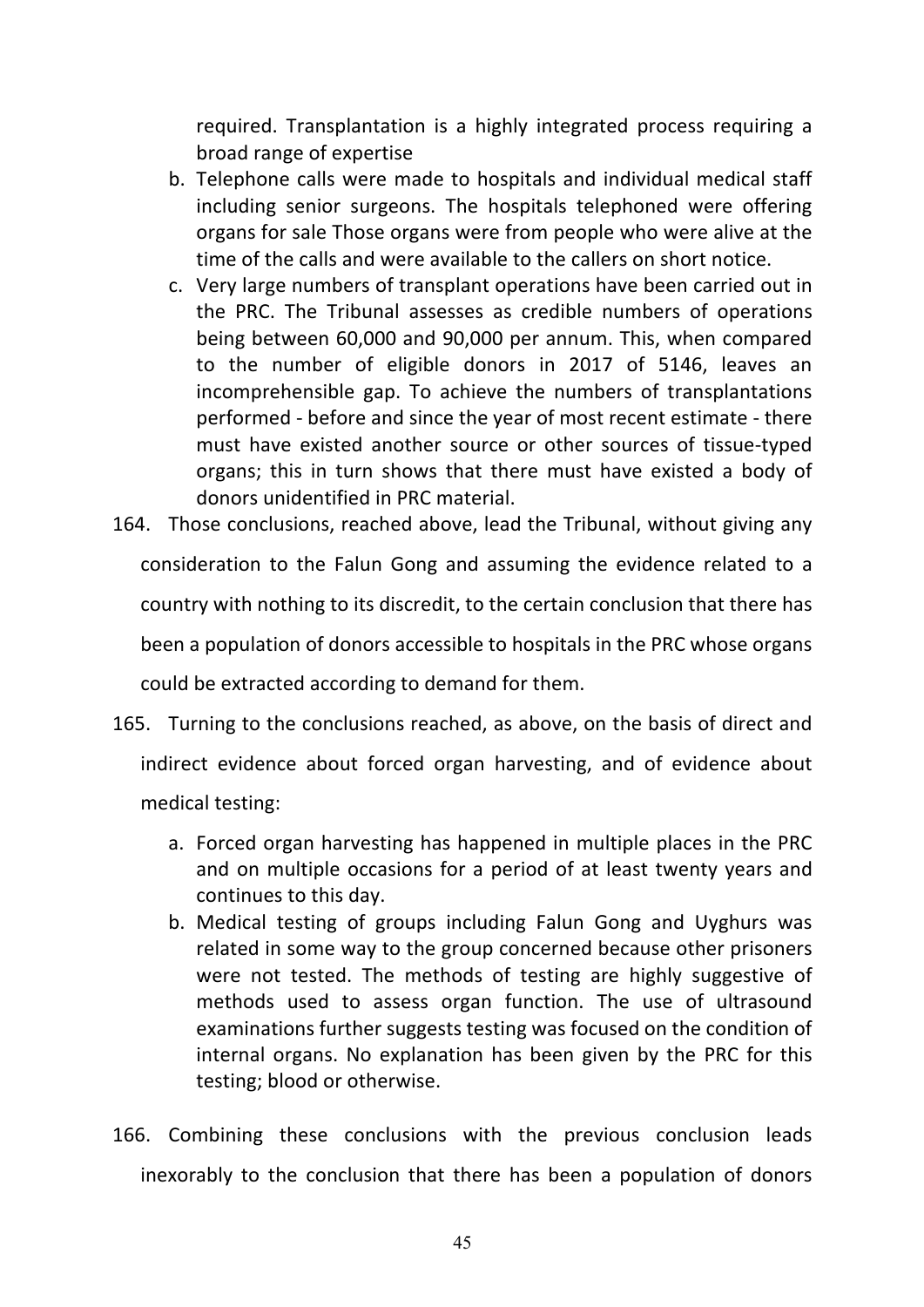accessible to hospitals in the PRC whose organs could be extracted according to demand for them coinciding with the long term practice in the PRC of forced organ harvesting and with many Falun Gong along with Uyghurs being compelled to have medical tests focused on their organs.

- 167. Now considering the conclusions about Torture of the Falun Gong and the Uyghurs and the evidence of public statements by the PRC about the Falun Gong:
	- a. Acts of torture have been inflicted by the PRC authorities on persons detained for their practice of, support for and defence of Falun Gong and for no other reason. Such acts of torture have taken place at many different sites in The PRC over a long period of time. Acts of torture, generally, reveal an overall consistent attitude and approach of the Chinese state towards practitioners of Falun Gong which is systematic in nature and designed to punish, ostracise, humiliate, dehumanise, demean and demonise practitioners of Falun Gong into renouncing and abandoning their practice of it.
	- b. Acts of torture have been inflicted on Uyhgurs and generally reveal an overall consistent attitude and approach of the PRC towards Uyghurs which is systematic in nature and designed to punish, ostracise, humiliate, dehumanise and demean Uyghurs. It is clear that Uyhgurs have been routinely forced to undergo regular medical testing.
	- c. The PRC and its leaders actively incited the persecution, the imprisonment, murder, torture and the humiliation of Falun Gong practitioners with the sole purpose of eliminating the practice of, and belief in, the value of Falun Gong.
- 168. Adding these conclusion to those previously reached makes it clear that the PRC would have no difficulty in committing the Falun Gong to any fate and that they could readily use them as the population of donors accessible to hospitals in the PRC whose organs could be extracted according to demand for them by means of forced organ harvesting.
- 169. This process of step-by-step reasoning leads inexorably from:

The clear evidence of a supply chain of organs over many years from an unaccountable source; and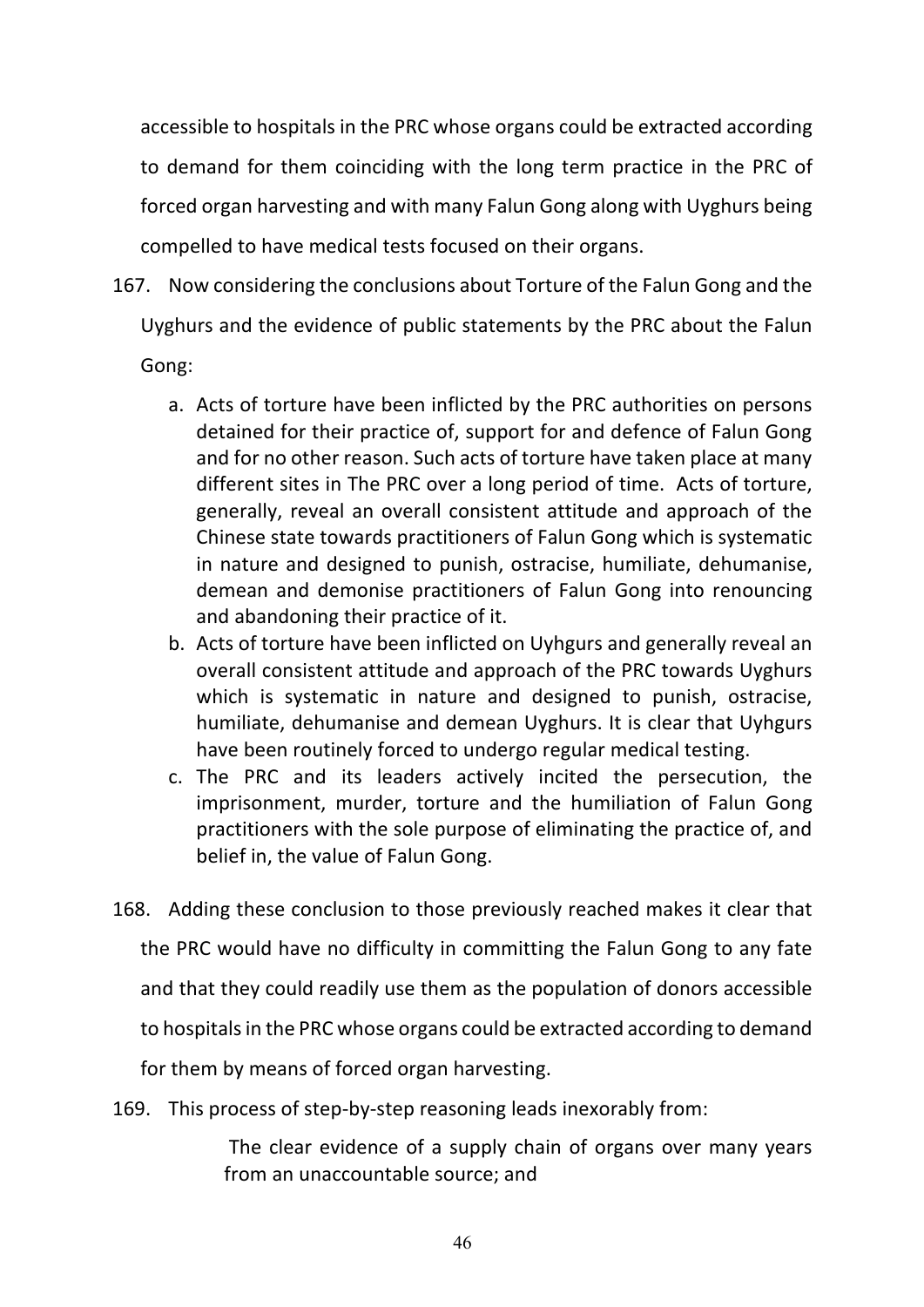The fact that the Falun Gong once incarcerated *could* be a useable source; and

There being no other identified source

to the **Tribunal being certain that it was indeed the Falun Gong who were used as a source – probably the principal source - of organs for forced organ harvesting**

170. The remaining categories of particular evidence – evidence about Huang Jiefu<sup>18</sup>; evidence from PRC and CCP officials - do nothing to displace this conclusion; rather the reverse. And the conclusion fits with the conclusions reached at the start of the Tribunal's evidence review of the General background:

> Since 1999 the PRC and the CPP regarded practitioners of Falun Gong as unworthy of any of those universal rights that attach to human beings by reason of their humanity, simply to maintain their power and authority over the Chinese people. Coincident with the developing persecution of practitioners of Falun Gong over time has been an enormous, unexplained provision of transplant hospitals in the absence of a voluntary organ donor system

- 171. The Tribunal does not have sufficient evidence to reach a conclusion of forced organ harvesting having happened with the Uyghurs. The vulnerability of the Uyghurs to the will of the PRC to establish and maintain complete control over them by incarceration is obvious. The vulnerability of the Uyghurs to being used as a bank of organs is also obvious.
- 172. In reaching its conclusion the Tribunal has *not*, in the event, had to apply its knowledge of the multiple breaches of Human Rights law generally for which the PRC is culpable, although it would be disingenuous at this stage of

<sup>18</sup> See footnote 7.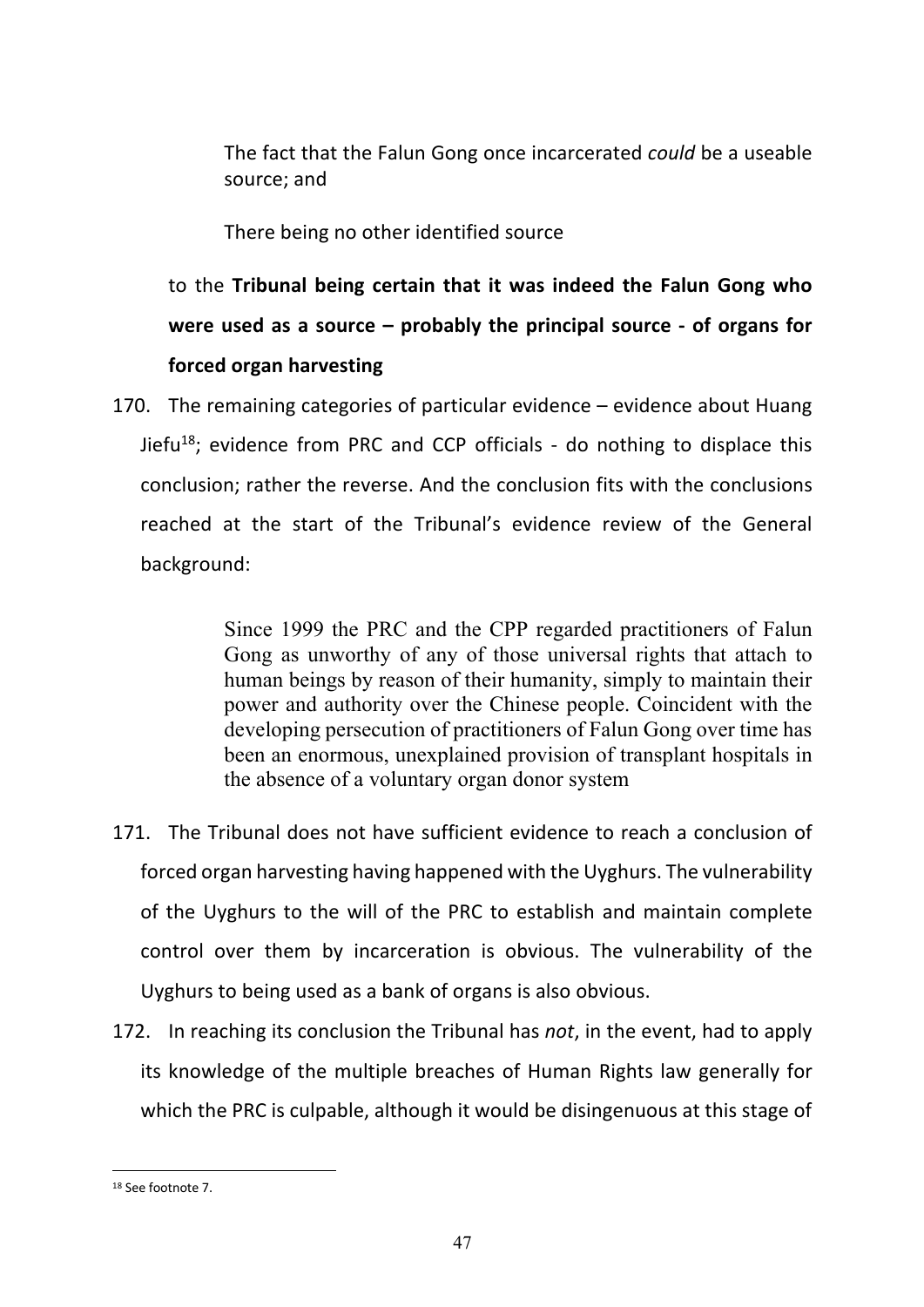the Tribunal's conclusions not to acknowledge that there is nothing inconsistent between the Tribunal's conclusion and the PRC's human rights record.

- 173. CONTINUITY OF FORCED ORGAN HARVESTING; HAS IT ENDED? Evidence of the most recent availability of organs on demand is to be found in the telephone calls of  $2018^{19}$  and the Korean film of  $2017^{20}$  They are not in themselves sufficient to prove continuity of forced organ harvesting on the same scale although they do nothing to disprove it. More important is that the system has been in effect for years despite international evidence-based concerns and criticism and research asserting that the practice is proved. There is, thus, no particular reason for it to stop and many people's livelihoods in the PRC depend on it. Further, it is clear from the evidence of torture by those who were imprisoned but not harvested, that the authorities had objectives behind the overall treatment of members of Falun Gong other than the purely commercial purpose of harvesting and selling organs. Further still, it would appear probable that access to a supply of organs has been one of the reasons the PRC has been able to become so formidable in the skills required of transplant surgery and thus to rise – subject to the shadow of these allegations – in the estimation of transplant surgeons elsewhere in the world, several of whom continue to support them in public (as at the Australian Committee hearings for the 'Compassion not Commerce' Report – *ante*). There is no evidence of the practice having been stopped and the Tribunal is satisfied that it is continuing.
- 174. GEOGRAPHICAL SPREAD OF THE PRACTICE. The map of hospitals and prisons (included in the Final Judgment) identifies the hospitals spoken of by

<sup>19</sup> https://chinatribunal.com/wp-content/uploads/2019/06/WOIPFG-Investigation-Report\_NewEvidence\_2018.pdf 20https://vimeo.com/280284321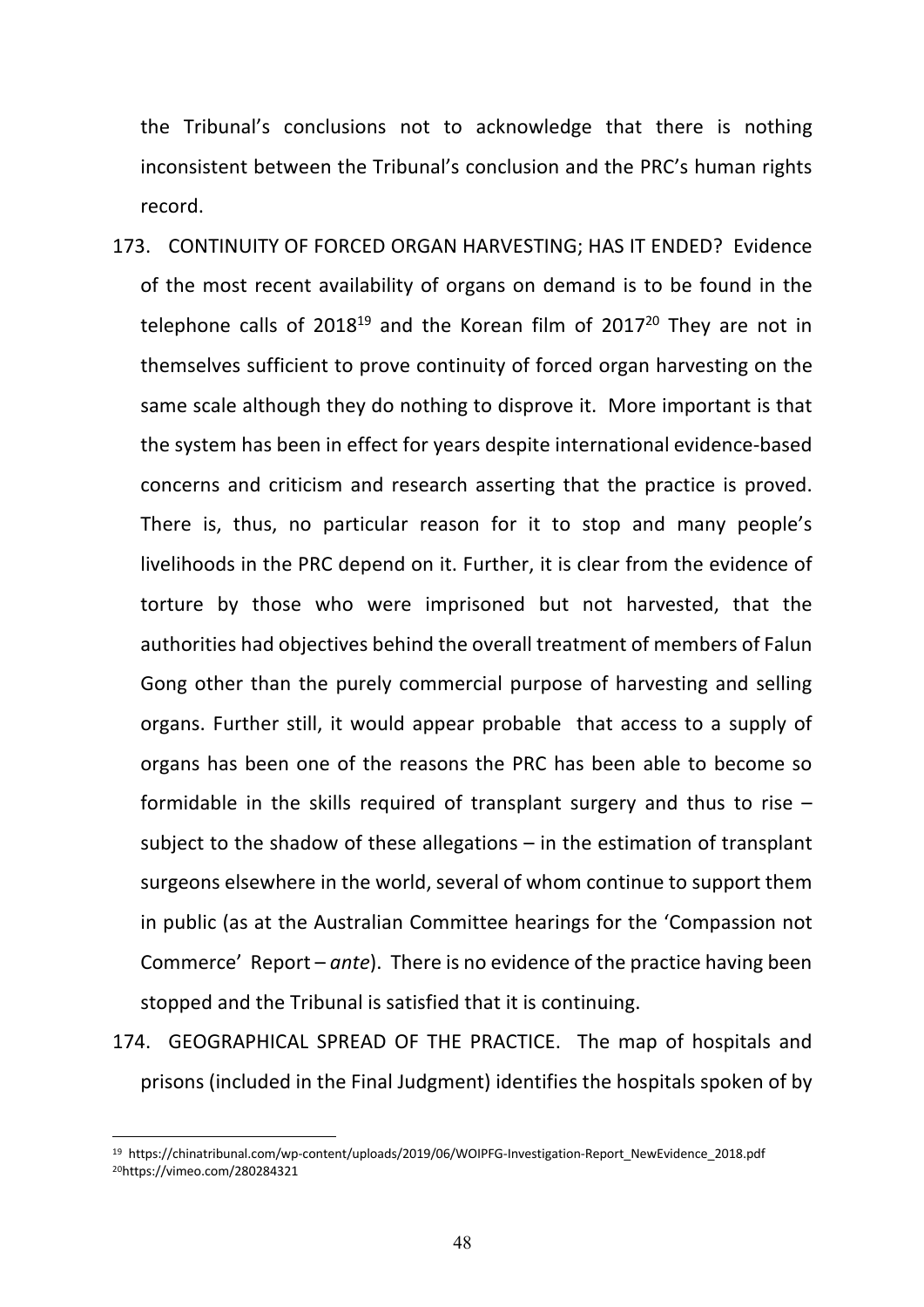those tortured and medically tested and those called by investigators on the telephone responding in ways that revealed organs were available on demand.

175. It gives the Tribunal no pleasure to reach this conclusion to which it was driven by evidence and the application of reason and logic together with its appraisal of witnesses who gave evidence. The conclusion shows that very many people have died indescribably hideous deaths for no reason, that more may suffer in similar ways and that all of us live on a planet where extreme wickedness may be found in the power of those, for the time being, running a country with one of the oldest civilisations known to modern man which, ideally, we should be able to respect and from which we should be able to learn.

#### CONCLUSIONS ON CRIMINALITY

176. CRIMES COMMITTED As a preface, it might be thought bizarre in the extreme, if forced organ harvesting by a state or state-approved bodies was established by strong evidence at a court with jurisdiction covering individual criminal or state responsibility, and the court should then say that, for technical reasons, no case could be pursued. On hearing this the citizen would realise that the world order offered her or him no protection through legal processes and that impunity was fully in place in the state concerned. The clear reality is that any court seized of such evidence would know it *had* to find jurisdiction to act in accordance with its statute and rules because to do otherwise would have it condemned to oblivion or replaced. This certainty is one that confronts 'uninvolved' states around the world whenever they are faced with strong evidence of the criminality of other states. They would prefer never to have to refer such evidence to legal authorities, manifesting denial of the 'inconvenient truth' spoken of by David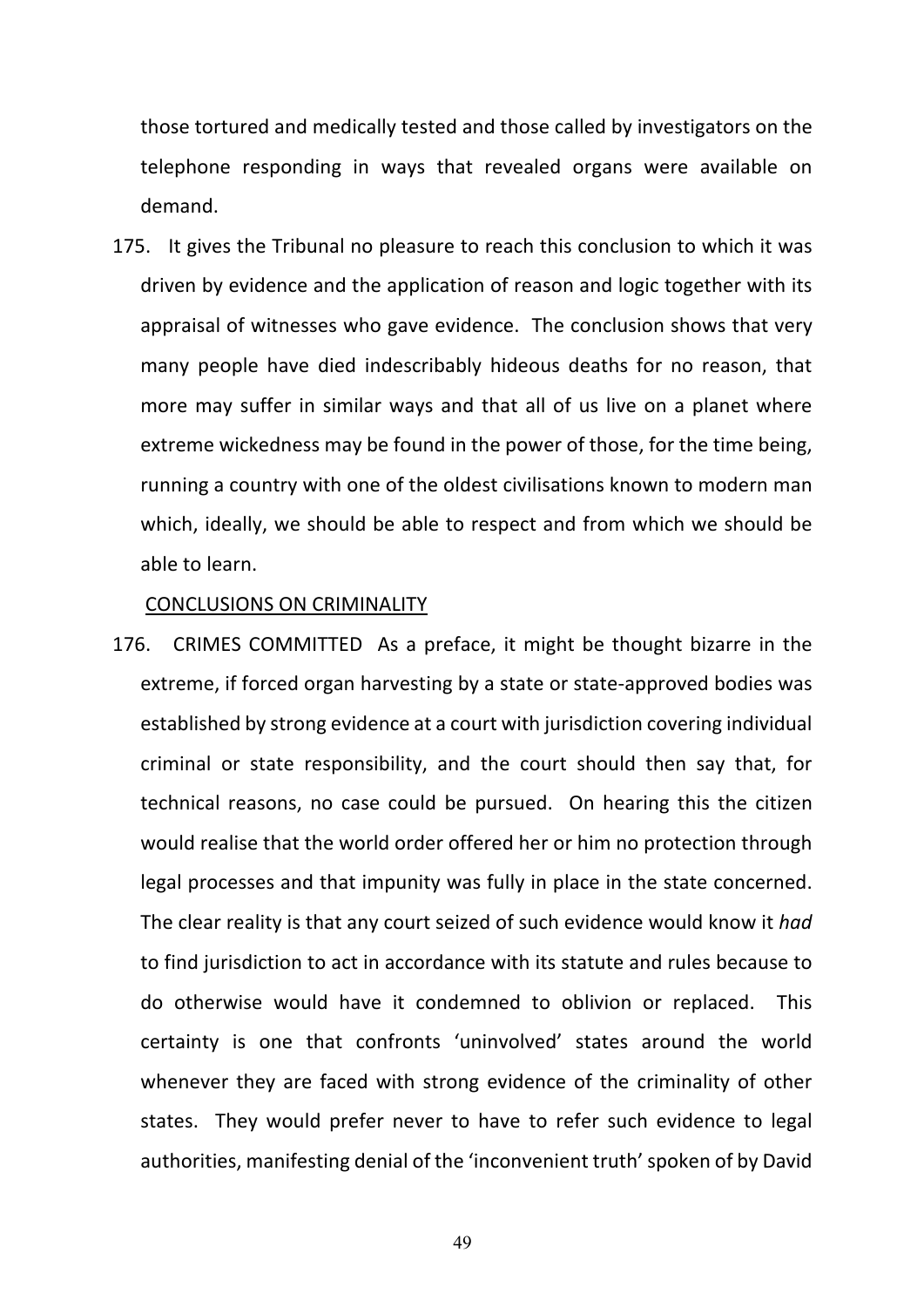Kilgour. Once facts as grave as those alleged and accepted here *do* reach a proper court, a proper court *will* find a way to act. The issue will always and only then be which crime or crimes to charge.

- 177. The Tribunal comes to the following conclusions based on the its factual conclusions spelt out above AND on the basis of the legal Opinions and Advice received.
- 178. GENOCIDE: The Tribunal has no doubt whatsoever that physical acts have been carried out that are indicative of the crime of genocide. Reviewing the definition of genocide found in the Genocide Convention, and repeated in the Rome Statute of the ICC, the Tribunal is certain that there has been killing of members of a group<sup>21</sup>, there has been caused serious bodily or mental harm to members of a group<sup>22</sup>, and there has been the deliberate inflicting on the group of conditions of life calculated to bring about the group's physical destruction in whole or in part $^{23}$ .
- 179. The Tribunal also finds that in relation to the legal understanding of the term 'group', the Falun Gong and the Uyghurs do constitute, respectively, a group. Further they belong to one or more of the groups that are specifically identified in the Genocide Convention as deserving of protection, namely a national, ethnical, racial or religious group<sup>24</sup>.
- 180. In order to find criminality, there must be a conjunction of both physical acts and mental intent. The question to be asked by the Tribunal is whether the crime of genocide has been committed by way of forced organ harvesting of prisoners of conscience. To arrive at the conclusion that the crime of genocide (as legally defined) has indeed been committed, such forced organ

<sup>&</sup>lt;sup>21</sup> Genocide Convention 1948, Article II(a).

<sup>&</sup>lt;sup>22</sup> Genocide Convention 1948, Article II(b).

<sup>&</sup>lt;sup>23</sup> Genocide Convention 1948, Article II(c).

<sup>24</sup> Genocide Convention 1948, chapeau of Article II.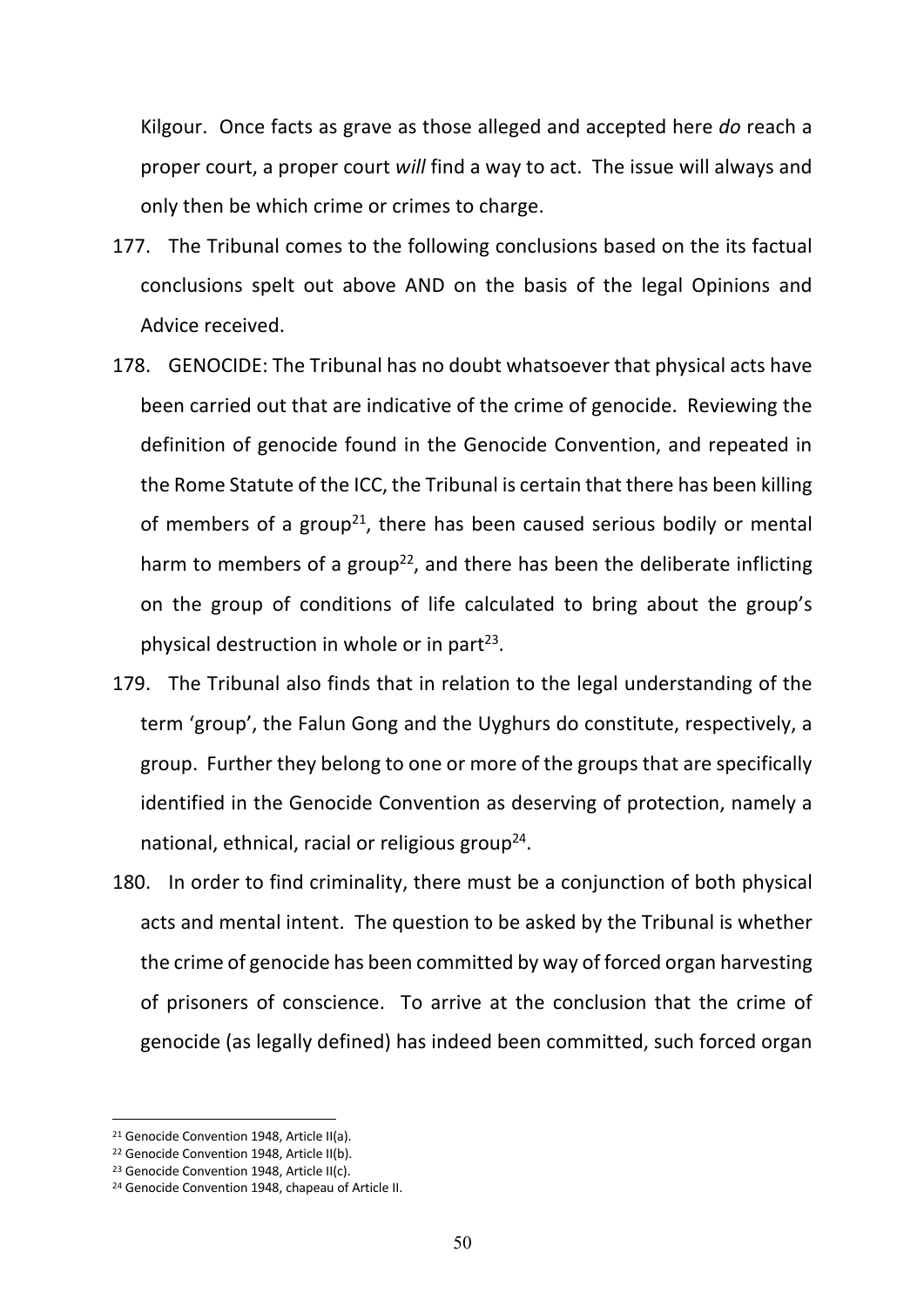harvesting must have been carried out with the specific intent to destroy, in whole or in part, these groups. The Tribunal has not been able to find such requisite specific intent.

- 181. The Tribunal notes the intention of eliminating the Falun Gong as enunciated by General Secretary Jiang Zemin to the Political Bureau of the Central Committee of the CCP on 7 June 1999, the 20<sup>th</sup> anniversary of which has recently passed. Separately, the Tribunal notes the development of the market for organ transplant surgery, with its huge money-making potential. How and when these two lines of events met and/or merged is not clear from the information and evidence available to the Tribunal. This in turn led the Tribunal to be unable to conclude with certainty so as to be sure of the specific intent behind the forced organ harvesting of prisoners of conscience.
- 182. What concerned the Tribunal was the fact that some practitioners of Falun Gong, and some Uyghurs who, while having suffered arrest and detention, were nonetheless released notwithstanding that they had made, at least with respect to the Falun Gong, no promise nor given any undertaking to cease the practice of Falun Gong. In fact, their repeated arrest and detention, in some cases, is evidence that this was so. Why was this allowed to happen? If the physical and biological extermination of the Falun Gong, or the Uyghurs, was the ultimate goal of the CCP, their released should not have occurred. If however, the goal was primarily organ harvesting for profit, then different considerations would apply. As cautioned by Datuk Sivananthan, the intention to forcefully harvest the organs for the sake of profit is not the same as an intention to forcefully harvest the organs to bring about the physical or biological destruction in part or in whole of a protected group.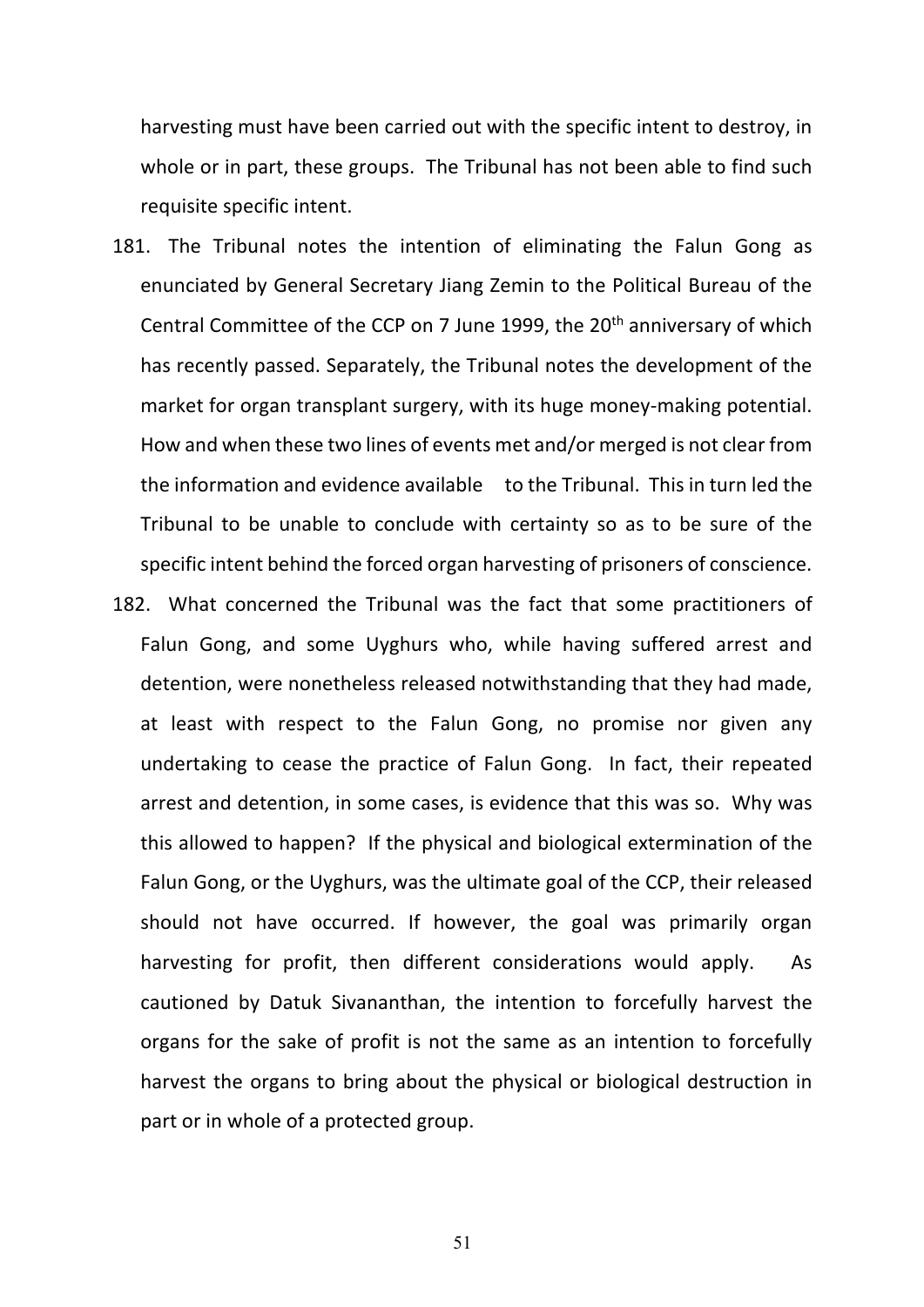- **183.** Given that there was no participation of representatives of the PRC or CCP in these hearings to address this issue, and given that no explanation has been offered to otherwise account for the release of persons detained, **the Tribunal is constrained from concluding that the crime of genocide had occurred.**
- 184. An alternative argument considered by the Tribunal was that it was not necessary for the determination of the crime of genocide that some practitioners of Falun Gong and some Uyghurs were released and/or allowed to leave The PRC, given that the definition of genocide only required that acts of genocide were carried out with the intent to destroy a group 'in part', and not 'in whole'.
- 185. The Tribunal noted that it was possible to characterise what had occurred as the implementation of a policy to develop the market for organ transplant where the Falun Gong, and the Uyghurs, served unfortunately as a ready and rich resource to meet that demand, such that the infliction of forced organ harvesting on these groups was not primarily motivated by the intention to exterminate members of these groups in whole or in part. Whether or not, despite that, those responsible for forced organ harvesting of members of these groups had the requisite mental state or intent to constitute the crime of genocide is not clear. Whether a knowledge-based approach to criminal intent to commit genocide could be attributed to them is also unclear and, as advised by Datuk Sivananthan, fraught with legal uncertainty.
- 186. CRIMES AGAINST HUMANITY: Adopting the definition of crimes against humanity as set out in the Rome Statute of the ICC $^{25}$ , the Tribunal is certain so as to be sure that attacks have indeed been directed against the Falun Gong and the Uyghurs in The PRC, with actual knowledge of the attack by

<sup>25</sup> Rome Statute of the International Criminal Court 1999, Article 7.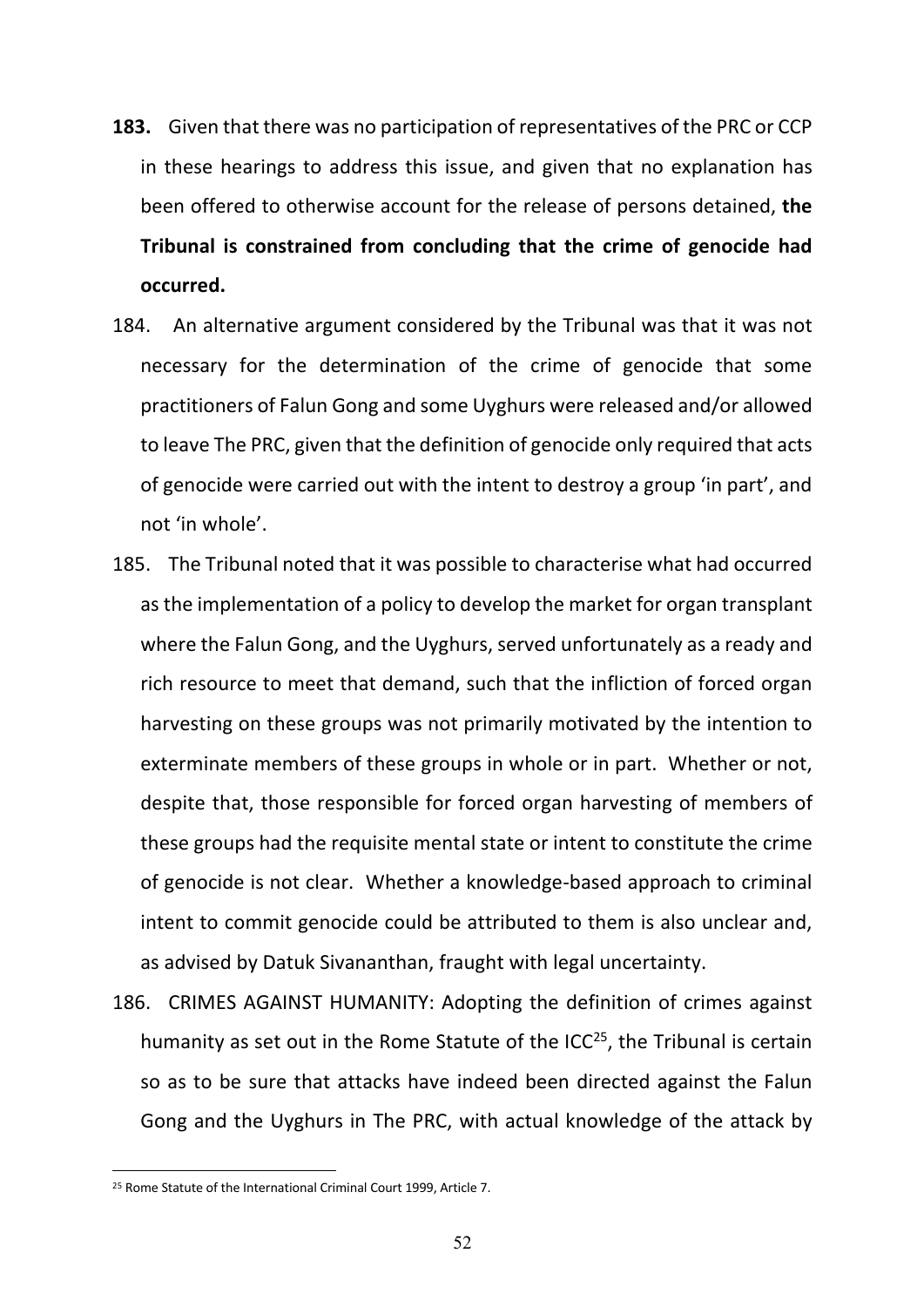state actors of the government of The PRC. Indeed, these attacks are statesponsored or state-sanctioned, and pursuant to or in furtherance of a state policy to commit such an attack or attacks. We concur with the advice offered by Edward Fitzgerald QC that forced organ harvesting is sufficient to constitute an attack. The Tribunal is further satisfied that such attacks are indeed widespread or systematic.

- 187. The Tribunal is also satisfied beyond reasonable doubt that one or more of the following acts have been committed on the Falun Gong and the Uyghurs in The PRC: murder<sup>26</sup>; extermination<sup>27</sup>; imprisonment or other severe deprivation of physical liberty in violation of fundamental rules of international law<sup>28</sup>; torture<sup>29</sup>; rape or any other form of sexual violence of comparable gravity<sup>30</sup>; persecution on racial, national, ethnic, cultural or religious grounds that are universally recognised as impermissible under international law<sup>31</sup>; and enforced disappearance<sup>32</sup>.
- **188. Taken together, such attacks and such acts constitute crimes against humanity, which the Tribunal is certain beyond reasonable doubt or 'so as to be sure' <sup>33</sup> has occurred.**
- 189. TORTURE: Based on the findings of the Tribunal above in relation to torture in the context of crimes against humanity, **the Tribunal is of the view that it is beyond reasonable doubt that acts of torture have occurred.** In the context of the Convention against Torture, the Tribunal is certain of two things. Firstly, that these were acts 'by which severe pain or suffering, whether physical or mental, [was] intentionally inflicted on a

<sup>26</sup> Rome Statute of the International Criminal Court 1999, Article 7(1)(a).

<sup>&</sup>lt;sup>27</sup> Rome Statute of the International Criminal Court 1999, Article 7(1)(b) and Article 7(2)(b).

<sup>&</sup>lt;sup>28</sup> Rome Statute of the International Criminal Court 1999, Article 7(1)(e).

<sup>&</sup>lt;sup>29</sup> Rome Statute of the International Criminal Court 1999, Article 7(1)(f) and Article 7(2)(e).

<sup>30</sup> Rome Statute of the International Criminal Court 1999, Article 7(1)(g).

 $31$  Rome Statute of the International Criminal Court 1999, Article 7(1)(h) and Article 7(2)(g).

<sup>&</sup>lt;sup>32</sup> Rome Statute of the International Criminal Court 1999, Article 7(1)(i) and Article 7(2)(i).

<sup>&</sup>lt;sup>33</sup> In some jurisdictions the 'modern' form of 'beyond reasonable doubt'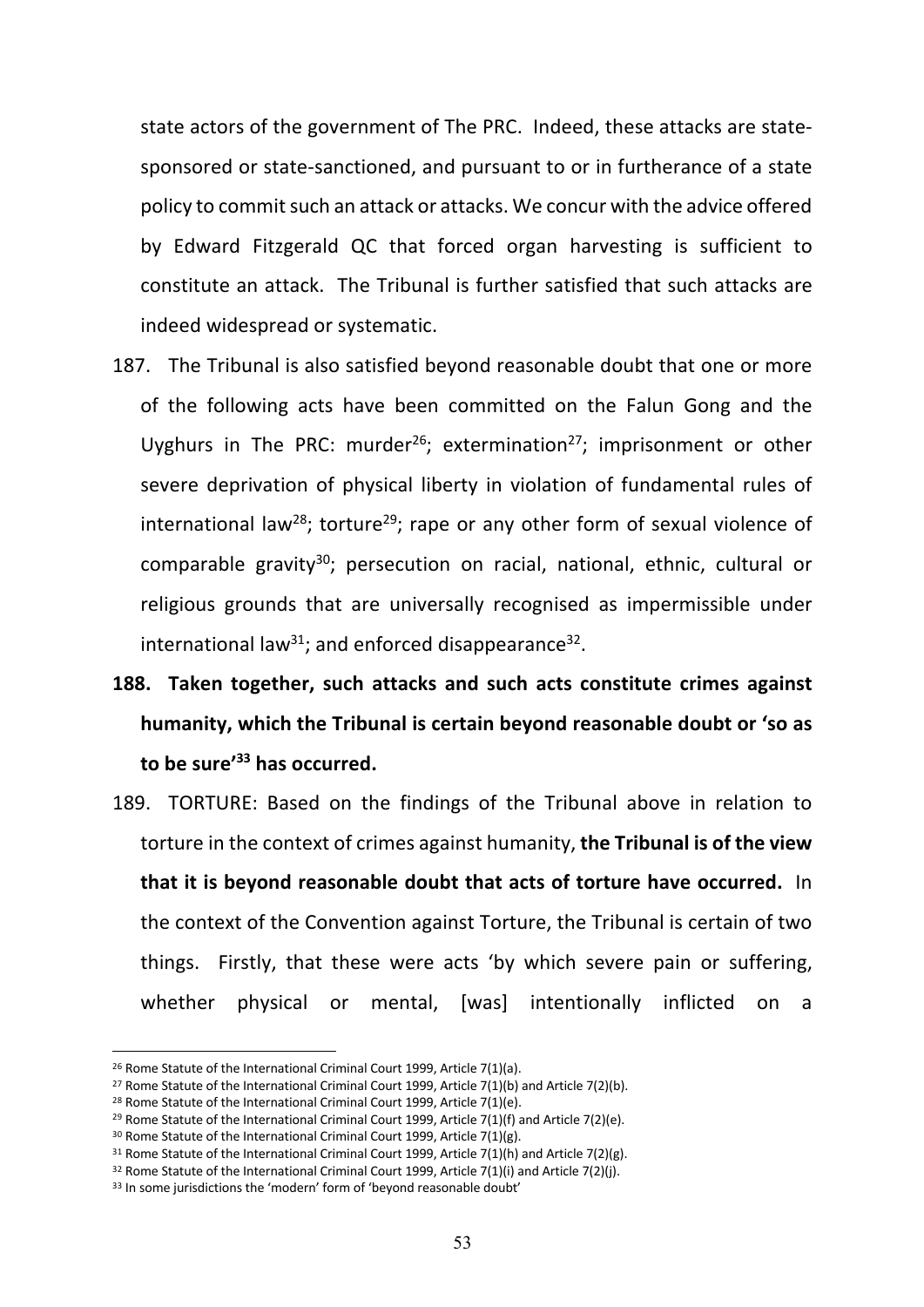person….punishing him [or her] for an act he [or she] ….has committed or is suspected of having committed….or for any reason based on discrimination of any kind, when such pain or suffering is inflicted by or at the instigation of or with the consent or acquiescence of a public official or other person acting in an official capacity."34

- 190. Secondly, the exception in respect of "pain or suffering arising only from, inherent in or incidental to lawful sanction"35 does not arise. It is clear that the type of treatment experienced and described by witnesses who appeared before the Tribunal were in no way justified by this exception.
- 191. In relation to two other groups, Tibetan Buddhists and House Christians in The PRC, the Tribunal is unable to come to any finding as there was insufficient evidence presented to it to satisfy the elements of the possible crimes under consideration.
- 192. ACTIONS TO BE TAKEN . As has already been mentioned, the Tribunal is acutely aware, both having had regard to the legal Opinions and Advice and from its own collective knowledge, of the jurisdictional hurdles that lie in the way of prosecuting crimes contrary to international law of genocide, crimes against humanity and torture.
- **193.** In relation to the crime of genocide, and notwithstanding the conclusion arrived at by the Tribunal, it is still open for the UN General Assembly to request from the ICJ an advisory opinion on the very same issue of forced organ harvesting in the PRC and whether it constitutes genocide. There would be no need for the PRC to consent to such a request. Resolutions calling for the same may be moved by one or more Member States for

<sup>&</sup>lt;sup>34</sup> Convention against Torture and Other Cruel, Inhuman or Degrading Treatment or Punishment 1984, Article 1.

<sup>35</sup> Convention against Torture and Other Cruel, Inhuman or Degrading Treatment or Punishment 1984, Article 1.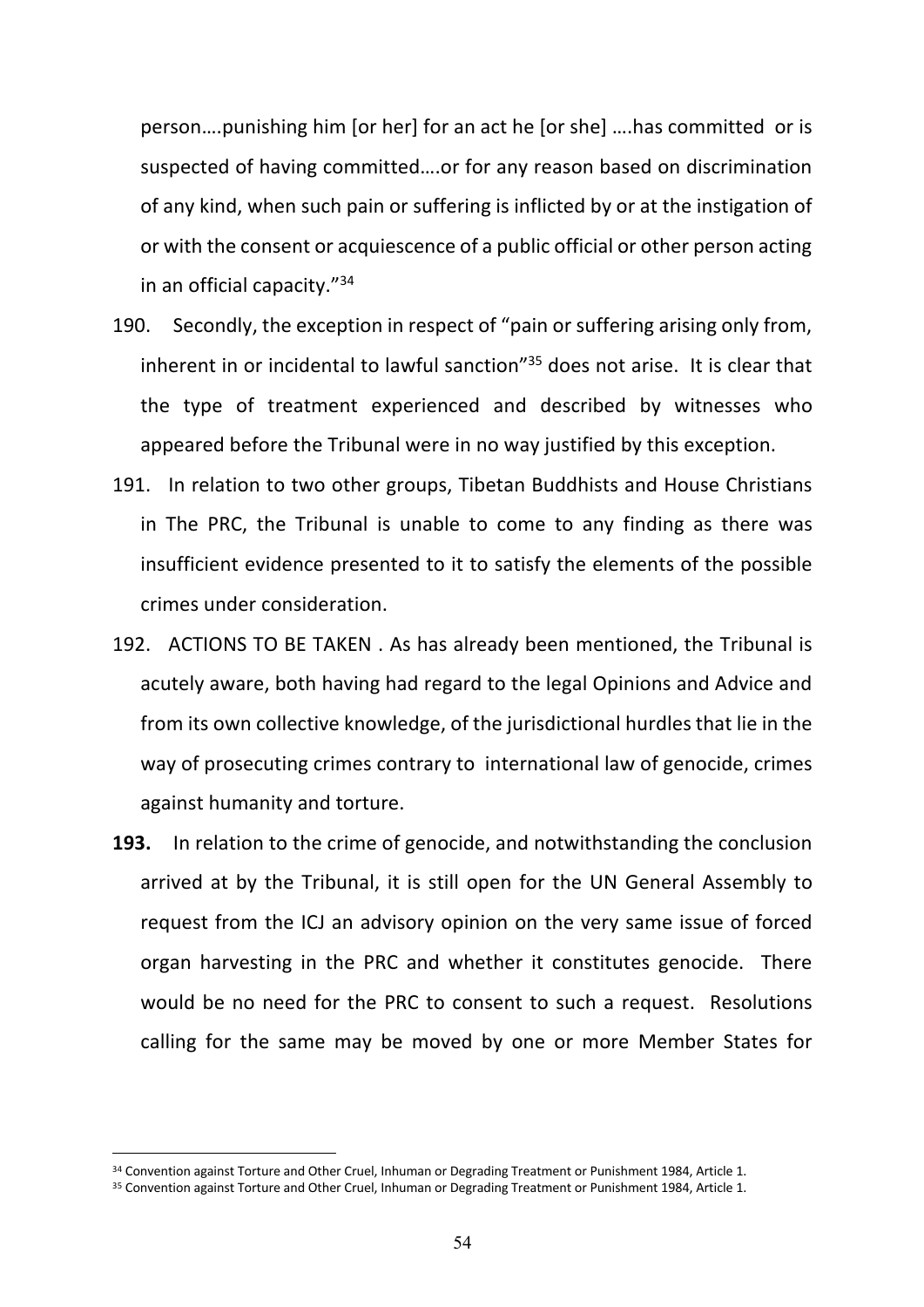consideration and, if sufficiently supported, adopted by the General Assembly.

- 194. Action at an international level could also be founded on the basis of the Responsibility to Protect ('R2P'). This is a political commitment endorsed by all member states of the United Nations, including The PRC, in 2005 to prevent genocide, war crimes, ethnic cleansing and crimes against humanity. Respect for norms and principles of international law mandate national governments, regional and international communities to initiate action to intervene in such situations. However, intervention requires approval by the UN Security Council, of which The PRC is a permanent member that can exercise a veto. 36
- 195. It would also be open for the UN Human Rights Council to consider this matter, again based on a resolution proposed by one or more of its 47 Member States. Subject to a majority vote in favour by the Council, the Council could create a mandate for a Special Rapporteur to investigate these allegations of forced organ harvesting of prisoners of conscience in the PRC, and to report back to the Council whether the crimes of genocide, crimes against humanity, and torture have indeed been committed. Despite the time this would inevitably take this could be one course of action to be given some priority, without limit to the importance of all others.
- 196. The UN Working Group on Arbitrary Detention might also have a role if necessary cooperation could be established for an interview with a known arbitrarily detained person.
- 197. But there is a risk in identifying too many possible international interventions that none will receive proper focus, and all may fail.

<sup>36</sup> The unlimited power of the 'P5' members of the Security Council to exercise the veto has been the subject of discussion see, e.g. http://www.globalr2p.org/our\_work/un\_security\_council\_code\_of\_conduct. The work of this Tribunal may stimulate further thought of the need for reform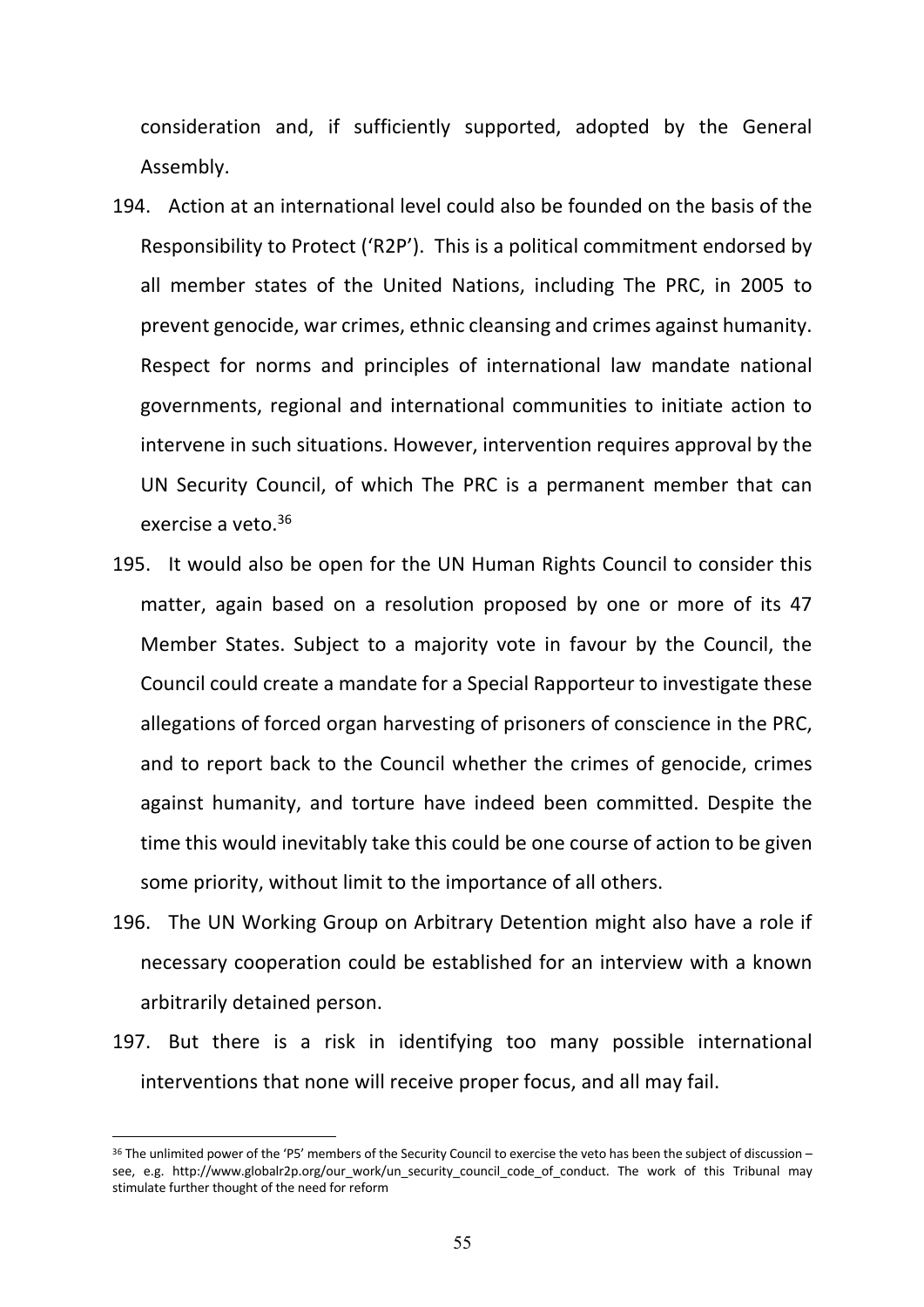- 198. Apart from action at an international level initiated by national governments (or possibly others), domestic action in such matters *is* possible – by asserting universal jurisdiction powers established in some national courts by national legislation or by international law to permit individual plaintiffs to file legal actions against particular individuals or even against a sovereign state for acts or conduct that may constitute genocide, crimes against humanity or torture.<sup>37</sup> The Tribunal is aware of an action commenced in and accepted by the national courts in Spain in 2013 by a group of Tibetan exiles seeking to bring, among others, former Chinese leader Jiang Zemin to justice for acts of genocide in Tibet. As a result, the Spanish court issued an international arrest warrant for Jiang. The Tribunal is however not aware of any recent developments in this case. Efforts have been put in train recently by lawyers in Melbourne, Australia to have Aung San Suu Kyi prosecuted for crimes against humanity in respect of the Rohingya Muslim suffering; present progress also unknown.
- 199. The Tribunal, however, has emphasised that its principal role is to identify whether it is satisfied beyond reasonable doubt that crimes have been committed rather than to identify with certainty whether any individuals may have committed such crimes.<sup>38</sup> Having noted possible courses of action that governments *could* take, the Tribunal leaves to citizens, activists and motivated politicians the task of pressing governments to do what it may be

<sup>&</sup>lt;sup>37</sup> In the UK by Lord David Alton and Fiona Bruce MP introduced Bills in Parliament that, if voted into law, would allow the citizen some ability to stimulate government action when genocide is suspected. Their Bill - to *'provide for the High Court of England and Wales to make a preliminary finding on cases of alleged genocide; and for the subsequent referral of such findings to the International Criminal Court or a special tribunal' –* might restrict the ability of the UK government not to respond to events that called for the possibility of genocide being investigated. The Bills are awaiting government time to make further progress See, e.g., https://www.fionabruce.org.uk/news/fiona-and-lord-alton-liverpool-host-parliamentaryevent-question-genocide-determination.

<sup>38</sup> And the test of 'beyond reasonable doubt' is different from lesser levels of belief or opinion such as that 'there is a case to answer' or similar. For governments to intervene, judgment at these lesser levels are what many would think more than sufficient to require them to act by institution of investigations at international level.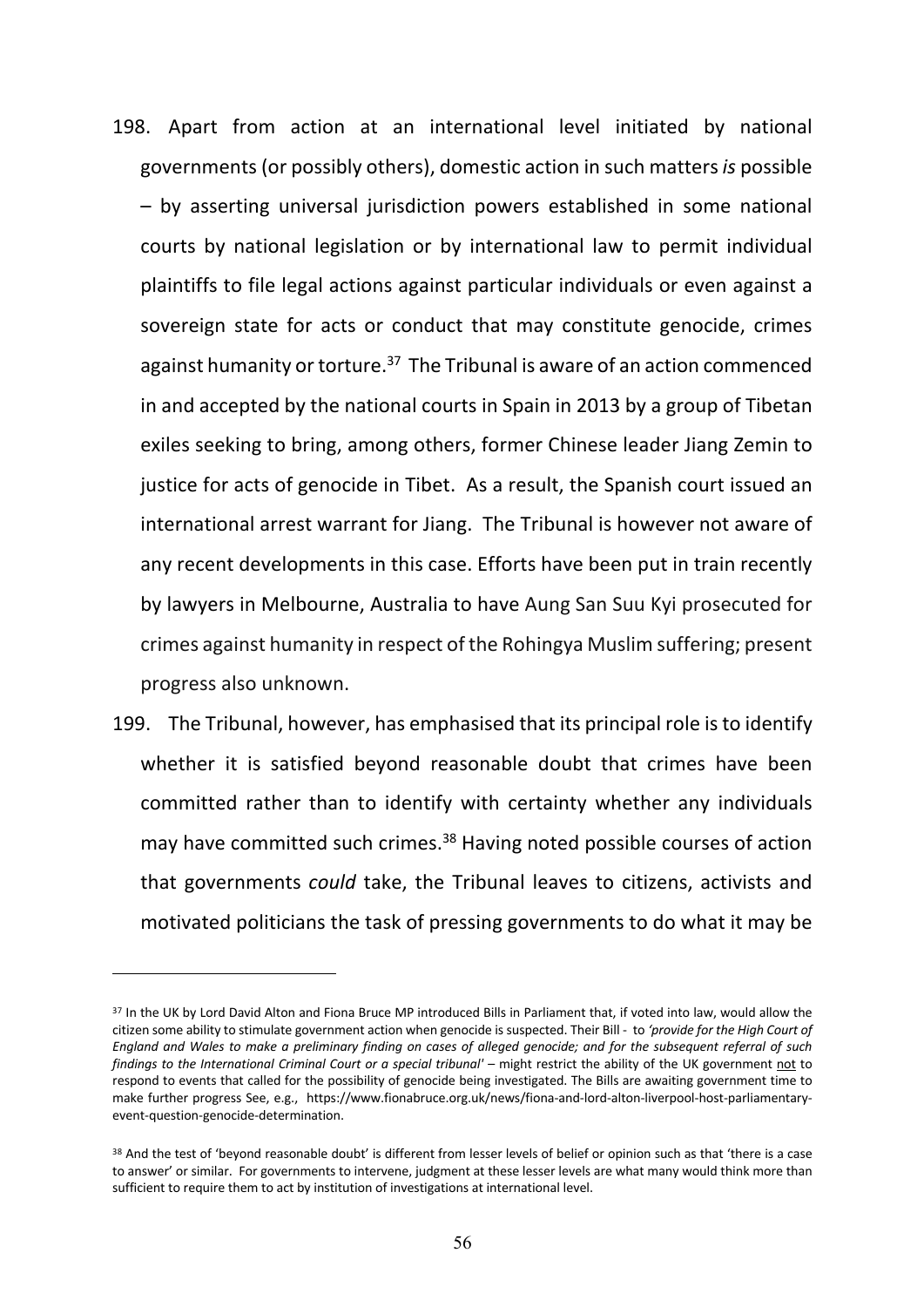thought their duty to do in the face of any revealed wickedness of the kind shown in *any* finding that forced organ harvesting has happened or is continuing to happen in the PRC.

- 200. The Tribunal merely notes, with disappointment, how both UK and Australian governments have expressed no desire properly to test the allegations by themselves or through the United Nations. It might be expected that allegations such as these - as grave as any on a death for death basis that were proved against the worst political mass murderers of the  $20<sup>th</sup>$  century – might be thought worthy of the most urgent and potentially beneficial action that the world order would allow. Not to be expected, it seems, of the UK and Australia. As noted, the USA took a different line
- 201. So far as governments are concerned the Tribunal reverts to what it has said about the PRC's failure to engage with the allegations being made for such a long period of time. By their failures ever sufficiently to investigate the allegations as to find them proved, governments around the world have been able to justify doing little or nothing and certainly not initiating one of the processes that could bring these allegations to formal judicial determination. Over this time the PRC may have deserved better of itself than to let an existing practice continue and grow. Countries testing grave allegations and not letting the PRC escape oversight could have helped the PRC to understand that the practice in which it was engaged had to stop if it was to find a place in the world of something more than an enormously powerful commercial partner and competitor of other states, large and small. Tragically unchecked action allowed many people to die horribly and unnecessarily in the service of objectives that successors to the present PRC leaders may come to recognise were never essential to the wellbeing and growth in stature of their state.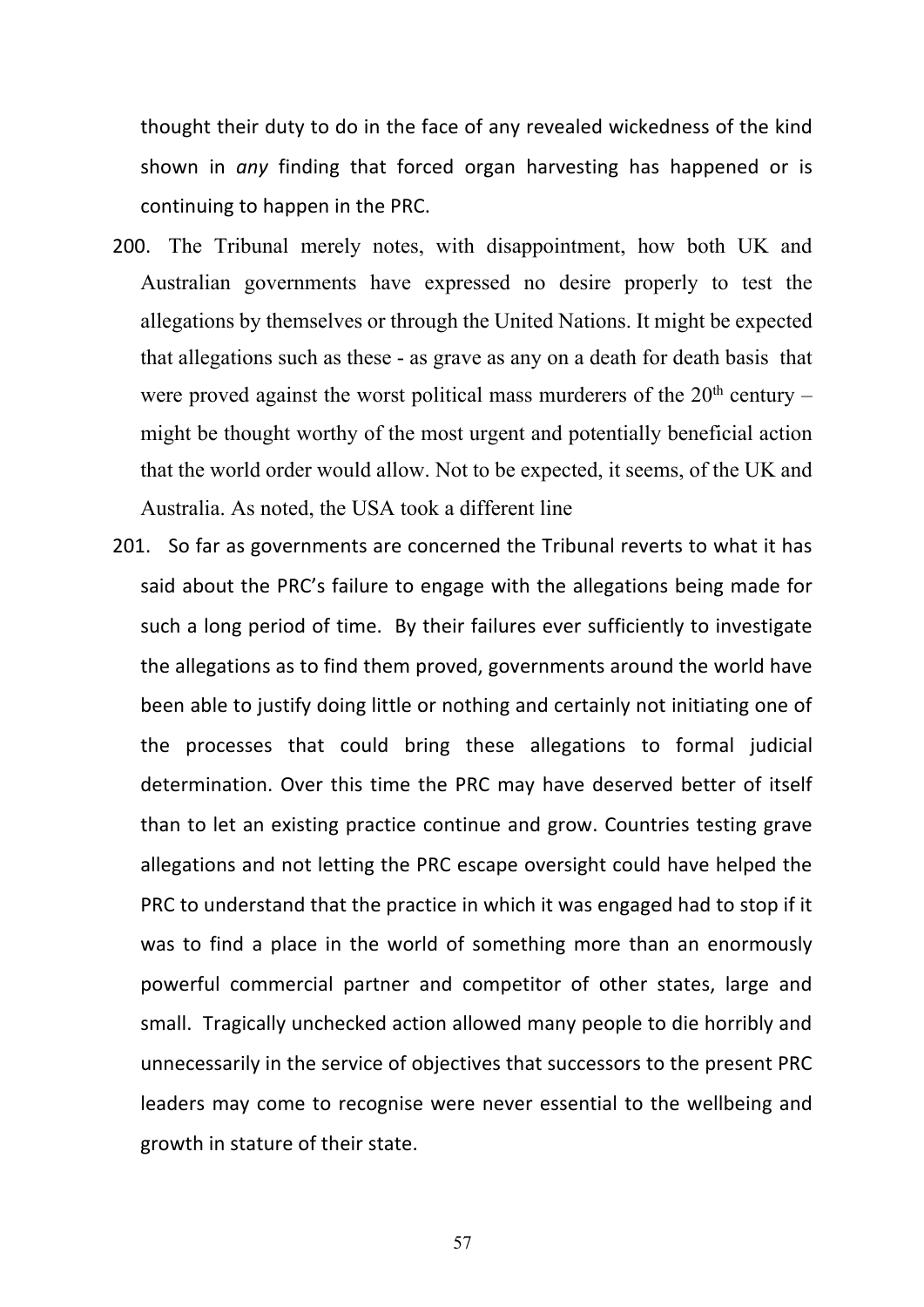- 202. Finally on actions to be taken assuming Governments do not do as it might be thought they *should*, the usually powerless citizen is, in the internet age, more powerful than s/he may recognise. Criminality of the order revealed may allow individuals from around the world to act jointly in pressurising governments so that those governments and other international bodies are unable *not* to act.
- 203. But the citizen *as shopper* should not be overlooked. Boycotting of goods started before the American Revolution by Americans in respect of English products and has been an intermittent force ever since against such countries as Israel, America and South Africa. The effect of boycotting is always uncertain and may be limited. More, or most, significant for these events is that for much of its customer base the PRC is a very long way away and an individual citizen's conscience-driven response to knowledge of what her/his 'neighbour' is doing may be in inverse proportion to how near that neighbour is.

#### RECOMMENDATIONS AND FINAL OBSERVATION

- 204. As explained above the Tribunal sees no need to make general recommendations because there are plenty of individuals, bodies, and governments that should act given the conclusion that the tribunal has reached.
- 205. However, this much can be said and it is, again, no pleasure for the Tribunal to be saying it not least because it may be an observation long overdue from responsible governments. In the wonderful, diverse, cultured land of China where, today, the PRC and the CCP may be involved in many more areas of life than is the case in some other countries, any who interact in any substantial way with the PRC including:
	- Doctors and medical institutions;